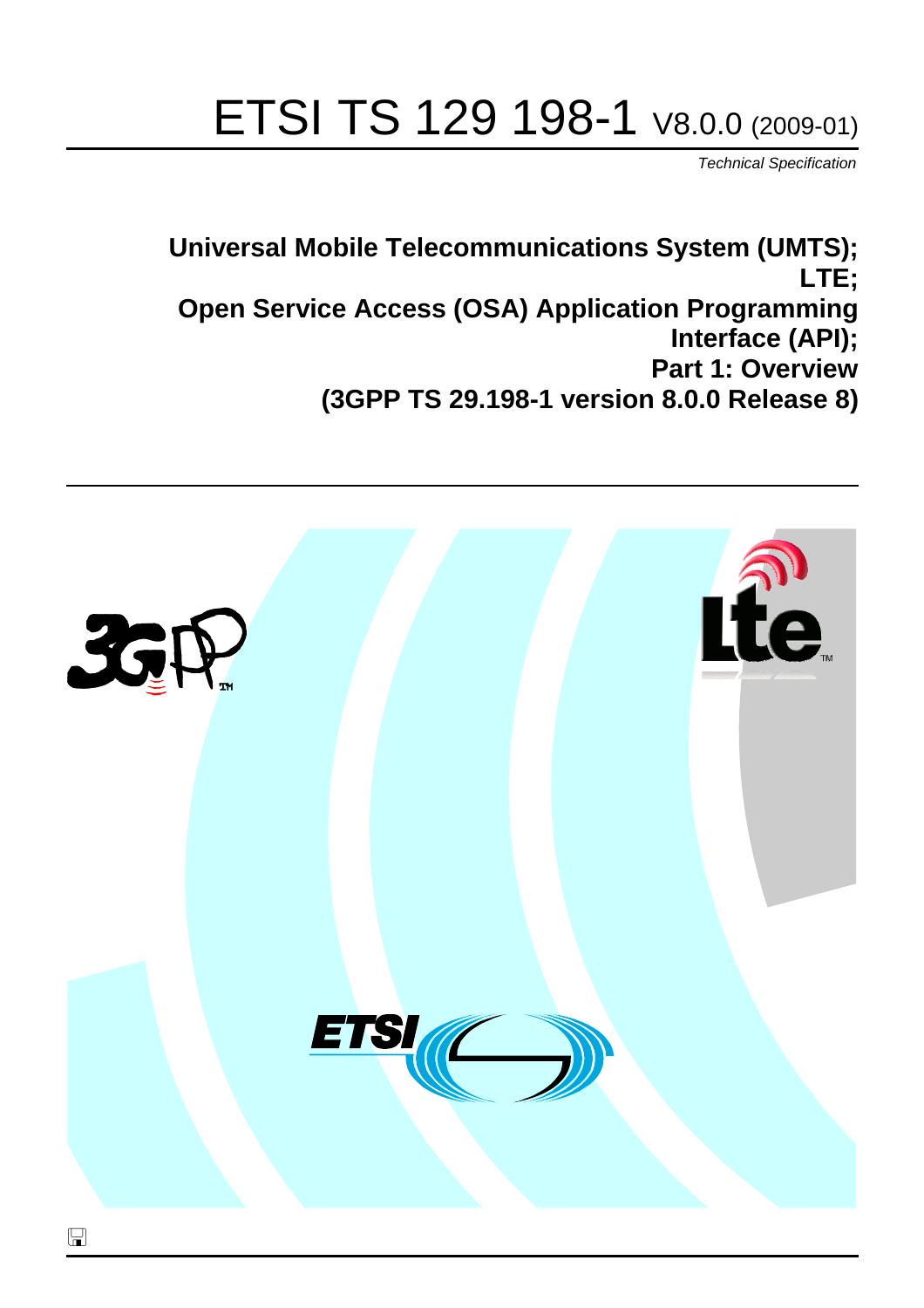Reference RTS/TSGC-0029198-01v800

> Keywords LTE, UMTS

#### *ETSI*

#### 650 Route des Lucioles F-06921 Sophia Antipolis Cedex - FRANCE

Tel.: +33 4 92 94 42 00 Fax: +33 4 93 65 47 16

Siret N° 348 623 562 00017 - NAF 742 C Association à but non lucratif enregistrée à la Sous-Préfecture de Grasse (06) N° 7803/88

#### *Important notice*

Individual copies of the present document can be downloaded from: [http://www.etsi.org](http://www.etsi.org/)

The present document may be made available in more than one electronic version or in print. In any case of existing or perceived difference in contents between such versions, the reference version is the Portable Document Format (PDF). In case of dispute, the reference shall be the printing on ETSI printers of the PDF version kept on a specific network drive within ETSI Secretariat.

Users of the present document should be aware that the document may be subject to revision or change of status. Information on the current status of this and other ETSI documents is available at <http://portal.etsi.org/tb/status/status.asp>

If you find errors in the present document, please send your comment to one of the following services: [http://portal.etsi.org/chaircor/ETSI\\_support.asp](http://portal.etsi.org/chaircor/ETSI_support.asp)

#### *Copyright Notification*

No part may be reproduced except as authorized by written permission. The copyright and the foregoing restriction extend to reproduction in all media.

> © European Telecommunications Standards Institute 2009. All rights reserved.

**DECT**TM, **PLUGTESTS**TM, **UMTS**TM, **TIPHON**TM, the TIPHON logo and the ETSI logo are Trade Marks of ETSI registered for the benefit of its Members.

**3GPP**TM is a Trade Mark of ETSI registered for the benefit of its Members and of the 3GPP Organizational Partners. **LTE**™ is a Trade Mark of ETSI currently being registered

for the benefit of its Members and of the 3GPP Organizational Partners.

**GSM**® and the GSM logo are Trade Marks registered and owned by the GSM Association.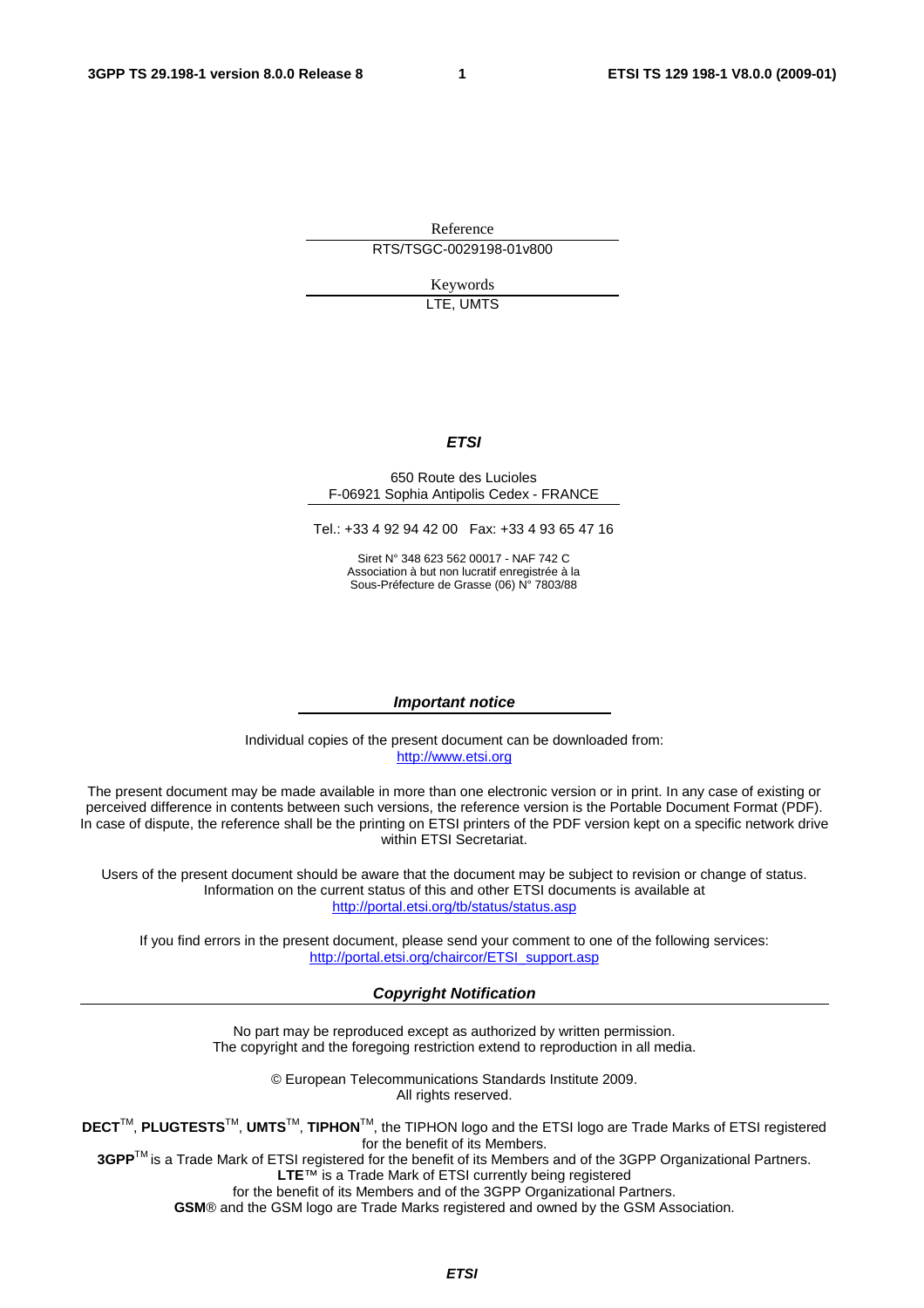## Intellectual Property Rights

IPRs essential or potentially essential to the present document may have been declared to ETSI. The information pertaining to these essential IPRs, if any, is publicly available for **ETSI members and non-members**, and can be found in ETSI SR 000 314: *"Intellectual Property Rights (IPRs); Essential, or potentially Essential, IPRs notified to ETSI in respect of ETSI standards"*, which is available from the ETSI Secretariat. Latest updates are available on the ETSI Web server ([http://webapp.etsi.org/IPR/home.asp\)](http://webapp.etsi.org/IPR/home.asp).

Pursuant to the ETSI IPR Policy, no investigation, including IPR searches, has been carried out by ETSI. No guarantee can be given as to the existence of other IPRs not referenced in ETSI SR 000 314 (or the updates on the ETSI Web server) which are, or may be, or may become, essential to the present document.

### Foreword

This Technical Specification (TS) has been produced by ETSI 3rd Generation Partnership Project (3GPP).

The present document may refer to technical specifications or reports using their 3GPP identities, UMTS identities or GSM identities. These should be interpreted as being references to the corresponding ETSI deliverables.

The cross reference between GSM, UMTS, 3GPP and ETSI identities can be found under [http://webapp.etsi.org/key/queryform.asp.](http://webapp.etsi.org/key/queryform.asp)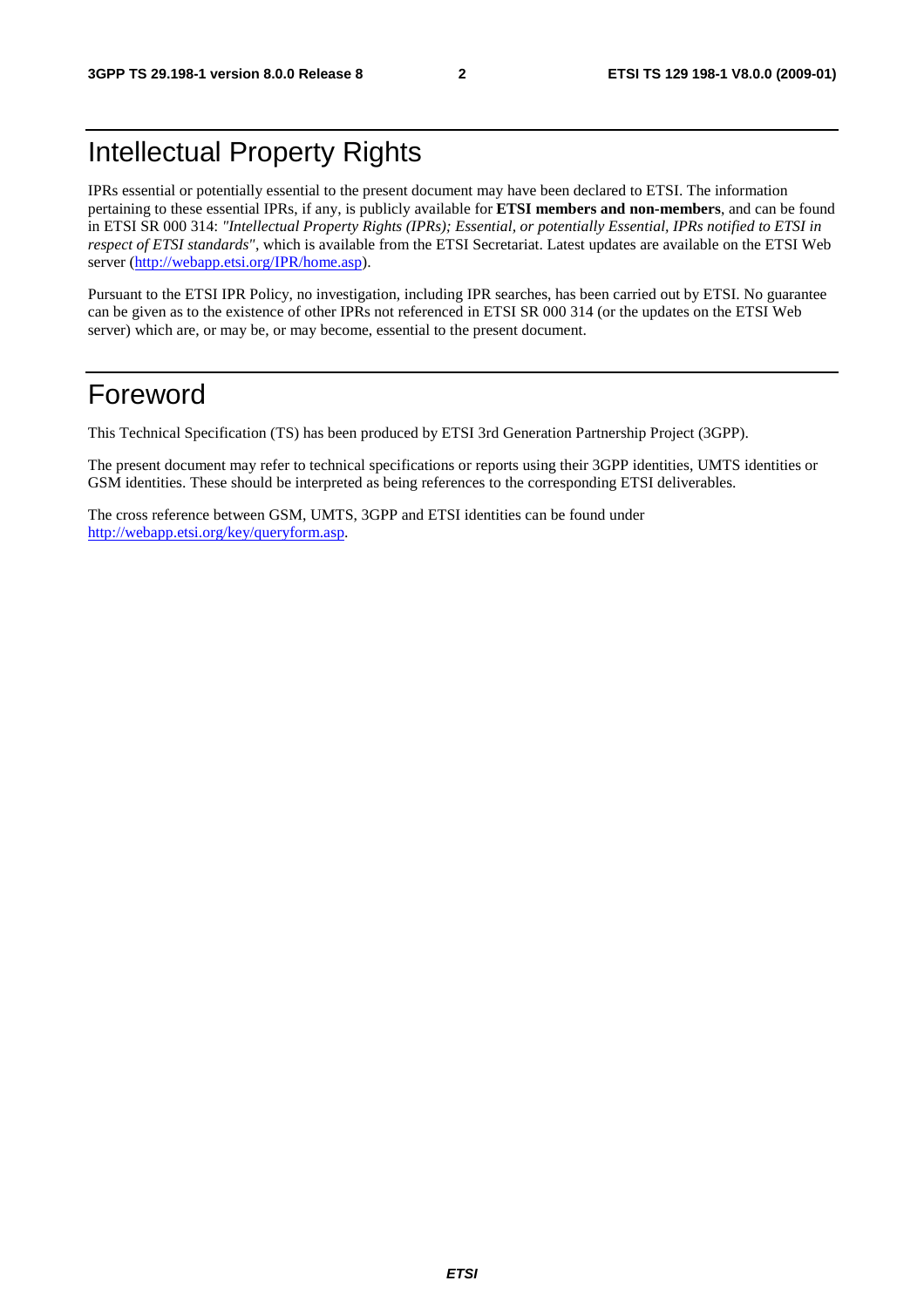$\mathbf{3}$ 

## Contents

| 1                                |  |  |  |  |
|----------------------------------|--|--|--|--|
| 2                                |  |  |  |  |
| 3<br>3.1<br>3.2                  |  |  |  |  |
| 4                                |  |  |  |  |
| 5                                |  |  |  |  |
| 6<br>6.1<br>6.2<br>6.3           |  |  |  |  |
| 6.4<br>6.5                       |  |  |  |  |
| 6.6<br>6.7<br>6.8                |  |  |  |  |
| 6.9                              |  |  |  |  |
| 7.<br>7.1<br>7.2<br>7.3          |  |  |  |  |
| 7.4<br>7.5                       |  |  |  |  |
| 7.6<br>7.7<br>7.8<br>7.9<br>7.10 |  |  |  |  |
| 7.11<br>7.12                     |  |  |  |  |
| 8<br>8.1<br>8.2<br>8.2.1         |  |  |  |  |
| 8.2.2<br>8.2.3<br>8.3<br>8.4     |  |  |  |  |
| 8.5<br>8.5.1<br>8.5.2            |  |  |  |  |
| 8.6<br>8.6.1<br>8.6.2<br>8.7     |  |  |  |  |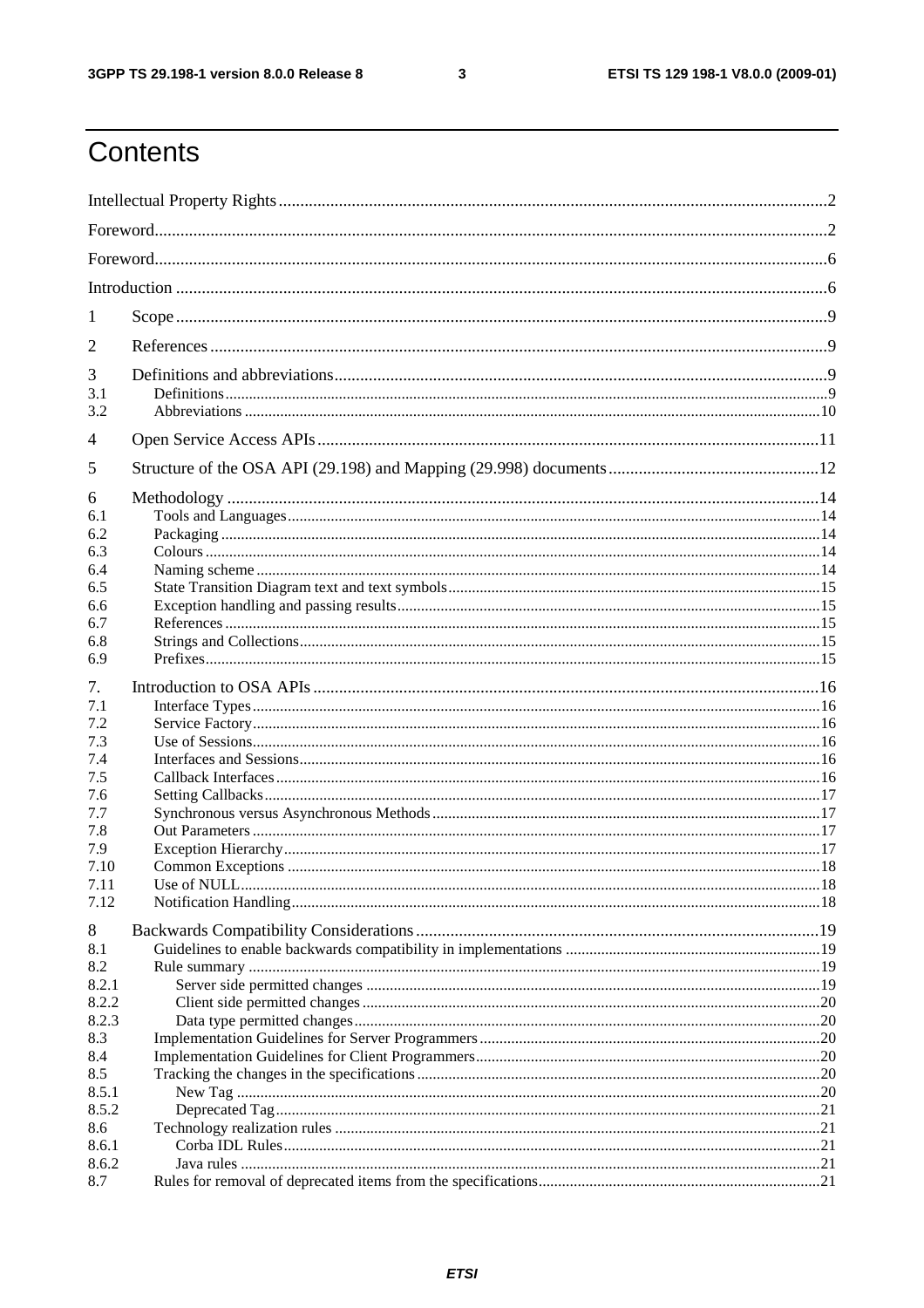$\overline{\mathbf{4}}$ 

|                    | <b>Annex A (normative):</b>   |  |
|--------------------|-------------------------------|--|
| A.1                |                               |  |
| A.2                |                               |  |
| A.3                |                               |  |
| A.4                |                               |  |
| A.4.1              |                               |  |
| A.4.2              |                               |  |
| A.4.3              |                               |  |
| A.4.4              |                               |  |
| A.4.5              |                               |  |
| A.4.6              |                               |  |
| A.5                |                               |  |
| A.6                |                               |  |
| A.7                |                               |  |
|                    | <b>Annex B</b> (informative): |  |
| B.1                |                               |  |
| B.2                |                               |  |
| B.3                |                               |  |
| B.4                |                               |  |
| B.4.1              |                               |  |
| B.4.1.2            |                               |  |
| B.4.1.3            |                               |  |
| B.4.1.4            |                               |  |
| <b>B.4.1.5</b>     |                               |  |
| B.4.1.6            |                               |  |
| B.4.1.7            |                               |  |
| B.5                |                               |  |
| B.5.1              |                               |  |
| <b>B.5.2</b>       |                               |  |
| <b>B.5.4</b>       |                               |  |
| <b>B.5.5</b>       |                               |  |
|                    | <b>Annex C</b> (informative): |  |
| C.1                |                               |  |
| C.1.1              |                               |  |
| C.1.2              |                               |  |
| C <sub>1.3</sub>   |                               |  |
| C.2                |                               |  |
| C.3                |                               |  |
| C.3.1              |                               |  |
| C.3.2              |                               |  |
| C.3.3              |                               |  |
| C.3.4              |                               |  |
| C.3.5              |                               |  |
| C.3.6              |                               |  |
| C.3.6.1            |                               |  |
| C.3.6.2<br>C.3.6.3 |                               |  |
| C.3.6.4            |                               |  |
| C.3.6.5            |                               |  |
| C.3.6.6            |                               |  |
| C.3.6.7            |                               |  |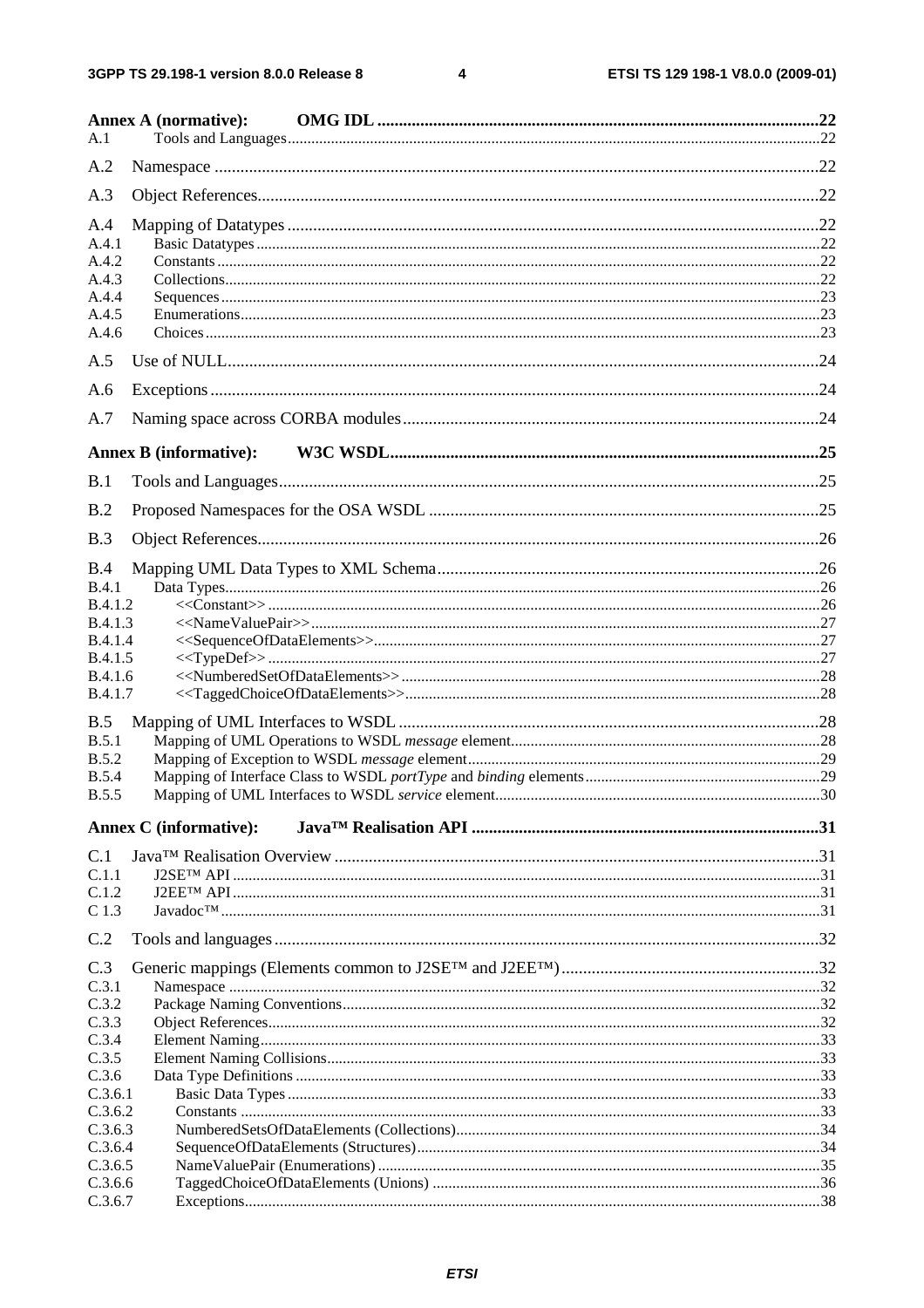#### $5\phantom{a}$

| C.3.6.7.1 |                                                                                        |  |
|-----------|----------------------------------------------------------------------------------------|--|
| C.3.6.7.2 |                                                                                        |  |
| C.3.6.7.3 |                                                                                        |  |
| C.3.6.7.4 |                                                                                        |  |
| C.3.6.7.5 |                                                                                        |  |
| C.3.6.7.6 |                                                                                        |  |
| C.3.6.7.7 |                                                                                        |  |
| C.3.6.8   |                                                                                        |  |
| C.4       |                                                                                        |  |
| C.4.1     |                                                                                        |  |
| C.4.2     |                                                                                        |  |
| C.4.3     |                                                                                        |  |
| C.4.4     |                                                                                        |  |
| C.4.5     |                                                                                        |  |
| C.4.6     |                                                                                        |  |
| C.4.7     |                                                                                        |  |
| C.4.8     |                                                                                        |  |
| C.4.9     |                                                                                        |  |
| C.4.10    |                                                                                        |  |
| C.4.11    |                                                                                        |  |
| C.4.11.1  |                                                                                        |  |
| C.4.11.2  |                                                                                        |  |
| C.4.12    |                                                                                        |  |
| C.4.12.1  |                                                                                        |  |
| C.4.12.2  |                                                                                        |  |
| C.4.12.3  |                                                                                        |  |
|           |                                                                                        |  |
| C.5       |                                                                                        |  |
| C.5.1     |                                                                                        |  |
| C.5.2     |                                                                                        |  |
| C.5.2.1   |                                                                                        |  |
| C.5.2.2   |                                                                                        |  |
| C.5.3     |                                                                                        |  |
| C.5.3.1   |                                                                                        |  |
| C.5.4     |                                                                                        |  |
| C.5.4.1   |                                                                                        |  |
|           | <b>Annex D</b> (informative):<br>Description of Overview for 3GPP2 cdma2000 networks53 |  |
|           |                                                                                        |  |
| D.1       |                                                                                        |  |
| D.2       |                                                                                        |  |
| D.2.1     |                                                                                        |  |
| D2.2      |                                                                                        |  |
| D2.3      |                                                                                        |  |
| D2.4      |                                                                                        |  |
| D2.5      |                                                                                        |  |
| D.2.6     |                                                                                        |  |
| D.2.7     |                                                                                        |  |
| D.2.8     |                                                                                        |  |
| D.2.9     |                                                                                        |  |
| D.2.10    |                                                                                        |  |
|           |                                                                                        |  |
|           | <b>Annex E</b> (informative):                                                          |  |
|           |                                                                                        |  |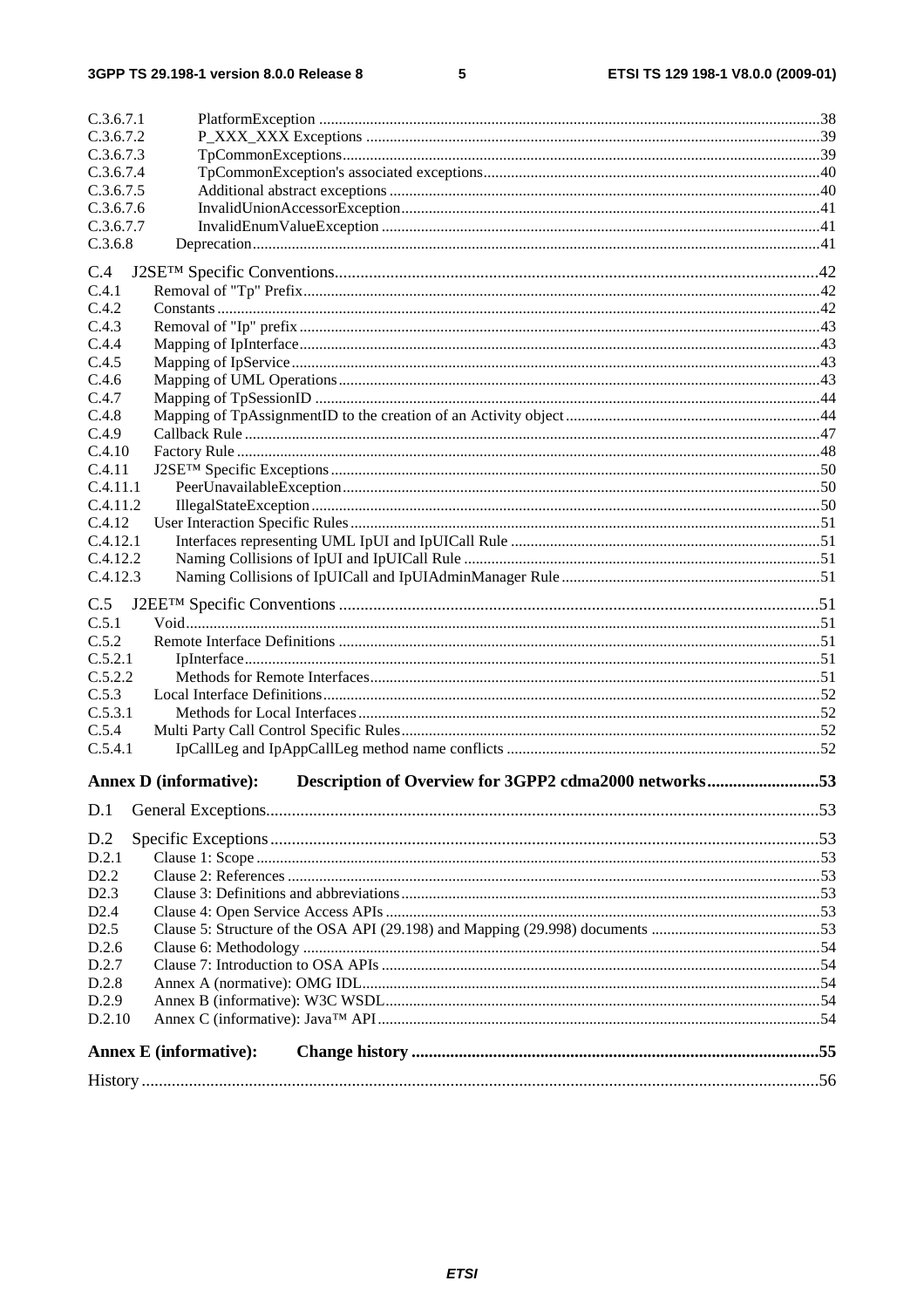## Foreword

This Technical Specification has been produced by the 3<sup>rd</sup> Generation Partnership Project (3GPP).

The contents of the present document are subject to continuing work within the TSG and may change following formal TSG approval. Should the TSG modify the contents of the present document, it will be re-released by the TSG with an identifying change of release date and an increase in version number as follows:

Version x.y.z

where:

- x the first digit:
	- 1 presented to TSG for information;
	- 2 presented to TSG for approval;
	- 3 or greater indicates TSG approved document under change control.
- y the second digit is incremented for all changes of substance, i.e. technical enhancements, corrections, updates, etc.
- z the third digit is incremented when editorial only changes have been incorporated in the document.

## Introduction

The present document is part 1 of a multi-part TS covering the 3<sup>rd</sup> Generation Partnership Project: Technical Specification Group Core Network and Terminals; Open Service Access (OSA); Application Programming Interface (API), as identified below. The **API specification** (3GPP TS 29.198) is structured in the following Parts:

| Part 1:     | "Overview":                                    |                              |
|-------------|------------------------------------------------|------------------------------|
| Part 2:     | "Common Data Definitions";                     |                              |
| Part 3:     | "Framework":                                   |                              |
| Part 4:     | "Call Control":                                |                              |
|             | Sub-part 1: "Call Control Common Definitions"; |                              |
|             | Sub-part 2: "Generic Call Control SCF";        |                              |
|             | Sub-part 3: "Multi-Party Call Control SCF";    |                              |
|             | Sub-part 4: "Multi-Media Call Control SCF";    |                              |
|             | Sub-part 5: "Conference Call Control SCF";     |                              |
| Part 5:     | "User Interaction SCF":                        |                              |
| Part 6:     | "Mobility SCF";                                |                              |
| Part 7:     | "Terminal Capabilities SCF";                   |                              |
| Part 8:     | "Data Session Control SCF";                    |                              |
| Part 9:     | "Generic Messaging SCF";                       | (not part of 3GPP Release 8) |
| Part $10$ : | "Connectivity Manager SCF";                    | (new in 3GPP Release 8)      |
| Part 11:    | "Account Management SCF";                      |                              |
| Part 12:    | "Charging SCF".                                |                              |
| Part 13:    | "Policy Management SCF";                       |                              |
| Part 14:    | "Presence and Availability Management SCF";    |                              |
| Part 15:    | "Multi Media Messaging SCF";                   |                              |
| Part 16:    | "Service Broker SCF".                          |                              |

The **Mapping specification of the OSA APIs and network protocols** (3GPP TR 29.998) is also structured as above. A mapping to network protocols is however not applicable for all Parts, but the numbering of Parts is kept. Also in case a Part is not supported in a Release, the numbering of the parts is maintained.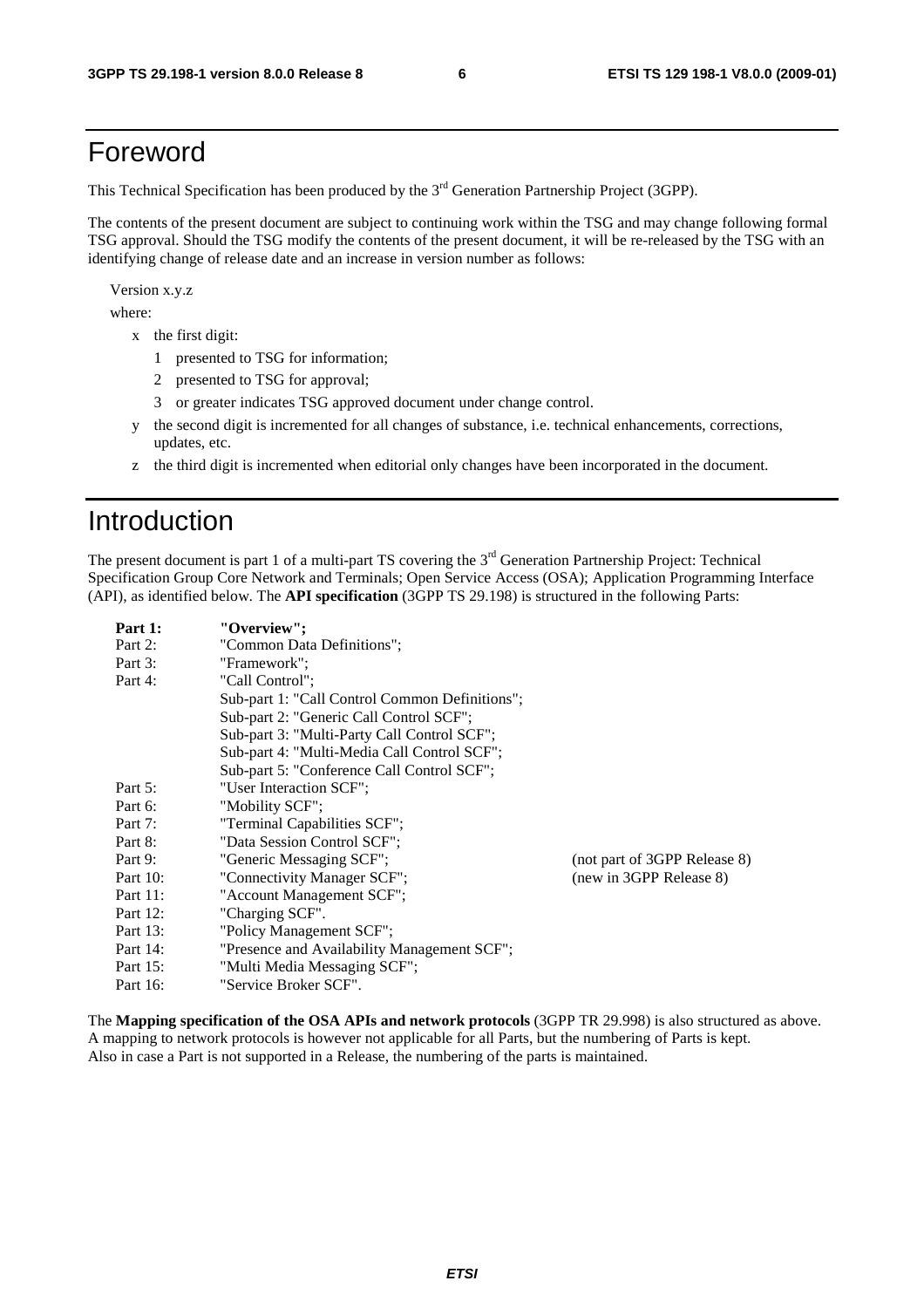| OSA API specifications 29.198-family |                                        |               |         |           | OSA API Mapping - 29.998-family |                                     |                                       |
|--------------------------------------|----------------------------------------|---------------|---------|-----------|---------------------------------|-------------------------------------|---------------------------------------|
| 29.198-01                            | <b>Overview</b>                        |               |         |           |                                 | 29.998-01                           | Overview                              |
| 29.198-02                            | <b>Common Data Definitions</b>         |               |         |           |                                 | 29.998-02                           | Not Applicable                        |
| 29.198-03                            | Framework                              |               |         |           |                                 | 29.998-03                           | Not Applicable                        |
| Call                                 | 29.198-                                | 29.198-       | 29.198- | 29.198-   | 29.198-                         | 29.998-04-1                         | Generic Call Control – CAP mapping    |
| Control                              | $04-1$                                 | $04-2$        | $04-3$  | $04 - 4$  | $04-5$                          | 29.998-04-2                         | Generic Call Control - INAP mapping   |
| (CC)                                 | Common                                 | Generic       | Multi-  | Multi-    | Conf                            | 29.998-04-3                         | Generic Call Control - Megaco mapping |
| <b>SCF</b>                           | CC data                                | <b>CC SCF</b> | Party   | media     | CC SCF                          | 29.998-04-4                         | Multiparty Call Control - ISC mapping |
|                                      | definitions                            |               | CC SCF  | CC SCF    |                                 |                                     |                                       |
| 29.198-05                            | <b>User Interaction SCF</b>            |               |         |           |                                 | 29.998-05-1                         | User Interaction - CAP mapping        |
|                                      |                                        |               |         |           |                                 | 29.998-05-2                         | User Interaction - INAP mapping       |
|                                      |                                        |               |         |           |                                 | 29.998-05-3                         | User Interaction - Megaco mapping     |
|                                      |                                        |               |         |           |                                 | 29.998-05-4                         | User Interaction – SMS mapping        |
| 29.198-06                            | <b>Mobility SCF</b>                    |               |         |           | 29.998-06-1                     | User Status and User Location – MAP |                                       |
|                                      |                                        |               |         |           |                                 | mapping                             |                                       |
|                                      |                                        |               |         |           | 29.998-06-2                     | User Status and User Location – SIP |                                       |
|                                      |                                        |               |         |           |                                 | mapping                             |                                       |
| 29.198-07                            | <b>Terminal Capabilities SCF</b>       |               |         |           |                                 | 29.998-07                           | Not Applicable                        |
| 29.198-08                            | Data Session Control SCF               |               |         |           |                                 | 29.998-08                           | Data Session Control - CAP mapping    |
| 29.198-09                            | <b>Generic Messaging SCF</b>           |               |         |           |                                 | 29.998-09                           | Not Applicable                        |
| 29.198-10                            | Connectivity Manager SCF               |               |         |           |                                 | 29.998-10                           | Not Applicable                        |
| 29.198-11                            | <b>Account Management SCF</b>          |               |         |           | 29.998-11                       | Not Applicable                      |                                       |
| 29.198-12                            | Charging SCF                           |               |         |           |                                 | 29.998-12                           | Not Applicable                        |
| 29.198-13                            | <b>Policy Management SCF</b>           |               |         | 29.998-13 | Not Applicable                  |                                     |                                       |
| 29.198-14                            | Presence & Availability Management SCF |               |         | 29.998-14 | Not Applicable                  |                                     |                                       |
| 29.198-15                            | Multi-media Messaging SCF              |               |         | 29.998-15 | Not Applicable                  |                                     |                                       |
| 29.198-16                            | Service Broker SCF                     |               |         |           | 29.998-16                       | Not Applicable                      |                                       |

**Table: Overview of the OSA APIs & Protocol Mappings 29.198 & 29.998-family** 

The following table explains how the various releases of ETSI, Parlay and 3GPP OSA specifications correspond. Each ETSI and 3GPP specification carries a version number and is updated independently. The frequency of 3GPP updates may be up to every 3 months, which is greater than that of ETSI or Parlay, therefore, while there is a corresponding version of 3GPP TS 29.198 for every version of ETSI ES 201 915 or ES 202 915, there is not necessarily a corresponding version of the ETSI specification for each version of the 3GPP specification. For example, there is no ETSI/Parlay specification version which corresponds exactly to the 3GPP issue of TS 29.198 Release 4 from December 2001.

|  | ETSI ES 201 915 / Parlay 3 / 3GPP TS 29.198 Release 4 (version 4.x.x) |  |
|--|-----------------------------------------------------------------------|--|
|--|-----------------------------------------------------------------------|--|

| <b>ETSI OSA Specification Set</b>     | <b>Parlay Phase</b> | 3GPP TS 29.198 version            |
|---------------------------------------|---------------------|-----------------------------------|
|                                       |                     | Release 4, March 2001 Plenary     |
|                                       |                     | Release 4, June 2001 Plenary      |
| ES 201 915 v.1.1.1 (complete release) | Parlay 3.0          | Release 4, September 2001 Plenary |
|                                       |                     | Release 4, December 2001 Plenary  |
| ES 201 915 v.1.2.1 (complete release) | Parlay 3.1          | Release 4, March 2002 Plenary     |
| ES 201 915 v.1.3.1 (complete release) | Parlay 3.2          | Release 4, June 2002 Plenary      |
|                                       |                     | Release 4, September 2002 Plenary |
| ES 201 915 v.1.4.1 (complete release) | Parlay 3.3          | Release 4, March 2003 Plenary     |
|                                       |                     | Release 4, June 2003 Plenary      |
|                                       |                     | Release 4, December 2003 Plenary  |
|                                       |                     | Release 4, June 2004 Plenary      |
| ES 201 915 v1.5.1 (Partial Release)   | Parlay 3.4          | Release 4, September 2004 Plenary |
|                                       |                     | Release 4, December 2004 Plenary  |
|                                       |                     | Release 4, December 2005 Plenary  |
| ES 201 915 v1.6.1 (Partial Release)   | Parlay 3.5          | Release 4, June 2006 Plenary      |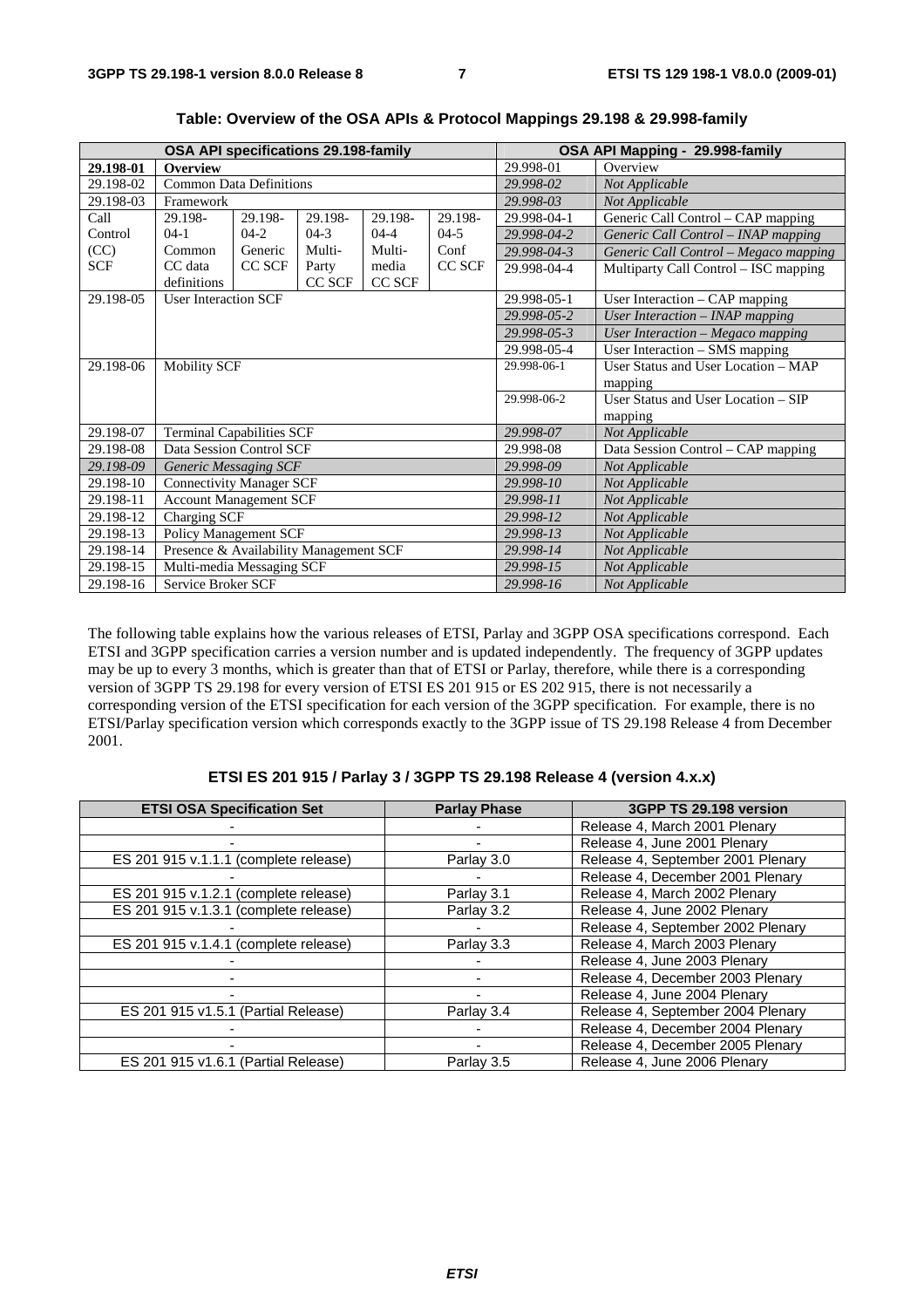| <b>ETSI OSA Specification Set</b>               | <b>Parlay Phase</b> | 3GPP TS 29.198 version            |
|-------------------------------------------------|---------------------|-----------------------------------|
|                                                 |                     | Release 5, March 2002 Plenary     |
| ES 202 915 v.1.1.1 (complete release)           | Parlay 4.0          | Release 5, September 2002 Plenary |
| ES 202 915 v.1.2.1 (not parts 9, 13, 14)        | Parlay 4.1          | Release 5, March 2003 Plenary     |
|                                                 |                     | Release 5, June 2003 Plenary      |
|                                                 |                     | Release 5, September 2003 Plenary |
|                                                 |                     | Release 5, December 2003 Plenary  |
|                                                 |                     | Release 5, March 2004 Plenary     |
|                                                 |                     | Release 5, June 2004 Plenary      |
| ES 202 915 v1.3.1, (v1.2.1 for parts 9, 13, 14) | Parlay 4.2          | Release 5, September 2004 Plenary |
|                                                 |                     | Release 5, December 2004 Plenary  |
|                                                 |                     | Release 5, June 2005 Plenary      |
|                                                 |                     | Release 5, December 2005 Plenary  |
| ES 202 915 v1.4.1, (v1.3.1 for parts 9, 13)     | Parlay 4.3          | Release 5, June 2006 Plenary      |

#### **ETSI ES 202 915 / Parlay 4 / 3GPP TS 29.198 Release 5 (version 5.x.x)**

#### **ETSI ES 203 915 / Parlay 5 / 3GPP TS 29.198 Release 6 (version 6.x.x)**

| <b>ETSI OSA Specification Set</b> | <b>Parlay Phase</b> | 3GPP TS 29.198 version            |
|-----------------------------------|---------------------|-----------------------------------|
|                                   |                     | Release 6, June 2003 Plenary      |
|                                   |                     | Release 6, December 2003 Plenary  |
|                                   |                     | Release 6, June 2004 Plenary      |
| ES 203 915 v1.1.1                 | Parlay 5.0          | Release 6, September 2004 Plenary |
|                                   |                     | Release 6, December 2004 Plenary  |
|                                   |                     | Release 6, March 2005 Plenary     |
|                                   |                     | Release 6, June 2005 Plenary      |
|                                   |                     | Release 6, December 2005 Plenary  |
| ES 203 915 v1.2.1                 | Parlay 5.1          | Release 6, June 2006 Plenary      |
|                                   |                     | Release 6, December 2006 Plenary  |
|                                   |                     | Release 6, March 2007 Plenary     |

#### **ETSI ES 204 915 / Parlay 6 / 3GPP TS 29.198 Release 7 (version 7.x.x)**

| <b>ETSI OSA Specification Set</b> | <b>Parlay Phase</b> | 3GPP TS 29.198 version                |
|-----------------------------------|---------------------|---------------------------------------|
|                                   | -                   | IRelease 7. June 2006 Plenary         |
|                                   |                     | Release 7. December 2006 Plenary      |
|                                   |                     | <b>IRelease 7. March 2007 Plenary</b> |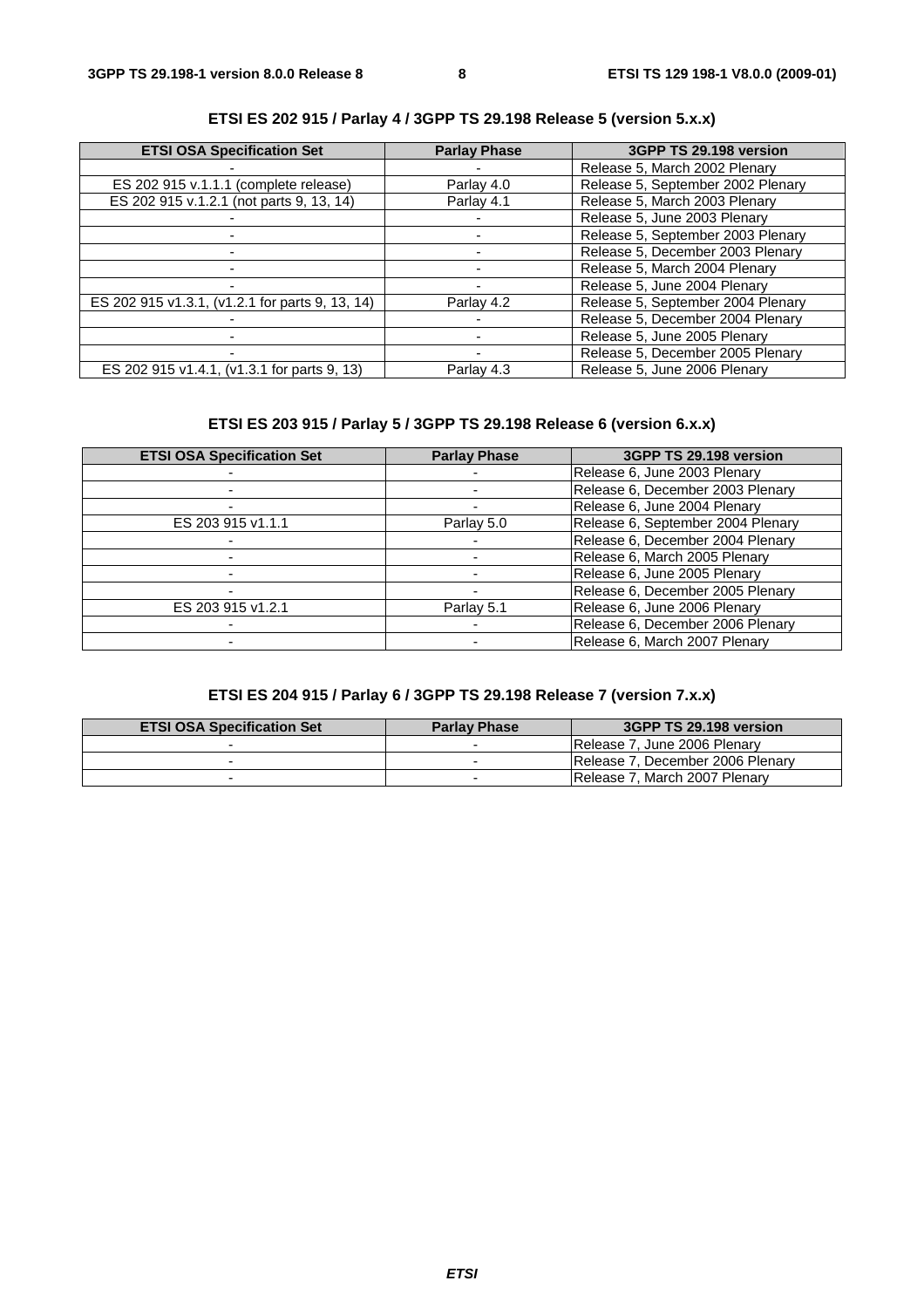### 1 Scope

The present document is the first part of the 3GPP Specification defining the Application Programming Interface (API) for Open Service Access (OSA), and provides an overview of the content and structure of the various parts of this specification, and of the relation to other standards documents.

The OSA-specifications define an architecture that enables service application developers to make use of network functionality through an open standardised interface, i.e. the OSA APIs. The concepts and the functional architecture for the OSA are contained in 3GPP TS 23.198 [3]. The requirements for OSA are contained in 3GPP TS 22.127 [2].

This specification has been defined jointly between 3GPP TSG CT WG5, ETSI TISPAN and The Parlay Group, in cooperation with a number of JAIN™ Community member companies.

Maintenance of up to 3GPP Rel-8 and new OSA Stage 1, 2 and 3 work beyond Rel-9 was moved to OMA in June 2008.

## 2 References

The following documents contain provisions which, through reference in this text, constitute provisions of the present document.

- References are either specific (identified by date of publication, edition number, version number, etc.) or non-specific.
- For a specific reference, subsequent revisions do not apply.
- For a non-specific reference, the latest version applies. In the case of a reference to a 3GPP document (including a GSM document), a non-specific reference implicitly refers to the latest version of that document *in the same Release as the present document*.
- [1] 3GPP TR 21.905: "Vocabulary for 3GPP Specifications".
- [2] 3GPP TS 22.127: "Service Requirement for the Open Service Access (OSA); Stage 1".
- [3] 3GPP TS 23.198: "Open Service Access (OSA); Stage 2".
- [4] Void.
- [5] 3GPP TS 22.101: "Service Aspects; Service Principles".
- [6] Void.
- [7] 3GPP TS 29.002: "Mobile Application Part (MAP) specification".
- [8] 3GPP TS 29.078: "Customised Applications for Mobile network Enhanced Logic (CAMEL); CAMEL Application Part (CAP) specification".

## 3 Definitions and abbreviations

#### 3.1 Definitions

For the purposes of the present document, the terms and definitions given in 3GPP TS 22.101 [5] and the following apply.

**Applications:** Services, which are designed using Service Capability Features (SCFs).

**Gateway:** Synonym for Service Capability Server (SCS). From the viewpoint of applications, an SCS can be seen as a gateway to the core network.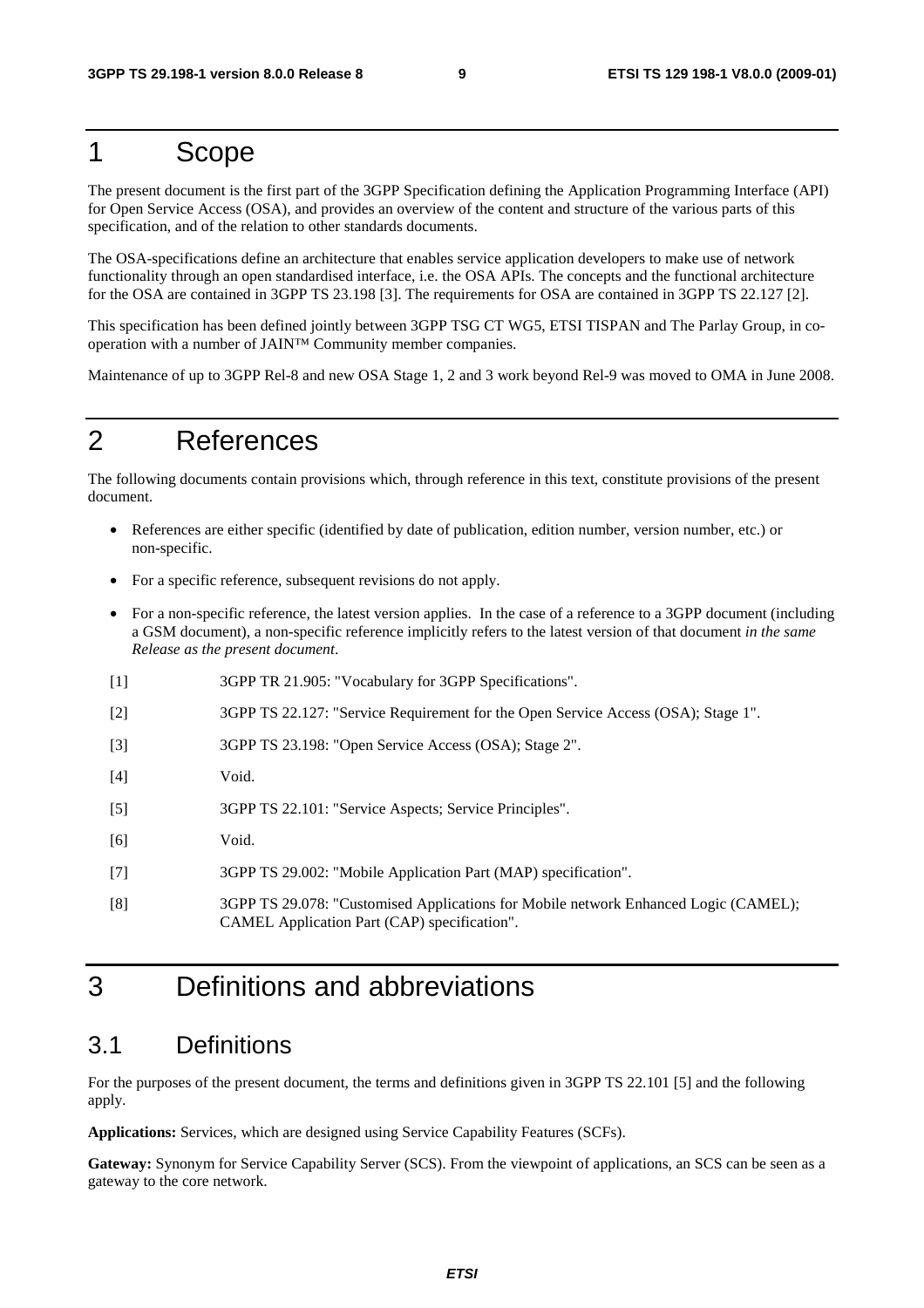**HE-VASP:** Home Environment Value Added Service Provider. This is a VASP that has an agreement with the Home Environment to provide services.

**Home Environment:** responsible for overall provision of services to users.

**Local Service:** A service, which can be exclusively provided in the current serving network by a Value Added Service Provider.

**OSA Interface:** Standardised Interface used by application to access service capability features.

**Personal Service Environment (PSE):** contains personalised information defining how subscribed services are provided and presented towards the user. The Personal Service Environment is defined in terms of one or more User Profiles.

**Service Capabilities:** Bearers defined by parameters, and/or mechanisms needed to realise services. These are within networks and under network control.

**Service Capability Feature (SCF):** Functionality offered by service capabilities that are accessible via the standardised OSA interface.

**Service Capability Server (SCS)**: Functional Entity providing OSA interfaces towards an application.

**Service**: term used as an alternative for Service Capability Feature in this specification.

**User Interface Profile:** Contains information to present the personalised user interface within the capabilities of the terminal and serving network.

**User Profile:** This is a label identifying a combination of one user interface profile, and one user services profile.

**User Services Profile:** Contains identification of subscriber services, their status and reference to service preferences.

**Value Added Service Provider:** provides services other than basic telecommunications service for which additional charges may be incurred.

**Virtual Home Environment:** A concept for personal service environment portability across network boundaries and between terminals.

#### 3.2 Abbreviations

For the purposes of the present document, the abbreviations given in 3GPP TR 21.905 [1] and the following apply.

| API          | <b>Application Programming Interface</b>                        |
|--------------|-----------------------------------------------------------------|
| <b>CAMEL</b> | <b>Customised Application for Mobile network Enhanced Logic</b> |
| <b>CAP</b>   | <b>CAMEL</b> Application Part                                   |
| <b>CSE</b>   | <b>CAMEL Service Environment</b>                                |
| <b>FW</b>    | Framework                                                       |
| HE           | Home Environment                                                |
| HE-VASP      | Home Environment - Value Added Service Provider                 |
| <b>HLR</b>   | Home Location Register                                          |
| <b>INAP</b>  | <b>Intelligent Networks Application Part</b>                    |
| IDL          | <b>Interface Description Language</b>                           |
| <b>JSR</b>   | Java™ Specification Request                                     |
| <b>MAP</b>   | Mobile Application Part                                         |
| МE           | Mobile Equipment                                                |
| <b>MExE</b>  | Mobile Station (Application) Execution Environment              |
| <b>MS</b>    | <b>Mobile Station</b>                                           |
| <b>MSC</b>   | Mobile Switching Centre                                         |
| <b>OSA</b>   | Open Service Access                                             |
| <b>PLMN</b>  | <b>Public Land Mobile Network</b>                               |
| <b>PSE</b>   | <b>Personal Service Environment</b>                             |
| RMI          | Java™ Remote Method Invocation                                  |
| SAT          | <b>SIM Application Tool-Kit</b>                                 |
| <b>SCF</b>   | <b>Service Capability Feature</b>                               |
| <b>SCP</b>   | <b>Service Control Point</b>                                    |
|              |                                                                 |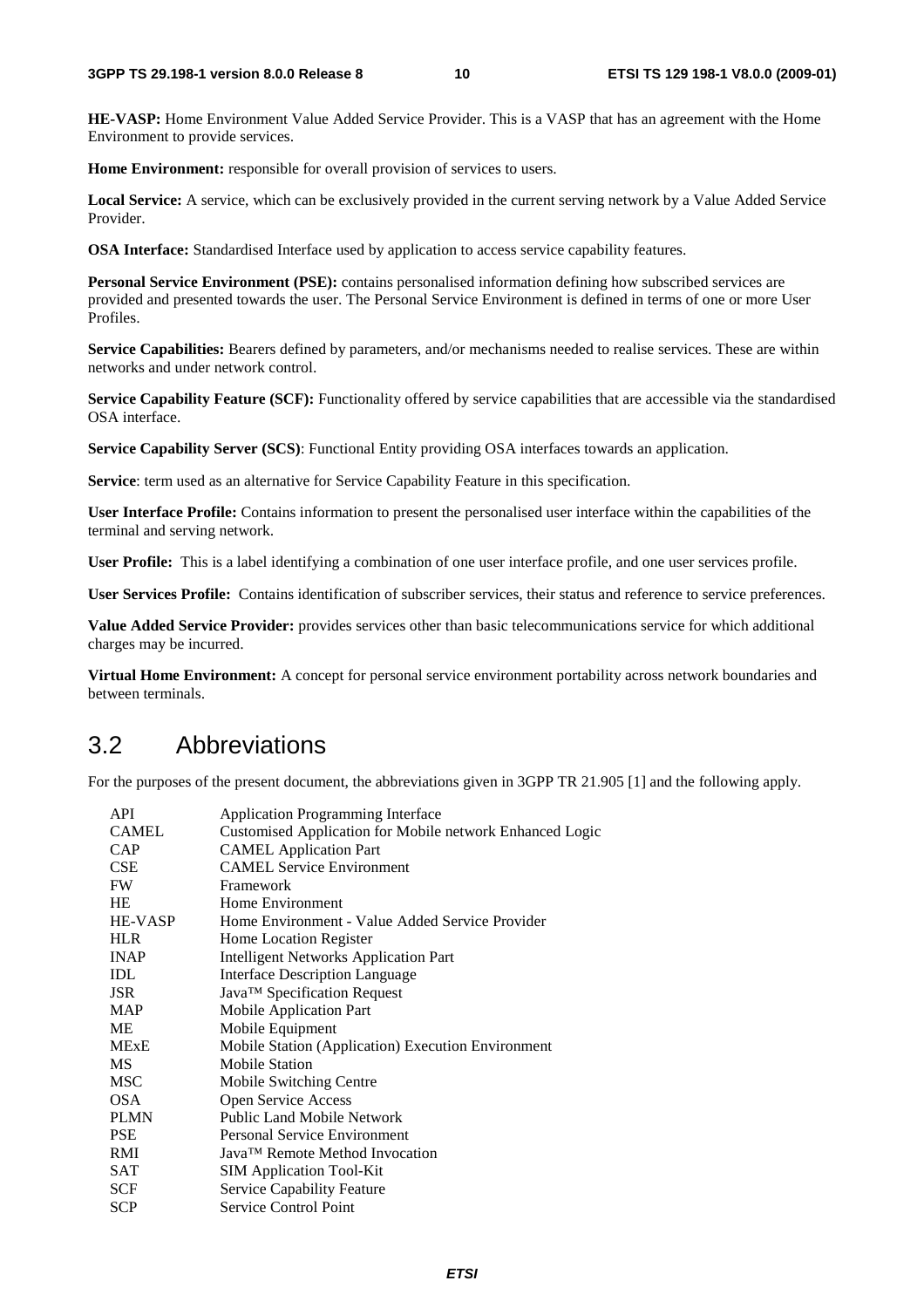| <b>SCS</b>  | Service Capability Server            |
|-------------|--------------------------------------|
| <b>SIM</b>  | <b>Subscriber Identity Module</b>    |
| <b>SMS</b>  | <b>Short Message Service</b>         |
| <b>SMTP</b> | Simple Mail Transfer Protocol        |
| SOAP        | Simple Object Access Protocol        |
| <b>SPA</b>  | Service Provider API                 |
| UE          | User Equipment                       |
| <b>USIM</b> | Universal Subscriber Identity Module |
| <b>VLR</b>  | Visited Location Register            |
| <b>VASP</b> | Value Added Service Provider         |
| <b>VHE</b>  | Virtual Home Environment             |
| <b>WAP</b>  | Wireless Application Protocol        |
| <b>WGP</b>  | Wireless Gateway Proxy               |
| <b>WPP</b>  | Wireless Push Proxy                  |
| <b>WSDL</b> | Web Services Definition Language     |
| <b>XML</b>  | Extensible Markup Language           |
|             |                                      |

## 4 Open Service Access APIs

The OSA-specifications define an architecture that enables service application developers to make use of network functionality through an open standardised interface, i.e. the OSA APIs. The network functionality is describes as Service Capability Features (SCFs) or Services. The OSA Framework is a general component in support of Services (Service Capabilities) and Applications. The concepts and the functional architecture for the OSA are contained in 3GPP TS 23.198 [3]. The requirements for OSA are contained in 3GPP TS 22.127 [2].

The OSA API is split into three types of interface classes, Service and Framework (FW).

- Interface classes between the Applications and the Framework (FW) that provide applications with basic mechanisms (e.g. Authentication) that enable them to make use of the service capabilities in the network.
- Interface classes between Applications and SCFs, which are individual services that may be required by the client to enable the running of third party applications over the interface e.g. Messaging type service.
- Interface classes between the Framework (FW) and the SCFs that provide the mechanisms necessary for a multivendor environment.

These interfaces represent interfaces 1, 2 and 3 in Figure 1 below. The other interfaces are not yet part of the scope of the work.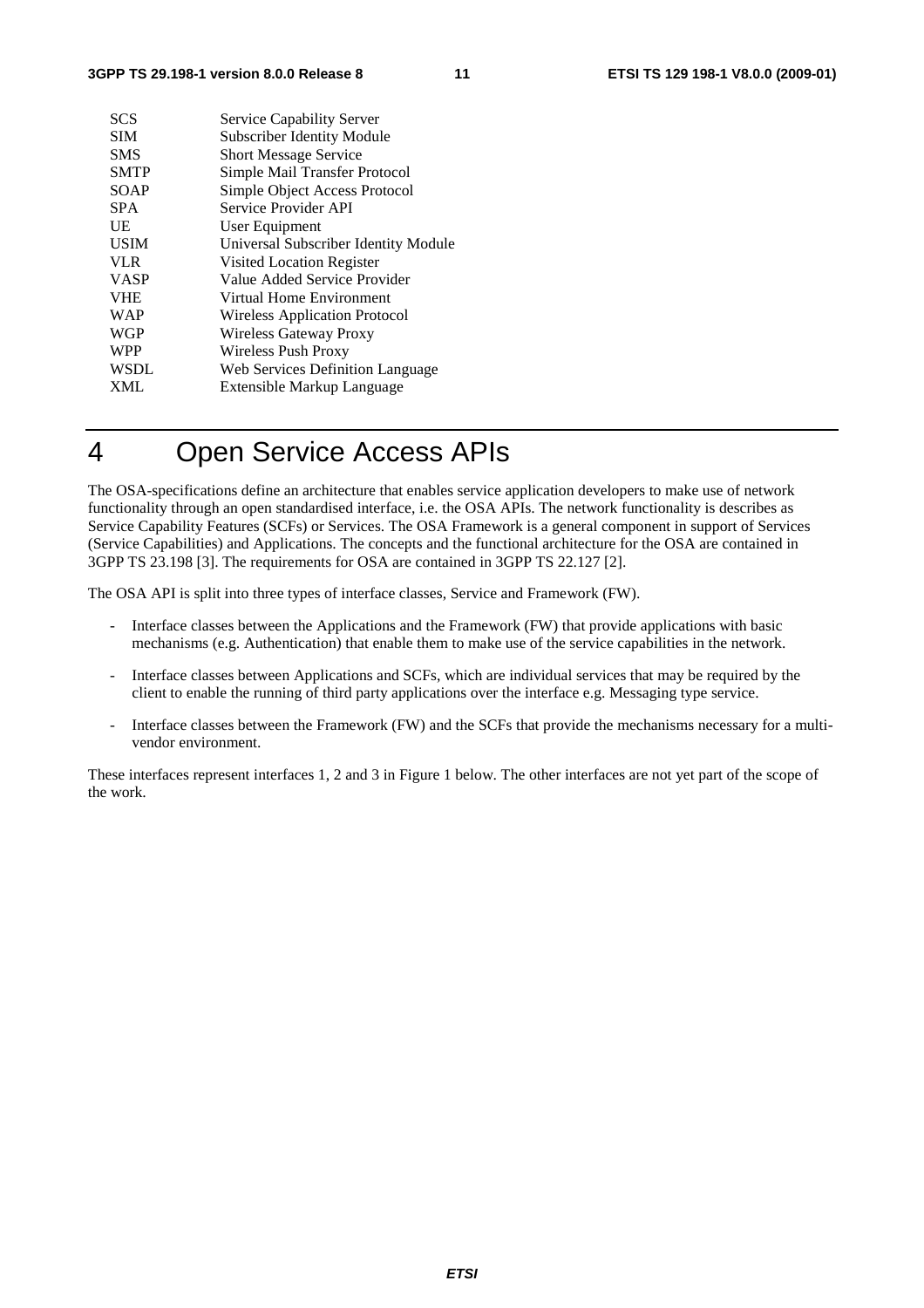



Within the OSA concept a set of Service Capability Features (SCFs) has been specified. The OSA documentation is structured in parts. The first part (the present document) contains an overview, the second part contains common data definitions, the third part the Framework interfaces and the following parts contain the description of the SCFs.

NOTE: The terms "Service" and "Service Capability Feature" are used as alternatives for the same concept in the present document. In the OSA API itself the SCFs as identified in the 3GPP requirements and architecture are reflected as "service", in terms like service instance lifecycle manager, service Discovery.

## 5 Structure of the OSA API (29.198) and Mapping (29.998) documents

The Open Service Access (OSA) Application Programming Interface (API) specifications consist of two sets of documents:

#### **API specification** (3GPP TS 29.198)

The Parts of 29.198 - apart from Part 1 (the present document) and Part 2 - define the interfaces, parameters and state models that belong to the API specification. UML (Unified Modelling Language) is used to specify the interface classes.

As such it provides a UML interface class description of the methods (API calls) supported by that interface and the relevant parameters and types. The interfaces are specified in IDL (Interface Description Language), WSDL (Web Services Definition Language) and in Java™.

#### **Mapping specification of the OSA APIs and network protocols** (3GPP TR 29.998)

The Parts of 29.998 contain a possible mapping from the APIs defined in 29.198 to various network protocols (i.e. MAP [7], CAP [8], etc.). It is an informative document, since this mapping is considered as implementation-/ vendor-dependent. On the other hand this mapping will provide potential service designers with a better understanding of the relationship of the OSA API interface classes and the behaviour of the network associated to these interface classes.

The purpose of the OSA API is to shield the complexity of the network, its protocols and specific implementation from the applications. This means that applications do not have to be aware of the network nodes, a Service Capability Server interacts with, in order to provide the SCFs to the application. The specific underlying network and its protocols are transparent to the application.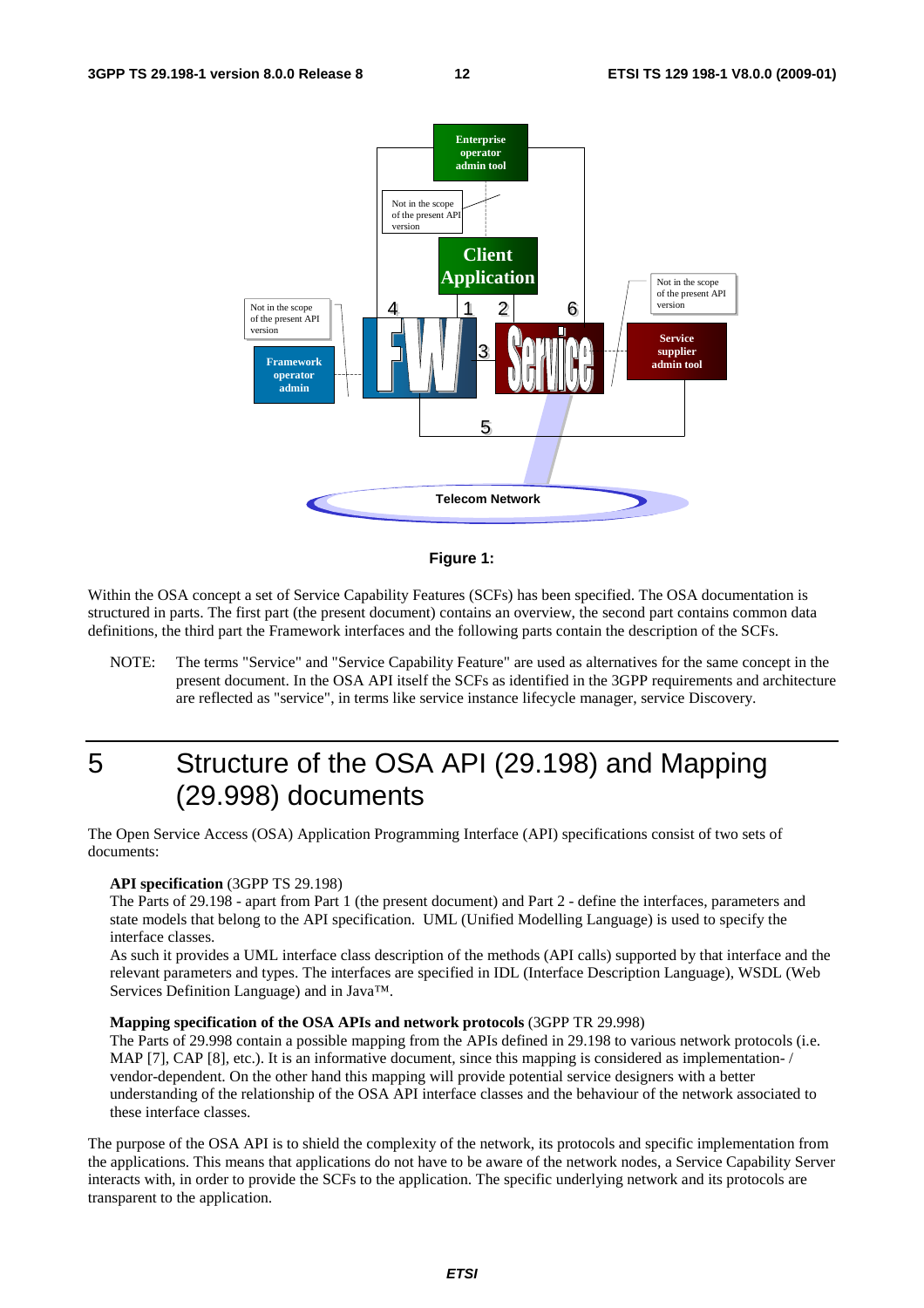The **API specification** (3GPP TS 29.198) is structured in the following Parts:

| 29.198-1  | Part 1:  | Overview                               |
|-----------|----------|----------------------------------------|
| 29.198-2  | Part 2:  | <b>Common Data Definitions</b>         |
| 29.198-3  | Part 3:  | Framework                              |
| 29.198-4  | Part 4:  | Call Control SCF                       |
| 29.198-5  | Part 5:  | <b>User Interaction SCF</b>            |
| 29.198-6  | Part 6:  | <b>Mobility SCF</b>                    |
| 29.198-7  | Part 7:  | <b>Terminal Capabilities SCF</b>       |
| 29.198-8  | Part 8:  | Data Session Control SCF               |
| 29.198-9  | Part 9:  | Generic Messaging SCF                  |
| 29.198-10 | Part 10: | <b>Connectivity Manager SCF</b>        |
| 29.198-11 | Part 11: | <b>Account Management SCF</b>          |
| 29.198-12 | Part 12: | Charging SCF                           |
| 29.198-13 | Part 13: | <b>Policy Management SCF</b>           |
| 29.198-14 | Part 14: | Presence & Availability Management SCF |
| 29.198-15 | Part 15: | Multi-media Messaging SCF              |
| 29.198-16 | Part 16: | Service Broker SCF                     |

The **Mapping specification of the OSA APIs and network protocols** (3GPP TR 29.998) is also structured as above. A mapping to network protocols is however not applicable for all Parts, but the numbering of Parts is kept. Also in case a Part is not supported in a Release, the numbering of the parts is maintained.

#### **Structure of the parts of TS 29.198**

The parts with API specification themselves are structured as follows:

- The Sequence diagrams give the reader a practical idea of how each of the SCF is implemented.
- The Class relationships clause shows how each of the interfaces applicable to the SCF, relate to one another.
- The Interface specification clause describes in detail each of the interfaces shown within the Class diagram part.
- The State Transition Diagrams (STD) show the progression of internal processes either in the application, or Gateway.
- The Data definitions clauses show a detailed expansion of each of the data types associated with the methods within the classes. It is to be noted that some data types are used in other methods and classes and are therefore defined within the Common Data types part of this specification.

The OSA API is defined using UML and as such is technology independent. OSA can be realised in a number of ways and in addition to the UML defined OSA API, the OSA specification includes:

- A normative annex with the OSA API in IDL that specifies the CORBA distribution technology realisation
- An informative annex with the OSA API in WSDL that specifies the SOAP/HTTP distribution technology realisation
- An informative annex that references the OSA API in Java™ (known as JAIN™ Service Provider API) that specifies the Java™ local API technology realisation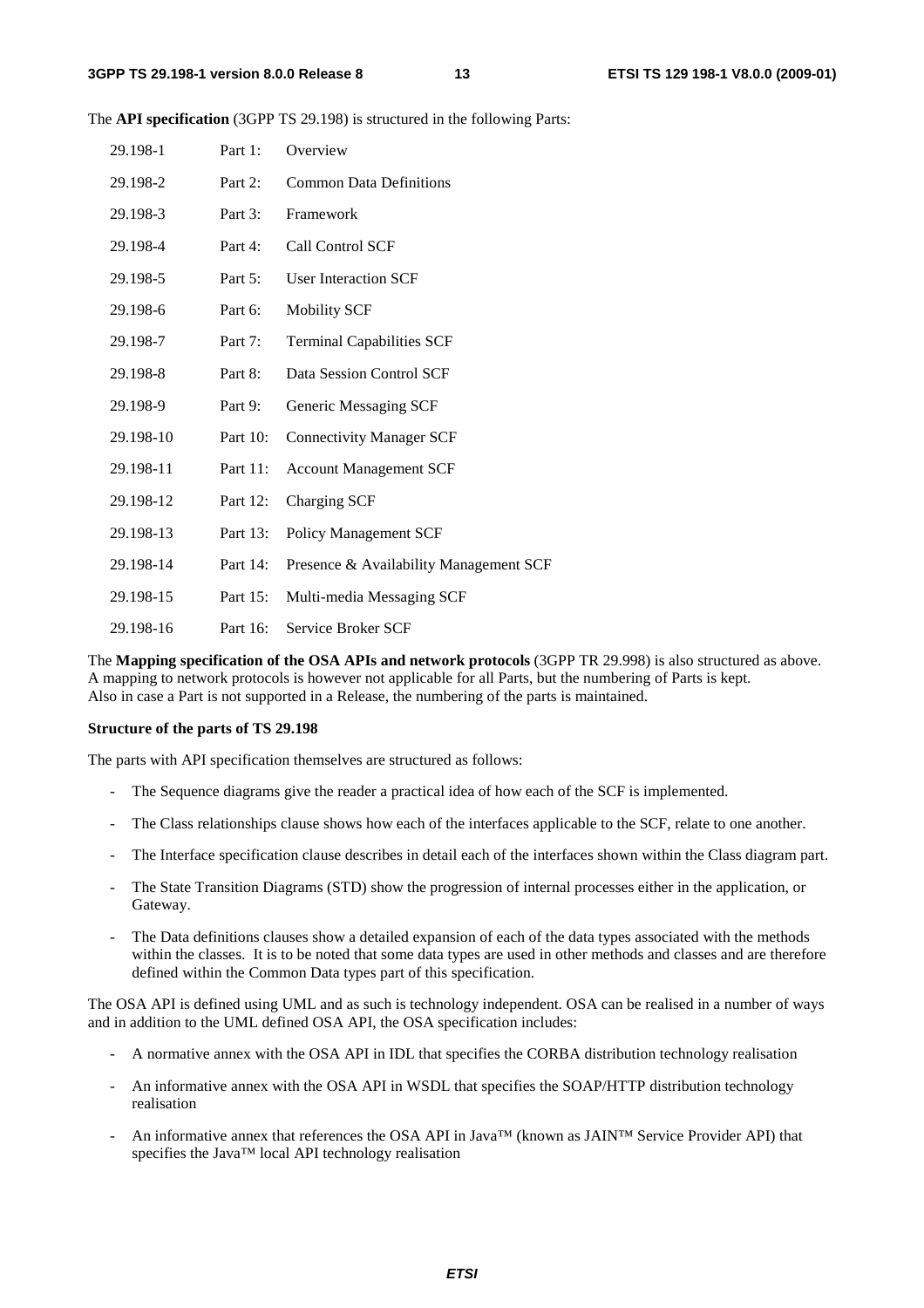## 6 Methodology

Following is a description of the methodology used for the establishment of API specification for OSA.

## 6.1 Tools and Languages

The Unified Modelling Language (UML) [\(http://www.omg.org/uml](http://www.omg.org/uml)) is used as the means to specify class and state transition diagrams.

## 6.2 Packaging

A hierarchical packaging scheme is used to avoid polluting the global name space. The root is defined as:

org.csapi

## 6.3 Colours

For clarity, class diagrams follow a certain colour scheme: blue for application interface packages and yellow for all the others.

### 6.4 Naming scheme

The following naming scheme is used for documentation.

#### **packages**

lowercase.

Using the domain-based naming (For example, org.csapi)

#### **classes, structures and types. Start with T**

TpCapitalizedWithInternalWordsAlsoCapitalized

#### **Exception class:**

TpClassNameEndsWithException and P\_UPPER\_CASE\_WITH\_UNDERSCORES\_AND\_START\_WITH\_P

#### **Interface. Start with Ip:**

IpThisIsAnInterface

#### **constants:**

P\_UPPER\_CASE\_WITH\_UNDERSCORES\_AND\_START\_WITH\_P

#### **methods:**

firstWordLowerCaseButInternalWordsCapitalized()

#### **method"s parameters**

firstWordLowerCaseButInternalWordsCapitalized

#### **collections (set, array or list types)**

TpCollectionEndsWithSet

#### **class/structure members**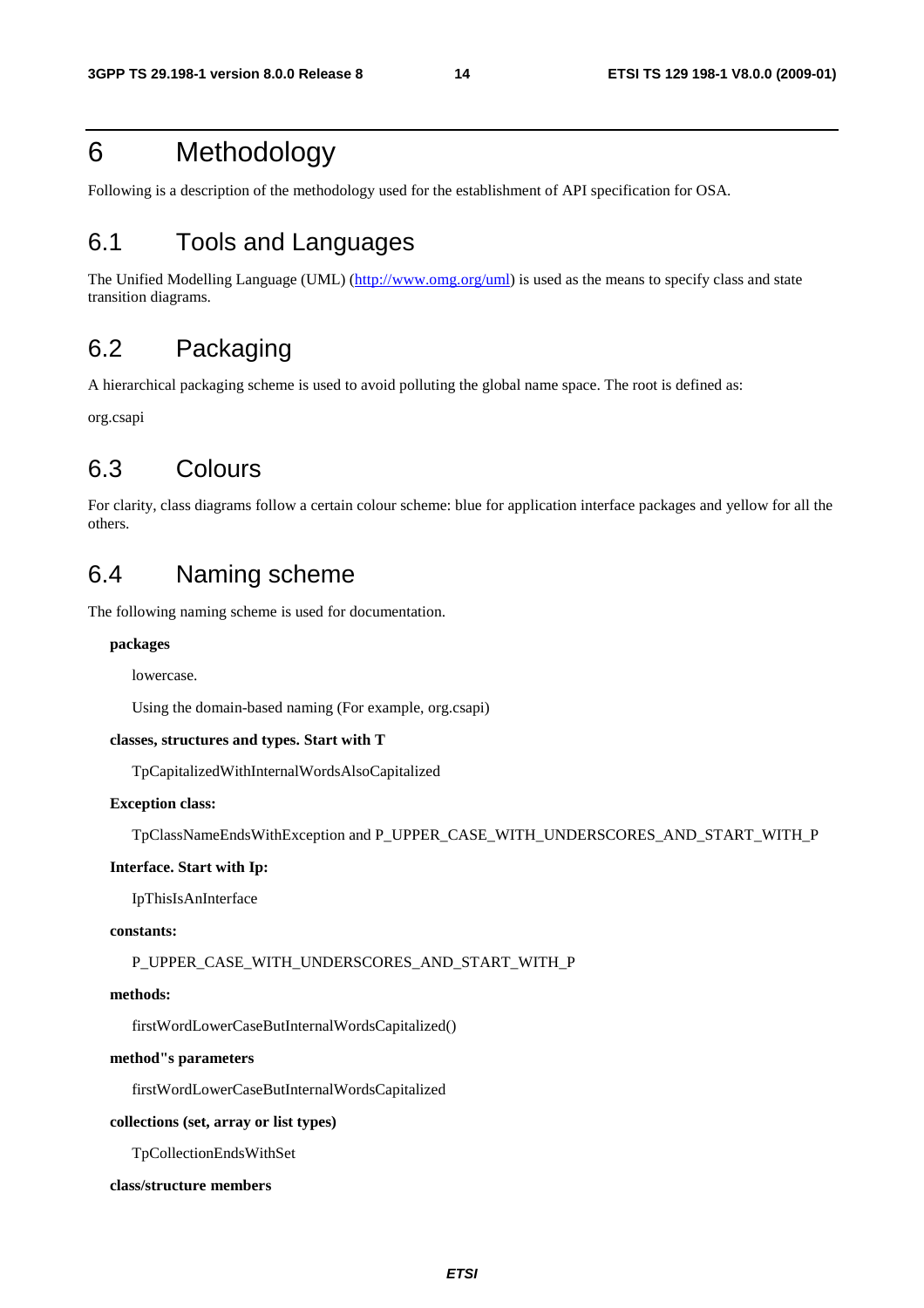FirstWordAndInternalWordsCapitalized

Spaces in-between words are not allowed.

### 6.5 State Transition Diagram text and text symbols

The descriptions of the State Transitions in the State Transition Diagrams follow the convention:

when\_this\_event\_is\_received [guard condition is true] /do\_this\_action ^send\_this\_message

Furthermore, text underneath a line through the middle of a State indicates an exit or entry event (normally specified which one).

## 6.6 Exception handling and passing results

OSA methods communicate errors in the form of exceptions. OSA methods themselves always use the return parameter to pass results. If no results are to be returned a void is used instead of the return parameter. In order to support mapping to as many languages as possible, no method *out* parameters are allowed.

### 6.7 References

In the interface specification whenever Interface parameters are to be passed as an *in* parameter, they are done so by reference, and the "Ref" suffix is appended to their corresponding type (e.g. IpAnInterfaceRef anInterface), a reference can also be viewed as a logical indirection.

| Original type | IN parameter declaration |
|---------------|--------------------------|
| IpInterface   | parm : IN IpInterfaceRef |

## 6.8 Strings and Collections

For character strings, the *String* data type is used without regard to the maximum length of the string.

For homogeneous collections of instances of a particular data type the following naming scheme is used: <datatype>Set

## 6.9 Prefixes

OSA constants and data types are defined in the global name space: *org.csapi*.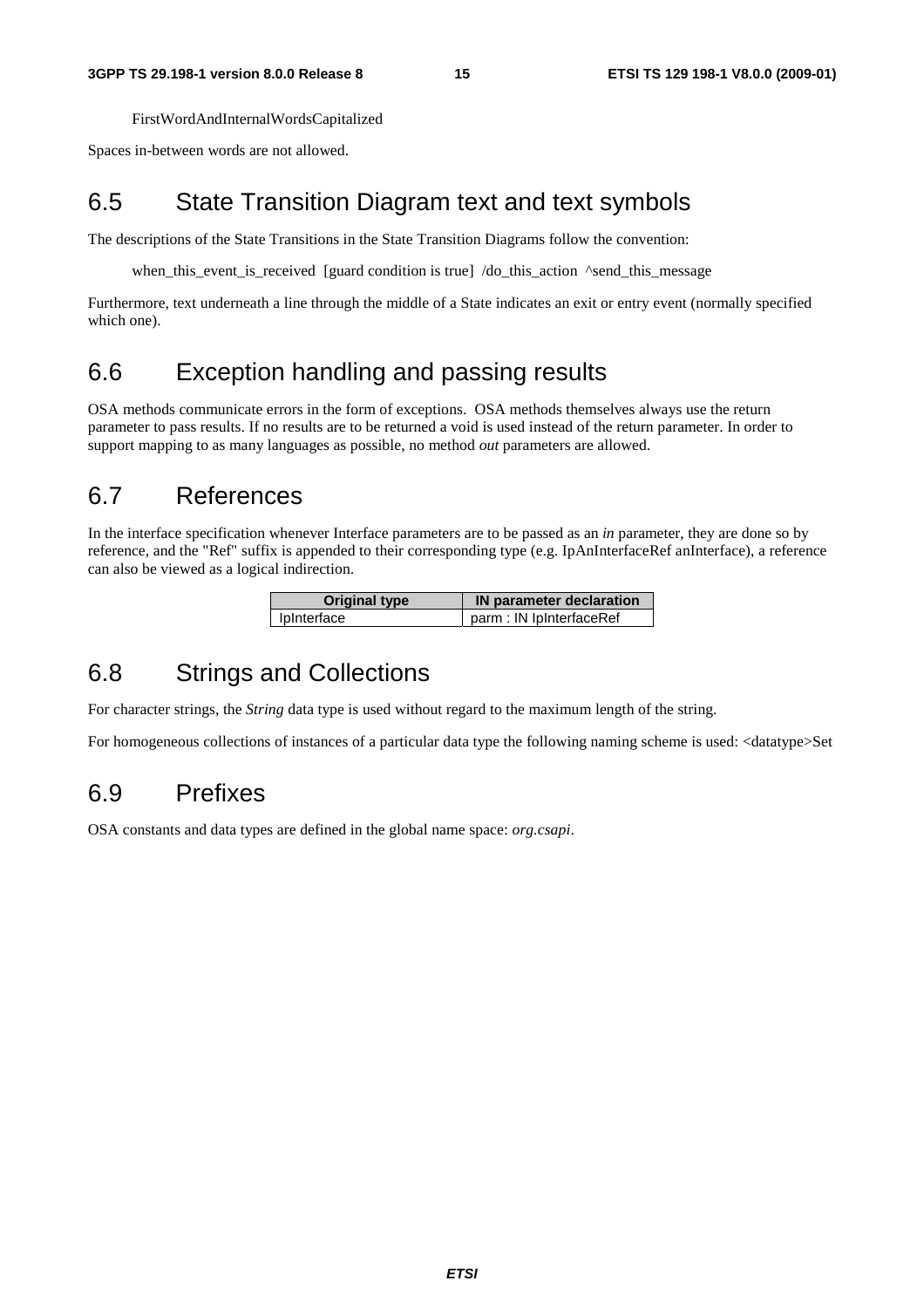## 7. Introduction to OSA APIs

This section contains the general rules that were followed by the design of the OSA APIs and advice for how to use them. Note however that exceptions to these 'rules' may exist and that examples are not exhaustive.

## 7.1 Interface Types

In the OSA specifications different types of interfaces are distinguished:

- Application side (callback) interfaces. This type of interface needs to be implemented by an application (client) and the name of such an interface is prefixed with 'IpApp'.
- Interfaces of an SCF that are used by the Framework. The name of this type of server interface is prefixed with 'IpSvc'.
- Application side interfaces and SCF interfaces that are shared. The name of this type of interface is prefixed with 'IpClient'
- Interfaces of the Framework that are used by an SCF. The name of this type of server interface is prefixed with 'IpFw'.

The name of all other interfaces of the Framework and SCFs that are used by an application, is prefixed with 'Ip'.

### 7.2 Service Factory

For each application that uses an SCF, a separate object is created to handle all communication to the application. This object is referred to as the Service Manager. The pattern used is often referred to as the Factory Pattern. The Service Manager creates any new objects in the SCF. The Service Manager and all the objects created by it are referred to as 'service instance'.

Once an application is granted access to an SCF, the Framework requests the SCF to create a new Service Manager. The reference to this Service Manager is provided to the application. From this moment onwards the application can start using the SCF.

### 7.3 Use of Sessions

A session is a series of interactions between two communication end points that occur during the span of a single connection. An example is all operations to set-up, control, and tear down a (multi-party) call. A session is identified by a Session ID. This ID is unique within the scope of a service instance and can be related to session numbers used in the network.

## 7.4 Interfaces and Sessions

Some interfaces have a one-to-one relation with a session. For every session there is a separate interface instance. In this case, this instance of an interface represents the session. All methods invoked on such an interface operate on the same session. These interfaces make no use of Session IDs.

Other interfaces can represent multiple sessions. The underlying implementation can then either create an instance per session or it can handle multiple sessions per instance (e.g., to combat extensive resource usage). When a method on such an interface is invoked it requires a Session ID to uniquely identify the session to which it applies.

## 7.5 Callback Interfaces

Some OSA interfaces require an application to register a callback interface. This interface resides on the client (application) side and is used by the server (service) to report events, results, and errors. An application shall register its callback interface as soon as the corresponding server side interface is created.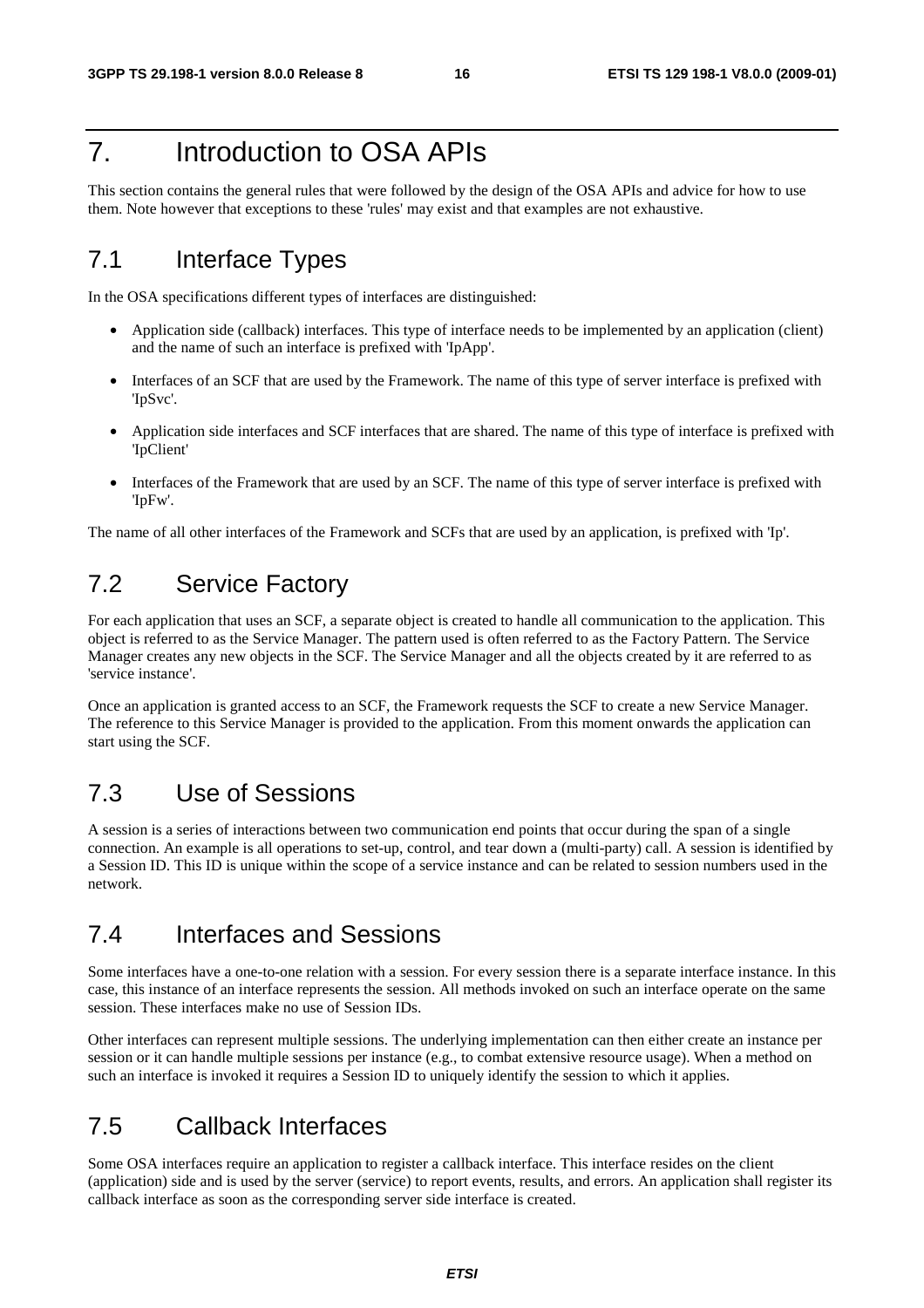## 7.6 Setting Callbacks

Two methods are available in every service interface that can be used for setting the callback interface: setCallback() and setCallbackWithSessionID(). Interfaces that do not use sessions shall (obviously) only implement setCallback(). An invocation of setCallbackWithSessionID() on such interfaces shall result in an exception (P\_TASK\_REFUSED).

Interfaces that use sessions shall only implement setCallbackWithSessionID(). An invocation of setCallback() on such interfaces shall result in an exception (P\_TASK\_REFUSED). This regardless of whether an interface instance actually implements multiple sessions or not.

### 7.7 Synchronous versus Asynchronous Methods

Two types of methods exist in OSA interfaces. When a method does not require the SCS to contact other nodes in the network it is implemented as a synchronous method. When the method returns, the result (if applicable) of the operation is provided to the application. When an error occurs, an exception is thrown. Examples of synchronous methods are methods to retrieve data that is available in the SCS and methods that create an object.

In other cases, a method requires the SCS to contact other nodes in the network. There can be a delay between the moment a message is sent into the network and the moment that the result is received or an error is detected. To prevent that the application is blocked or that an application has to 'guess' whether there is a problem in the SCS, these types of methods are made asynchronous.

An asynchronous method of an interface can be recognized by the fact that its name ends with 'Req' (from request) and that in the corresponding callback interface two methods are included with the same name but ending with 'Res' (from result) and 'Err' (from error) instead. When no error has occurred, the 'Res' method will be invoked when the result is available. In case an error has been detected, the 'Err' method is invoked. Problems that can be detected by the SCS itself (for instance illegal parameter values) will result in exceptions being thrown when the 'Req' method is called. After a 'Req' method has returned, only errors shall be reported.

Because it is possible that multiple requests can be done in parallel (invoking multiple times a 'Req' method without having received a result or error) a mechanism is needed to link requests with responses. Therefore, the 'Req' method returns an Assignment ID and the 'Res' and 'Err' methods have this Assignment ID as input parameter. For session based interfaces the Session ID can be used also.

Some 'Req' methods can result in multiple 'Res' methods being invoked. However, the corresponding 'Err' method will never be invoked more than once.

Note that methods on client side interfaces shall never raise an exception unless this is explicitly described in the specification.

Some methods switch on/off reports (for instance triggered location reports). These methods are of a different kind and do not follow the pattern that is described in this section.

A deadlock is a potential danger when using asynchronous methods, especially in single threaded systems. It can occur that client and server are waiting for each other for a task to be completed. It is considered good practice to build in mechanisms to prevent deadlock from occurring, for instance by using multiple threads or using time-outs on remote method calls.

## 7.8 Out Parameters

Methods used in OSA interfaces only have input parameters. Any result can only be reported by a return value. If multiple values need to be returned, a datatype is required that consists of a sequence of values. A value of this datatype is then returned by a method. This approach has been chosen because not all middleware solutions are (or may be) capable of dealing with (multiple) output parameters.

## 7.9 Exception Hierarchy

Exceptions are organized in an exception hierarchy. For the general exceptions and for each service type an abstract exception class is defined. Advantage for an application programmer is that (s)he does not need to catch all the specific exceptions, but may catch only the abstract exceptions.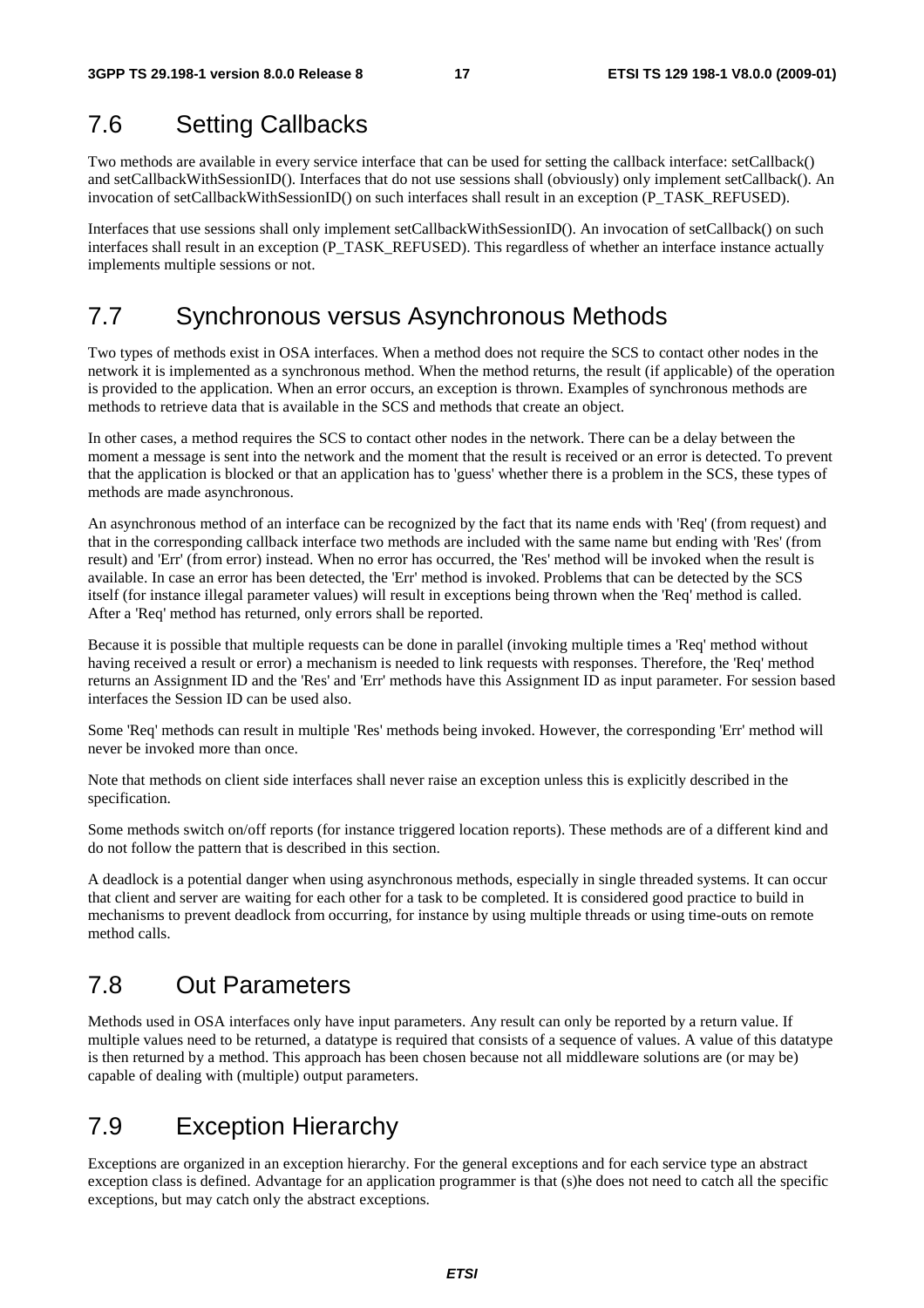Note however that the exception hierarchy is only available when the applicable OSA realisation supports this. Java™ does, but CORBA and SOAP does not.

### 7.10 Common Exceptions

Exception TpCommonExceptions can be thrown by any method. It is an aggregate of a number of general problems. To prevent that each method"s signature requires all these exceptions they are all included in a single exception class.

The following rules apply on when what type of general exception shall be thrown:

- P\_RESOURCES\_UNAVAILABLE is thrown when a physical resource in the network is not available.
- P\_INVALID\_STATE is thrown when a method is called that is not allowed in the state that the OSA state machines are in.
- P\_TASK\_CANCELLED is thrown in case of a temporary problem.
- P\_TASK\_NO\_CALLBACK\_ADDRESS\_SET is thrown when no callback address has been set.
- P\_METHOD\_NOT\_SUPPORTED is thrown when the application initiates methods that are either not according to the Service Level Agreement or not supported in the SCS.
- P\_TASK\_REFUSED is thrown in case of a problem that is not temporary and when none of the other common or dedicated exceptions apply.
- P\_POLICY\_VIOLATION is thrown when the service has accepted the input for the method, but failed to meet some policy criteria.

Note that methods on application side callback interfaces shall never raise an exception unless explicitly stated in the specification.

### 7.11 Use of NULL

The OSA specifications contain references to the NULL value to indicate the absence of a certain parameter. An example where this is used is for specifying NULL as a callback reference.

A parameter description for parameters of any datatype can indicate that NULL is a possible value. The realisation of NULL can differ per technology. A NULL value for a sequence in CORBA means that all its members shall be NULL while in Java™ the whole structure could be NULL.

Note that it always shall be stated in the specification when a NULL value can be expected.

## 7.12 Notification Handling

Several OSA SCFs provide a mechanism for creating and receiving notifications. A notification is the reporting of an event occurring in the network or SCS. Examples of notifications are answer, busy, and on hook events.

This section describes the general mechanism of notification handling. Note that it might not apply (exactly) to every API.

There are two types of notifications. One that is created by an application and one that is controlled by the network. The first type normally is used when an ASP is responsible for service provisioning and has to create its own notifications in order to be able to serve subscribers. The second type is used when the network operator does service provisioning. The network operator creates the notifications and an application only needs to handle them.

Note that normally both mechanisms will not be used by one application. However, the OSA interfaces do not prohibit this.

Another way to distinguish notifications is by monitor mode. Notifications can be requested in either NOTIFY or INTERRUPT mode. When requested in NOTIFY mode, the notifications is reported to the application but the SCS continues processing. For notifications requested in INTERRUPT mode, processing in the SCS is suspended when the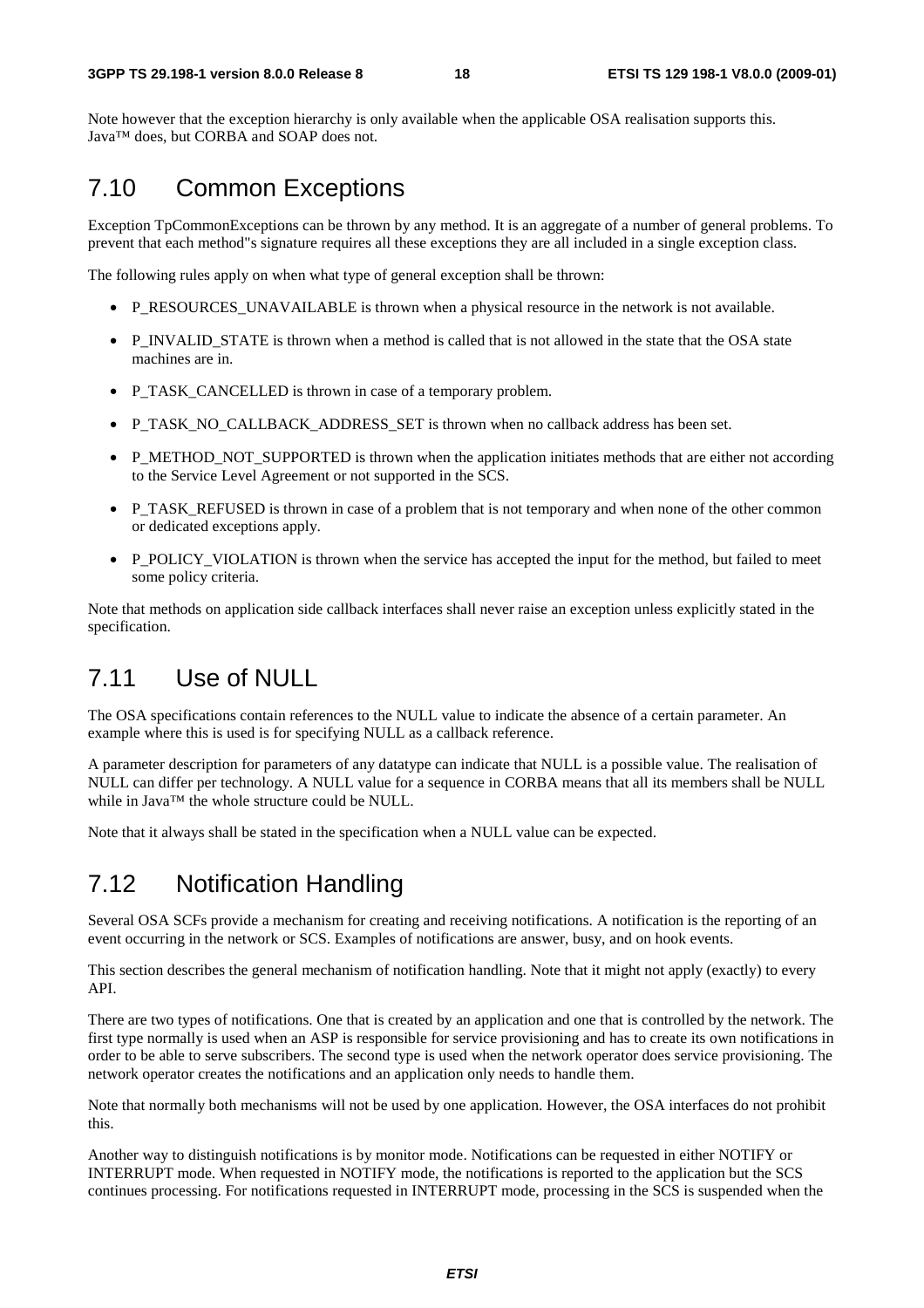notification is reported to the application. The application has to instruct the SCS explicitly (within a certain maximum time) how to proceed the processing. Note that not all SCFs support notifications in INTERRUPT mode.

When a notification is created and when an application registers for network controlled notifications a callback interface needs to be provided. This callback interface is used for reporting the notifications. There are however a few things that are worth mentioning here:

- Each time a (set of) notification(s) is created, a callback is specified that is used for reporting the requested notifications. This callback interface may be the same, but may also differ. The assignment ID can be used to link a notification report to the creation of registration.
- Registering a callback for network controlled notifications needs to be done only once. The callback interface that is provided may be the same as the one used for creating a notification (note again that it is however not recommended to use both mechanisms in the same application).
- The callback specified when creating or registering for events overrules the callback set with setCallback() or setCallbackWithSessionID(). This means that this one will NOT be used for reporting notifications . It will however be used for all other methods that require the callback interface.
- Only if NULL is provided as callback interface reference, the callback interface that was set using setCallback() or setCallbackWithSessionID() is used for reporting notifications.
- It is possible to recreate a (set of) notification(s) or re-register for notifications. This is only useful when providing a different callback interface reference. In this case, the last provided interface is used for reporting notifications. The earlier provided callback interface is used as 'backup' interface (this can be the one provided with setCallback() or setCallbackWithSessionID() if NULL was provided initially). Notifications are reported on this interface when calls to the most recent provided callback interface fail (object providing the interface is crashed or overloaded). When re-creating or re-registering, the same assignment ID is returned.

## 8 Backwards Compatibility Considerations

The backwards compatibility rules described below are intended to enable an older client to continue to interwork with a newer server or gateway.

### 8.1 Guidelines to enable backwards compatibility in implementations

- 1) The Gateway should require the usage of Framework versions and service versions. All Applications should use these parameters.
- 2) The IDL version parameter should not be used when generating the IDL.
- 3) If there are multiple versions of an SCF they should be all registered with the Framework, and the SCF should create an instance of the version requested by the application when a new service manager is created.

#### 8.2 Rule summary

The following types of changes can be made to these specifications while preserving backwards compatibility, everything beyond these changes is not allowed.

#### 8.2.1 Server side permitted changes

- Addition of a new interface
- Addition of a new method to an existing or new interface
- Addition and removal of exceptions if the implementation uses the Application version as described above.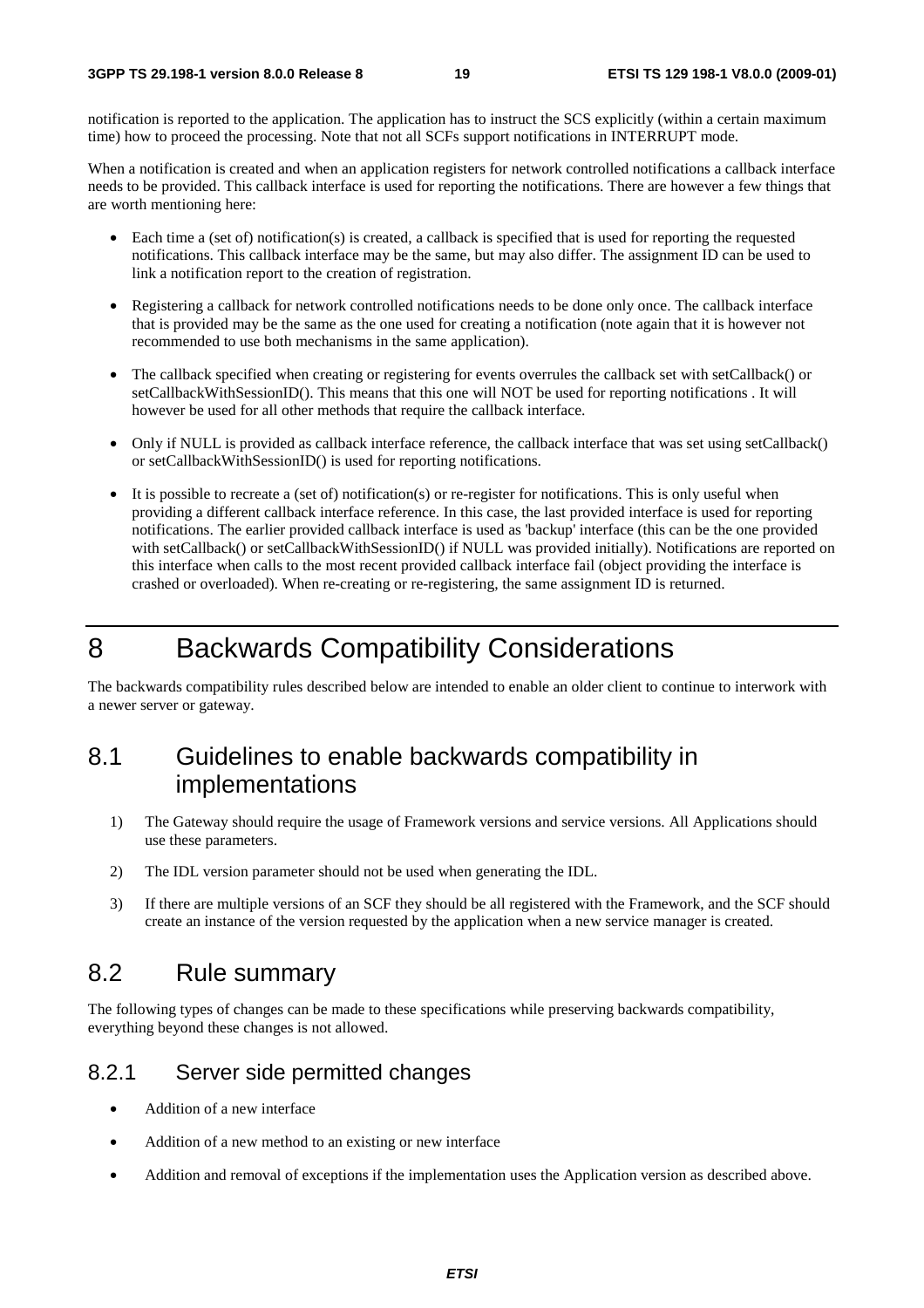#### 8.2.2 Client side permitted changes

- Addition of a new interface
- Addition of a new method

• Addition and removal of exceptions if the implementation uses the Application version as described above.

#### 8.2.3 Data type permitted changes

- Elements can be added to 'sequence' data types. Care should be taken when adding elements to data types that are sent back to the client: The client may be outdated and thus not be able to interpret the new element. Only information that has not been available before (and therefore is not expected by the client) may be transferred in added elements. Information that has been available before (and therefore possibly expected by the client) may not be modified in any way.
- Elements can be added to 'tagged choice of data elements' data types, if they are always sent from client to server (either within a parameter of a server side method, or within the result of a client side method.

Every change beyond the rules listed above is forbidden. In particular, changes like the following should not be done:

- Changing the order of enumerated types
- Changing method signatures
- Removing or renaming methods

### 8.3 Implementation Guidelines for Server Programmers

- If methods are added at the client side, the server should call them only if it can be sure that the client has implemented them. Basically, this means the server needs to make sure that the client supports the release, where the new methods have been introduced, or a later one.
- Servers could ensure that references to dynamically created objects (service managers or calls) remain valid even after a server upgrade. An alternative method is to be able to make so called graceful close of old versions and running the new version in parallel. The old version will not allow any new requests but will allow existing ones to execute until they are finished.

## 8.4 Implementation Guidelines for Client Programmers

• The backwards compatibility rules allow for 'smooth' upgrades to new Parlay/OSA releases in the Gateway. All existing functionality should still work without any changes in the client. Client programmers need to change code only to enhance it; they should never need to change code just to adopt it to the new release. Care should be taken when supporting features of a new release. The moment a client application use newer release features, it should then support all of the client side features for that newer release, otherwise the server may invoke newer release methods on the client and the client will not respond.

## 8.5 Tracking the changes in the specifications

#### 8.5.1 New Tag

If a client side interface is added, or methods are added to an existing interface, the new methods are marked with a UML stereotype 'New'.

This tag is merely a hint for the programmer.

Note: The version the client requests should be used to indicate which interfaces and methods are supported on the client side.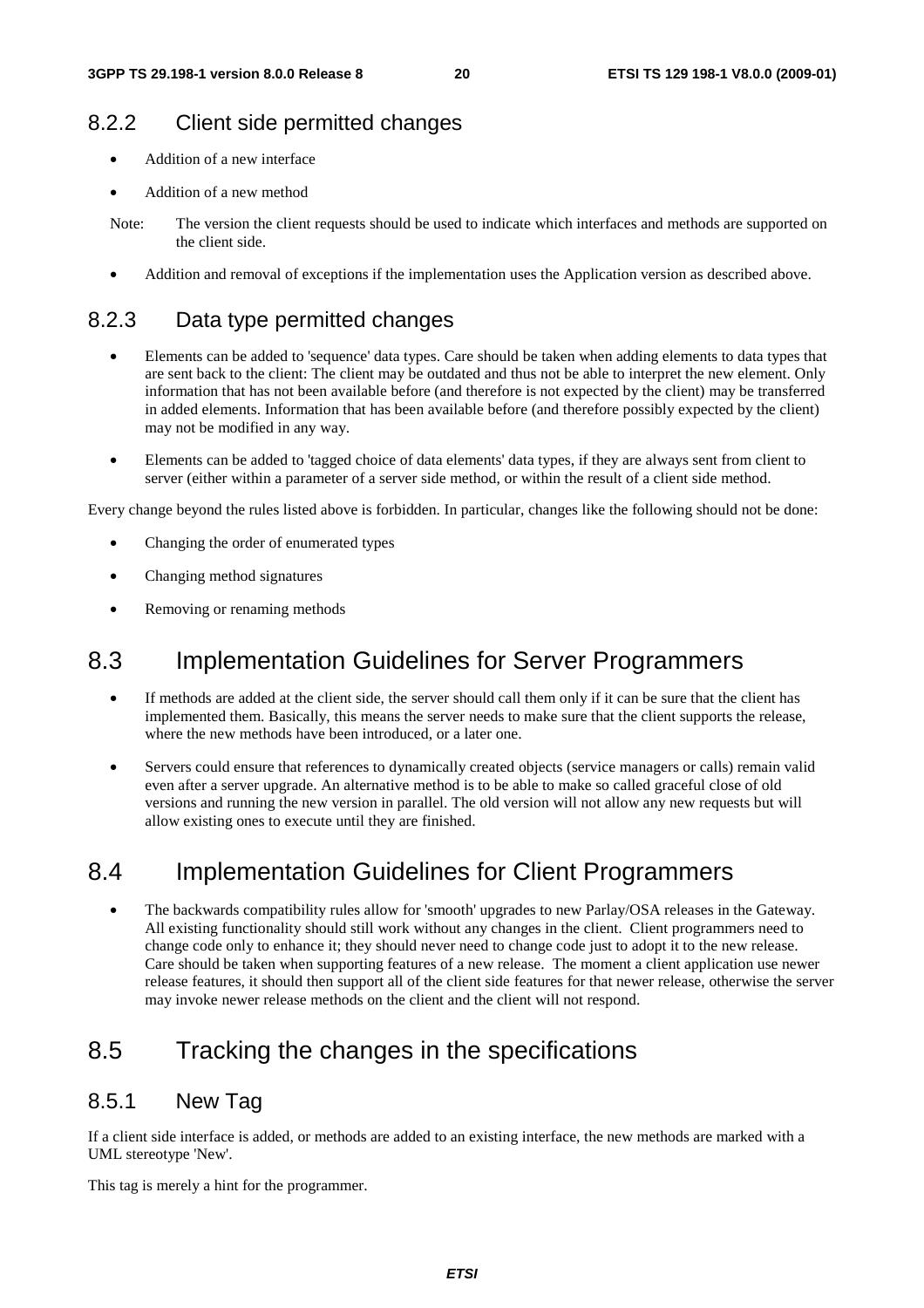#### 8.5.2 Deprecated Tag

If interfaces, methods or service properties are deemed outdated or broken, the items are marked with a UML stereotype 'Deprecated'. The tag indicates that they are supported by this Framework or SCF release, but that they will not necessarily be supported in subsequent releases. The respective items may be removed in the specification release.

The tag is a hint for the client programmer that an update to their client applications may be necessary.

### 8.6 Technology realization rules

#### 8.6.1 Corba IDL Rules

In addition to the rules identified above, in order to ensure backwards compatibility of the IDL code, the following rules shall be followed in updating this specification:

• IDL version numbering should not be used when generating the IDL.

#### 8.6.2 Java rules

In addition to the rules identified above, in order to ensure backwards compatibility of the J2EE and J2SE code, the following rules shall be followed in updating this specification:

When elements are added to 'sequence' data types, the Java constructor for these data types is updated with the new elements when the Java code is re-generated. The old constructor, without the new elements, shall be manually included in the generated Java code and marked as deprecated.

### 8.7 Rules for removal of deprecated items from the specifications

- At the start of each major 3GPP Release n (during the development phase of a new release, prior to the closure of the release to new functionality), we delete, using change requests, all deprecated methods and other deprecated items, which are identified as deprecated in the most recent version of the Release n-2 edition of specifications.
- When deleting deprecated methods, any unused data types can be deleted using the CR process.
- At the start of each major release, the  $\langle$ -new  $\rangle$  stereotypes that were present in the specifications prior to this release are deleted. CRs are not required for this.
- Methods or stereotypes are never deleted following closure of a release to new functionality.
- Names of deleted methods are never re-used.
- Exceptionally, we may choose not to delete certain deprecated methods, in the interest of preserving backwards compatibility.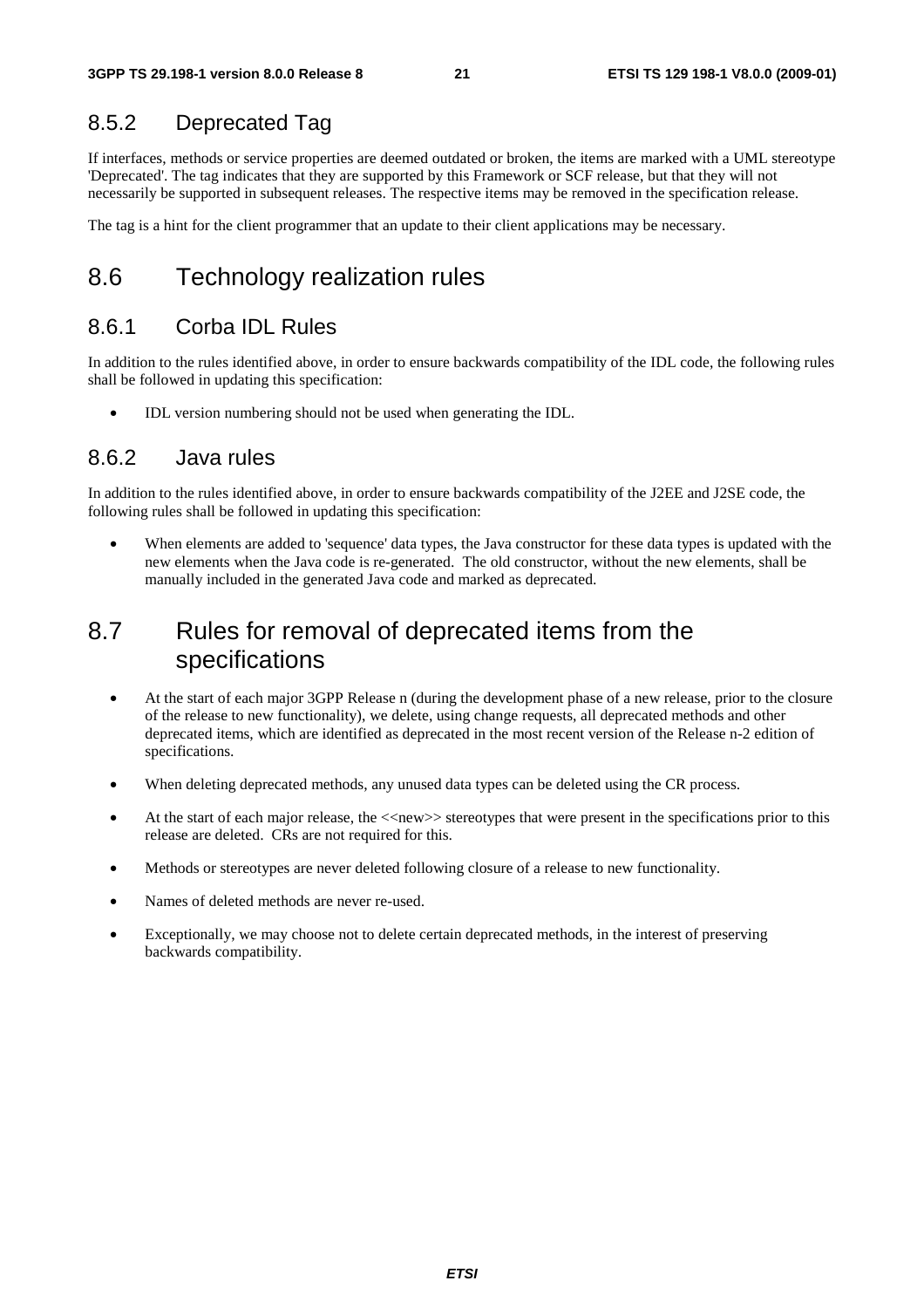## Annex A (normative): OMG IDL

### A.1 Tools and Languages

The Object Management Group"s (OMG) (<http://www.omg.org/>) Interface Definition Language (IDL) is used as a means to programmatically define the interfaces. IDL files are either generated manually from class diagrams or by using a UML tool. In the case IDLs are manually written and/or being corrected manually, correctness has been verified using a CORBA2 (orbos/97-02-25) compliant IDL compiler, e.g. (<http://java.sun.com/products/jdk/idl/index.html>).

## A.2 Namespace

The used namespace in CORBA IDL is org.csapi.

## A.3 Object References

In CORBA IDL it is not needed to explicitly indicate a reference to an object. Where the specifications explicitly indicate a reference to an object by adding 'Ref' to the object type, this addition is removed when mapped to the IDL.

**Example 1:** struct TpMultiPartyCallIdentifier { IpMultiPartyCall CallReference; TpSessionID CallSessionID; };

## A.4 Mapping of Datatypes

#### A.4.1 Basic Datatypes

In IDL, the data type *String* is typedefed (see Note below) from the CORBA primitive *string*. This CORBA primitive is made up of a length and a variable array of byte.

NOTE: A *typedef* is a type definition declaration in IDL.

TpBoolean maps to a CORBA boolean, TpInt32 to a CORBA long, TpFloat to a CORBA float, and TpOctet to a CORBA octet.

### A.4.2 Constants

All constants are mapped to a CORBA const of type TpInt32.

**Example 2:**  $\qquad \text{const}$  TpInt32 P\_TASK\_REFUSED = 14;

### A.4.3 Collections

In OMG IDL, collections (Numbered Set and Numbered List) map to a sequence of the data type. A CORBA sequence is implicitly made of a length and a variable array of elements of the same type.

**Example 3:** typedef sequence<TpSessionID>TpSessionIDSet;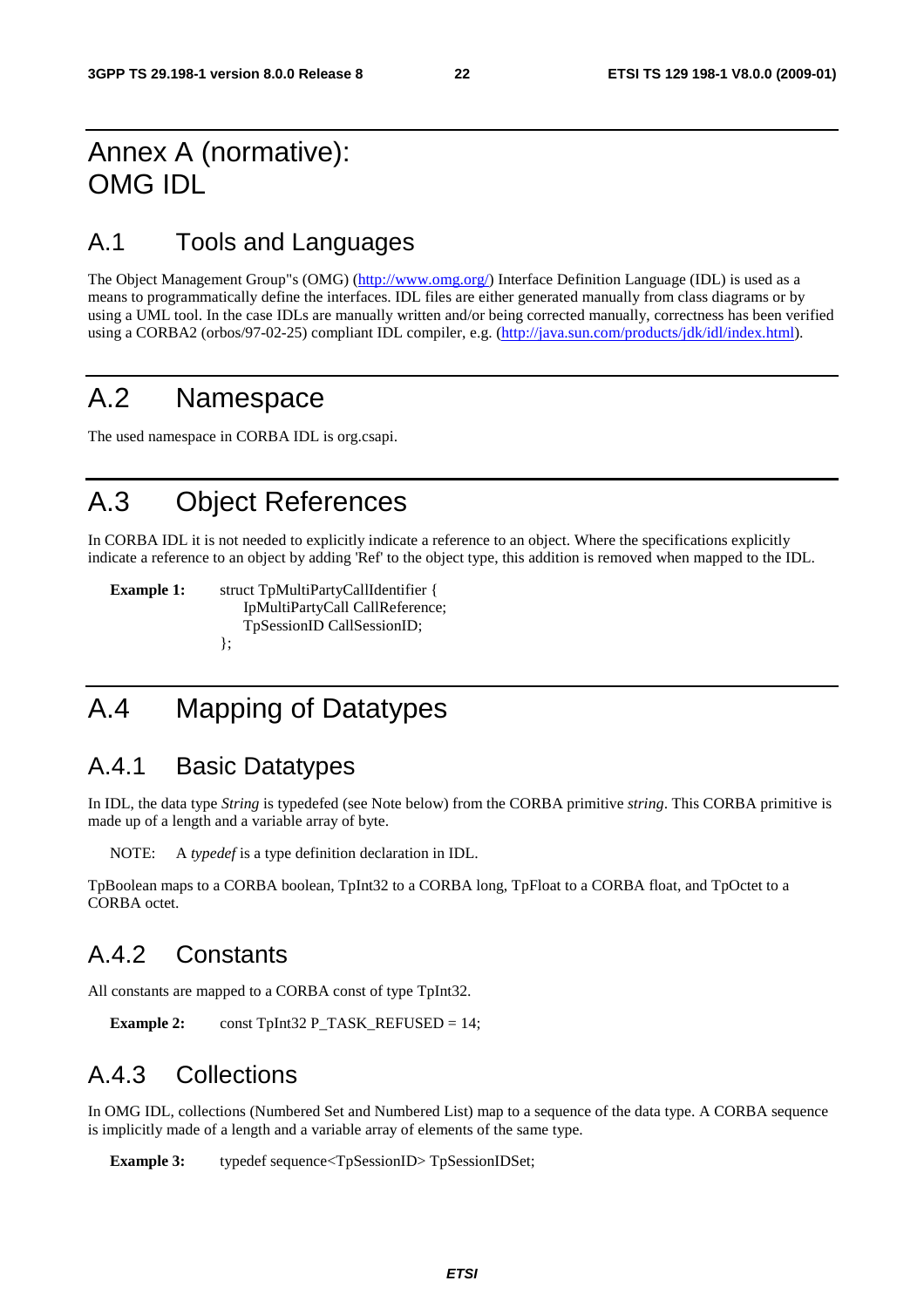Collection types can be implemented (for example, in C++) as a structure containing an integer for the *number* part, and an array for the *data* part.

**Example 4:** The TpAddressSet data type may be defined in C++ as:

```
typedef struct { 
     short number;<br>TpAddress address
                     address [];
} TpAddressSet;
```
The array "address" is allocated dynamically with the exact number of required TpAddress elements based on "number".

#### A.4.4 Sequences

In OMG IDL sequences map to a CORBA Struct.

```
Example 5: struct TpAddress { 
                  TpAddressPlan Plan; 
                  TpString AddrString; 
                  TpString Name; 
                  TpAddressPresentation Presentation; 
                  TpAddressScreening Screening; 
                  TpString SubAddressString; 
              };
```
#### A.4.5 Enumerations

In OMG IDL enumerations map to a CORBA enum.

```
Example 6: enum TpAddressScreening {
                P_ADDRESS_SCREENING_UNDEFINED ,
               P_ADDRESS_SCREENING_USER_VERIFIED_PASSED,
                P_ADDRESS_SCREENING_USER_NOT_VERIFIED, 
                P_ADDRESS_SCREENING_USER_VERIFIED_FAILED , 
               P_ADDRESS_SCREENING_NETWORK
            };
```
#### A.4.6 Choices

A choice maps to a CORBA union. For entries that do not have a corresponding type (defined as NULL in the specification) no union entry is generated. These entries are grouped in the default clause where NULL is replaced by short and the entry name (Undefined) by the name Dummy. When there are no NULL entries, the default clause is not generated.

```
Example 7: union TpCallAdditionalErrorInfo switch (TpCallErrorType) {
              case P_CALL_ERROR_INVALID_ADDRESS: TpAddressError CallErrorInvalidAddress;
                default: short Dummy; 
            }; 
Example 8: union TpCallChargeOrder switch(TpCallChargeOrderCategory) {
               case P_CALL_CHARGE_TRANSPARENT: TpOctetSet TransparentCharge; 
                case P_CALL_CHARGE_PREDEFINED_SET: TpInt32 ChargePlan; 
            };
```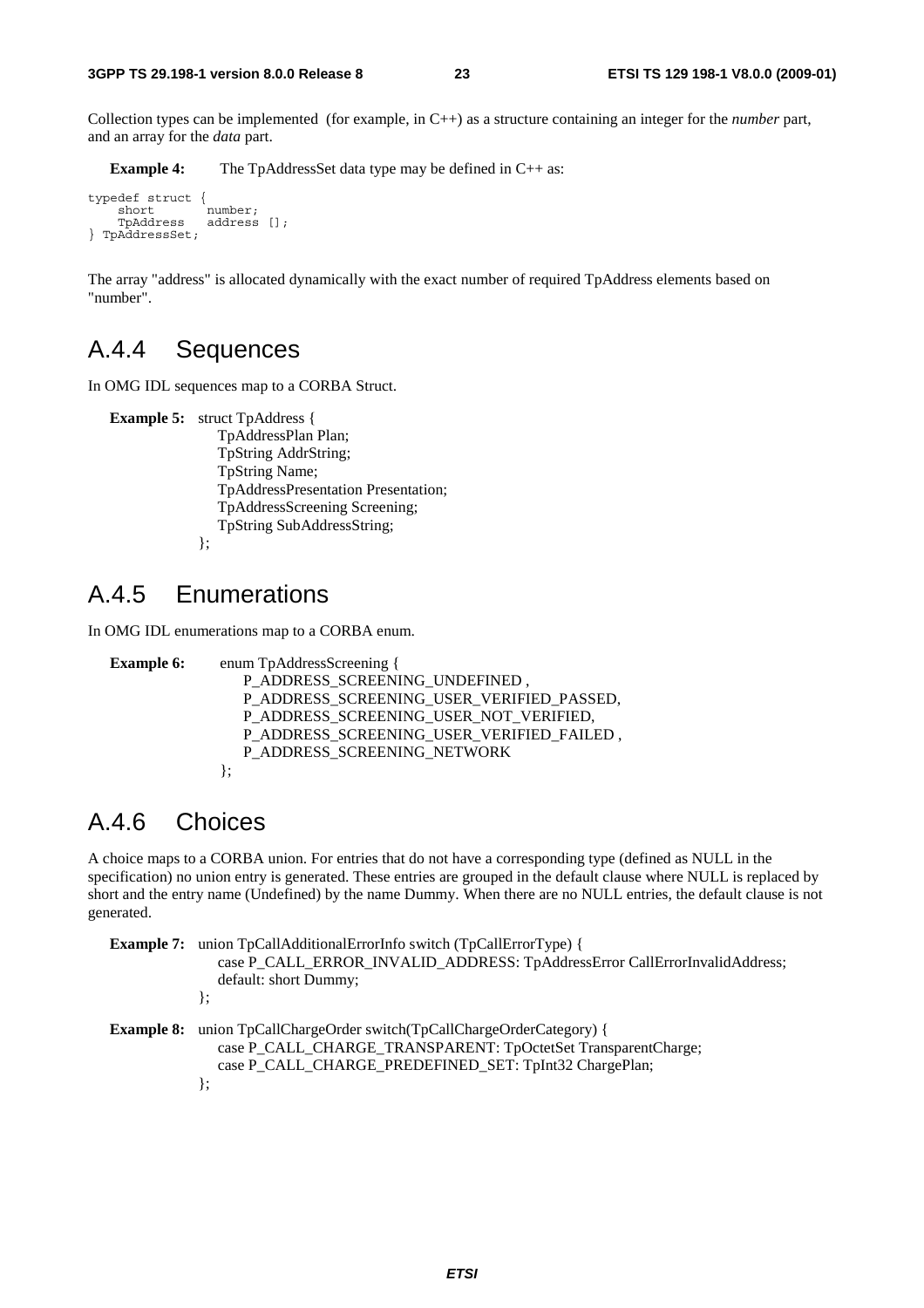## A.5 Use of NULL

CORBA allows the value NULL to be used for object references only. When the specification mentions NULL as possible value of a struct, it means that each object reference in the struct shall be set to NULL. NULL does not apply to other datatypes then object references.

## A.6 Exceptions

The TpCommonExceptions is mapped to a CORBA exception containing a data item of type TpInt32 to indicate the type of general exception and extra information of type TpString.

**Example 9:** exception TpCommonExceptions { TpInt32 ExceptionType; TpString ExtraInformation; };

All other exceptions are also mapped to CORBA exceptions but containing a data item of type TpString to indicate additional information.

**Example 10: exception P\_INVALID\_ASSIGNMENT\_ID {**  TpString ExtraInformation; };

## A.7 Naming space across CORBA modules

The following shows the naming space used in this specification.

```
module org { 
module csapi { 
/* The fully qualified name of the following constant is org::csapi::P_THIS_IS_AN_OSA_GLOBAL_CONST 
\frac{1}{\ast}/
const long P_THIS_IS_AN_OSA_GLOBAL_CONST= 1999; 
// Add other OSA global constants and types here 
module fw { 
/* no scoping required to access P_THIS_IS_AN_OSA_GLOBAL_CONST */ 
const long P_FW_CONST= P_THIS_IS_AN_OSA_GLOBAL_CONST; 
}; 
module mm { 
// scoping required to access P_FW_CONST 
const long P_M_CONST= fw::P_FW_CONST; 
}; 
}; 
};
```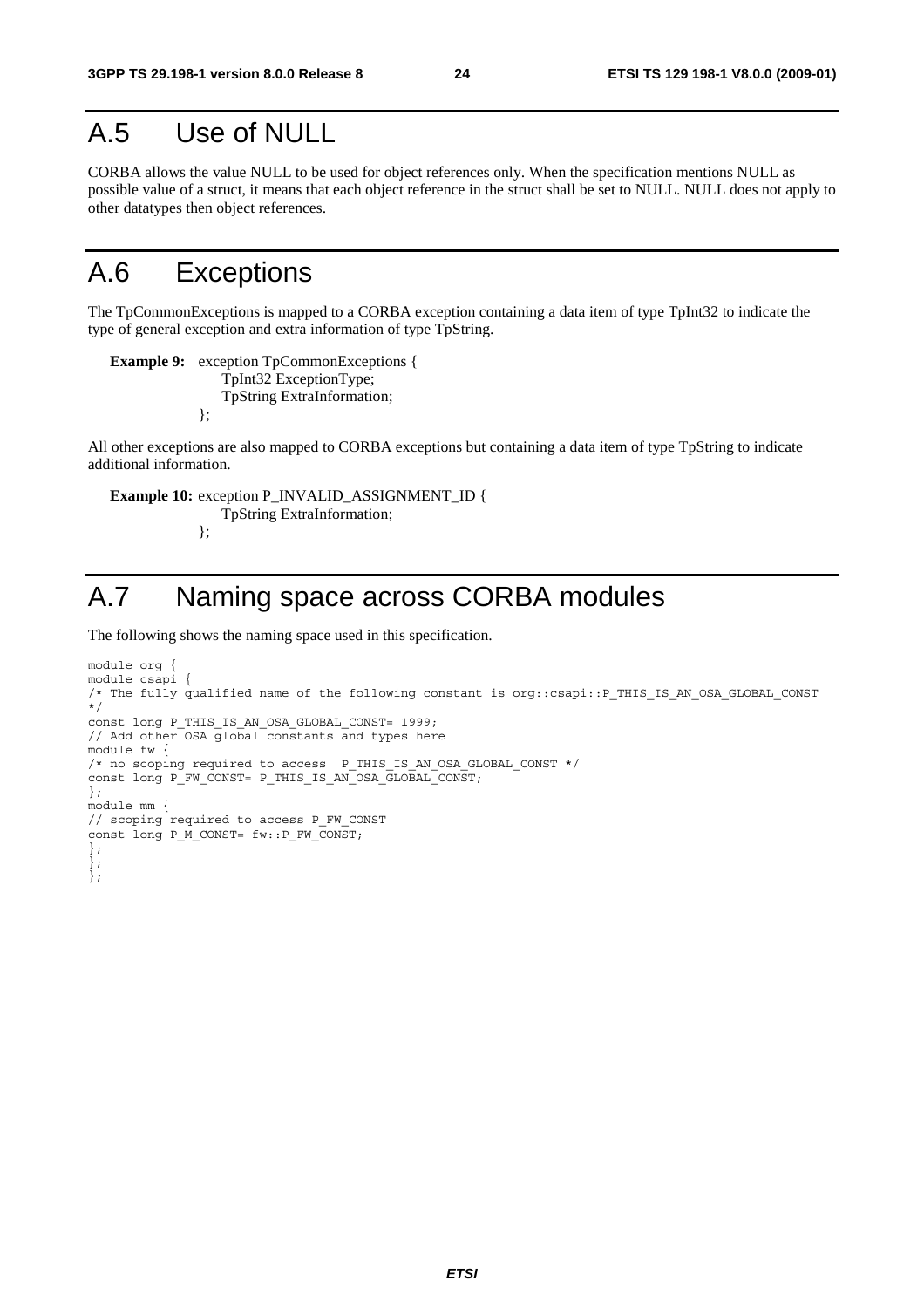## Annex B (informative): W3C WSDL

## B.1 Tools and Languages

The W3C ([http://www.w3c.org](http://www.w3c.org/)) WSDL (Web Services Definition Language) is an XML format for describing network services as a set of endpoints operating on messages containing either document-oriented or procedure-oriented information. WSDL files are generated from the UML. The generated WSDL files are verified using WSDL compilers. The WSDL is based on W3C WSDL 1.1. The approach to generating the WSDL is documented separately. This document covers the type mappings, and should be viewed as reference only as the tools will generate all these mappings automatically.

## B.2 Proposed Namespaces for the OSA WSDL

Namespaces are an important part of an XML Schema. They are used to qualify the source of a particular XML element.

There are several XML/SOAP/WSDL related Namespaces which are used within each of the WSDL documents. The Namespace Prefix and the associated Namespace are noted below.

xmlns:wsdl = "<http://schemas.xmlsoap.org/wsdl/>"

xmlns:soap="<http://schemas.xmlsoap.org/wsdl/soap/>"

xmlns:SOAP-ENC="<http://schemas.xmlsoap.org/soap/encoding/>"

xmlns:xsd="<http://www.w3c.org/2001/XMLSchema>"

xmlns:addressing="http://www.w3.org/2005/08/addressing"

There are also OSA specific namespaces that are used within the OSA WSDL documents. The OSA related namespaces present within each WSDL document depends on the WSDL document and which WSDL documents it imports. The guidelines used to derive these namespaces are:

#### **The root namespace for the OSA WSDL and XML schemas is<http://www.csapi.org/>**

#### **There is one WSDL document generated for each interface. The WSDL document will have the name of the UML component with the extension ".wsdl" For each WSDL document generated the following additional namespaces will be included:**

xmlns:<component name>="[http://www.csapi.org](http://www.csapi.org/)/<component name>/wsdl"

xmlns:<component name>xsd="[http://www.csapi.org](http://www.csapi.org/)/<component name>/schema"

For each OSA WSDL document which is referenced by an import statement within the current WSDL document then the following additional namespaces will be included.

xmlns:<imported component name>="[http://www.csapi.org](http://www.csapi.org/)/<imported component name>/wsdl"

xmlns:<imported component name>xsd="[http://www.csapi.org](http://www.csapi.org/)/<imported component name>/schema"

• Attributes that require a QName value shall use the appropriate Namespace Prefix (as defined in the definitions element of the wsdl file) to qualify the element being referenced.

The namespaces are defined within the "definitions" element of a wsdl document. For example, the definitions element of the am\_logical.wsdl document would look like:

```
<definitions 
   name='am_logical' 
    targetNamespace='http://www.csapi.org/am/wsdl'
```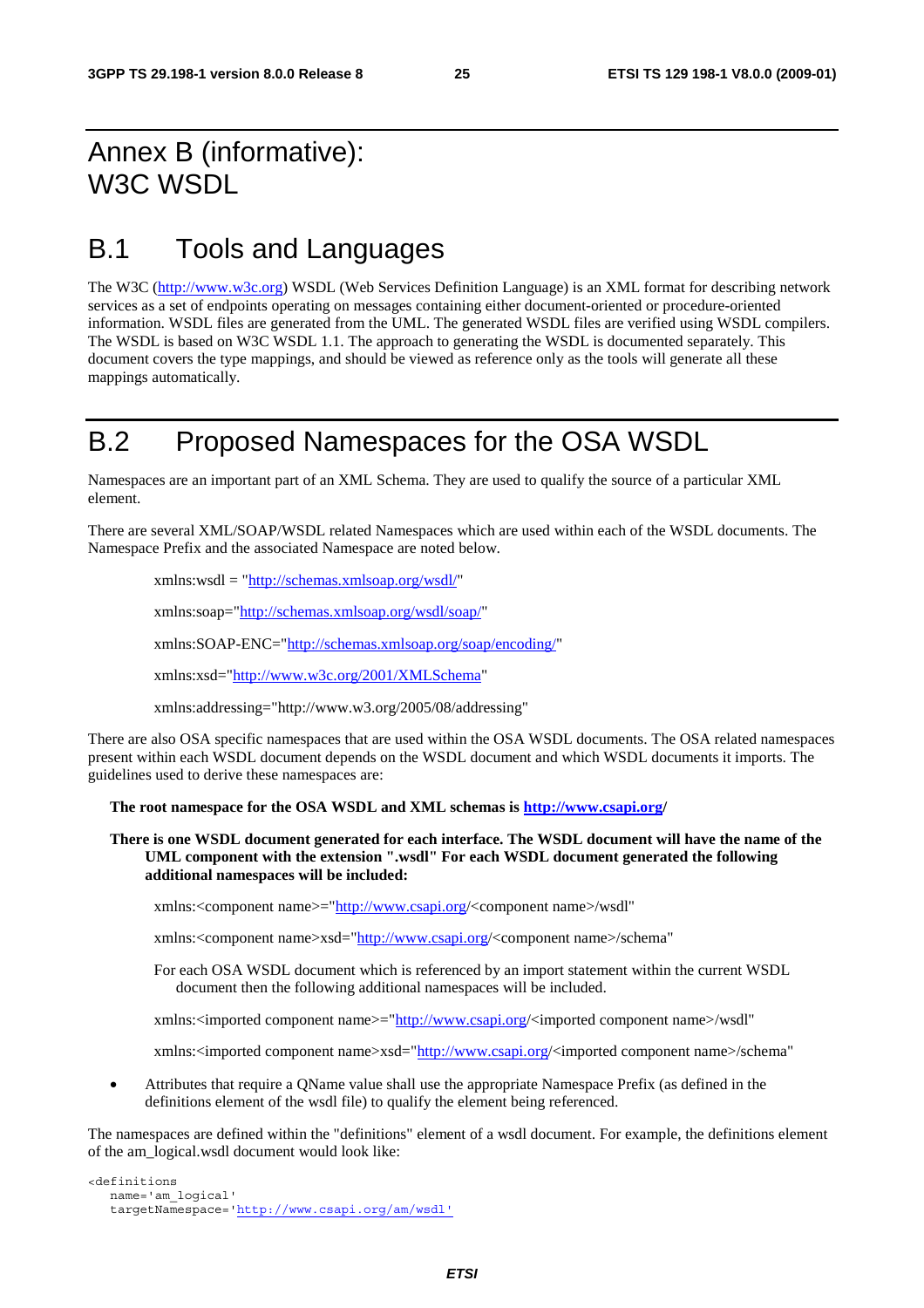

#### location='osa\_logical.wsdl' />

## B.3 Object References

Object references are used to identify particular remote object instances. Object references are used in two ways:

**1) Passed as a parameter within a method to a remote object or passed as an attribute of a structured type parameter within a method to the remote object.** 

#### **Included within a message to identify the object for which the message is intended.**

Within the context of Web Services, an object reference can be represented as by an Endpoint Reference as documented in WS-Addressing. This is the standard approach for passing references in Web Services.

When an object reference is passed as a parameter, the parameter type is defined as a reference to an interface. When an object reference is an attribute of a structured type, that attribute is defined as a reference to an interface. Each interface will have a corresponding reference element associated with it. The interface reference will be defined as:

<element name="*name*Interface" type="addressing:EndpointReferenceType"/>

where *name* is the name of the particular interface as defined in the UML.

When an object reference is used to identify the intended recipient of a message, then the To and Action elements from the WS-Addressing schema should be used as outlined in this standard.

## B.4 Mapping UML Data Types to XML Schema

### B.4.1 Data Types

The following mappings apply to the basic data types:

| <b>UML</b>          | <b>Schema Realisation</b> |
|---------------------|---------------------------|
| TpBoolean           | xsd:boolean               |
| TpInt32             | xsd:int                   |
| TpInt <sub>64</sub> | xsd:ong                   |
| <b>TpFloat</b>      | xsd:float                 |
| <b>TpOctet</b>      | xsd:unsignedByte          |
| <b>TpString</b>     | xsd:string                |
| TpLongString        | xsd:string                |
| TpAny               | xsd:anyType               |

#### B.4.1.2 <<Constant>>

The UML Constant data type contains the following attributes:

- Name
- Constant Value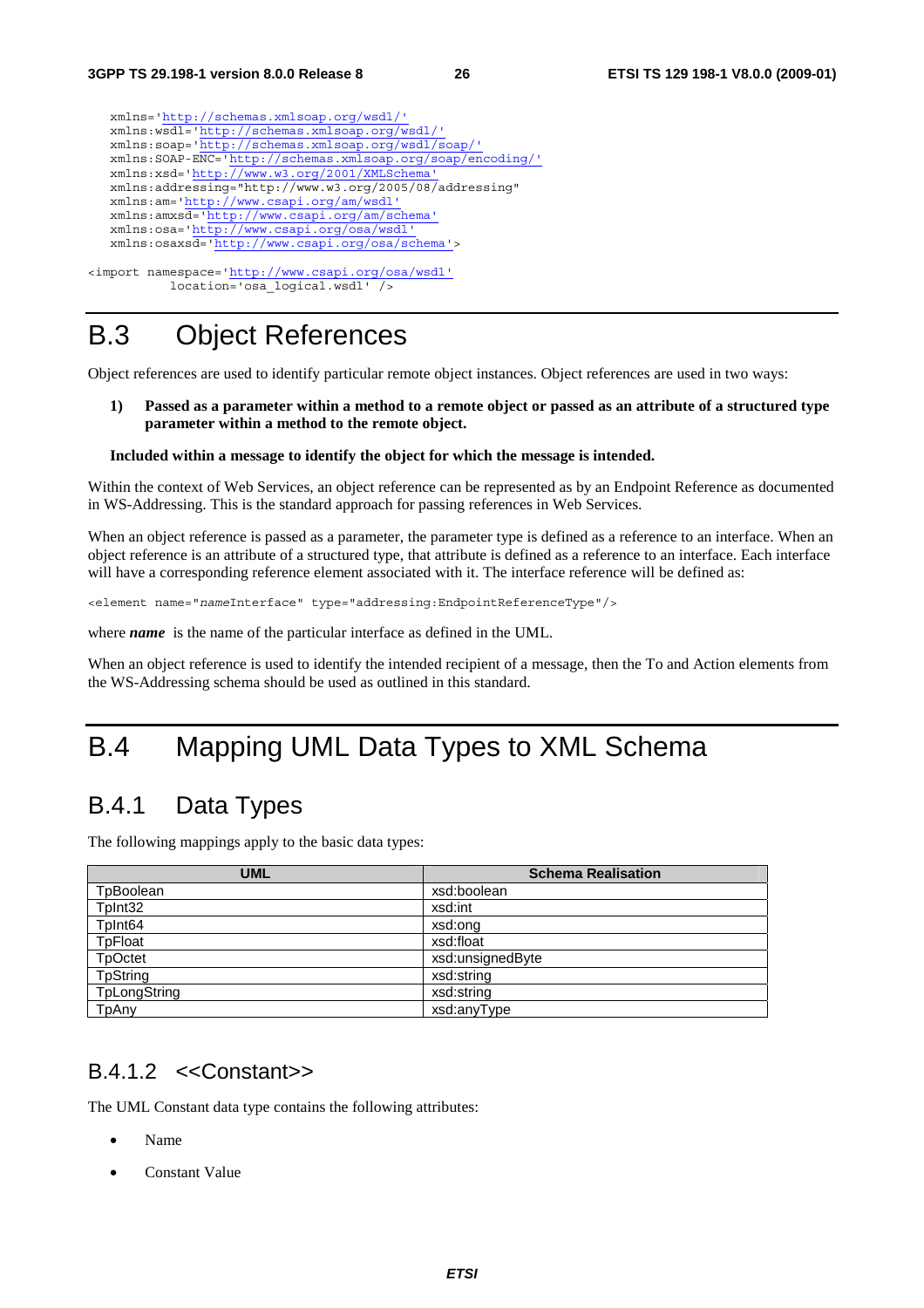These types are not mapped to WSDL, as there is no concept of a constant value in schema. It may be possible in the future to add a constant value using a restriction on a base type. The lack of this mapping does not limit the ability to send constant values in messages.

#### B.4.1.3 <<NameValuePair>>

The UML NameValuePair data type contains the following attributes:

- Name
- **Attributes** 
	- Name

This type would then map to the following XML Schema construct:

```
<xsd:simpleType name='Name'> 
    <xsd:restriction base='xsd:string'> 
        <xsd:enumeration value='Attribute-Name' /> 
        <xsd:enumeration value='Attribute-Name' /> 
 … 
        <xsd:enumeration value='Attribute-Name' /> 
    </xsd:restriction> 
</xsd:simpleType>
```
#### B.4.1.4 <<SequenceOfDataElements>>

The UML SequenceOfDataElements data type contains the following attributes:

- Name
- Roles
	- Name
	- Type

This type would then map to the following XML Schema construct:

```
<xsd:complexType name='Name' 
     <xsd:sequence> 
         <xsd:element 
             Name='Role-Name' 
              type='Role–Type' /> 
         <xsd:element 
              Name='Role-Name' 
              type='Role–Type' /> 
 … 
         <xsd:element 
             Name='Role-Name' 
              type='Role–Type' /> 
     </xsd:sequence> 
</xsd:complexType>
```
#### B.4.1.5 <<TypeDef>>

The UML TypeDef data type contains the following attributes:

- Name
- ImplementationType

Type definitions (typedefs) do not exist directly in schema so these types are unwound to their base data types. E.g.: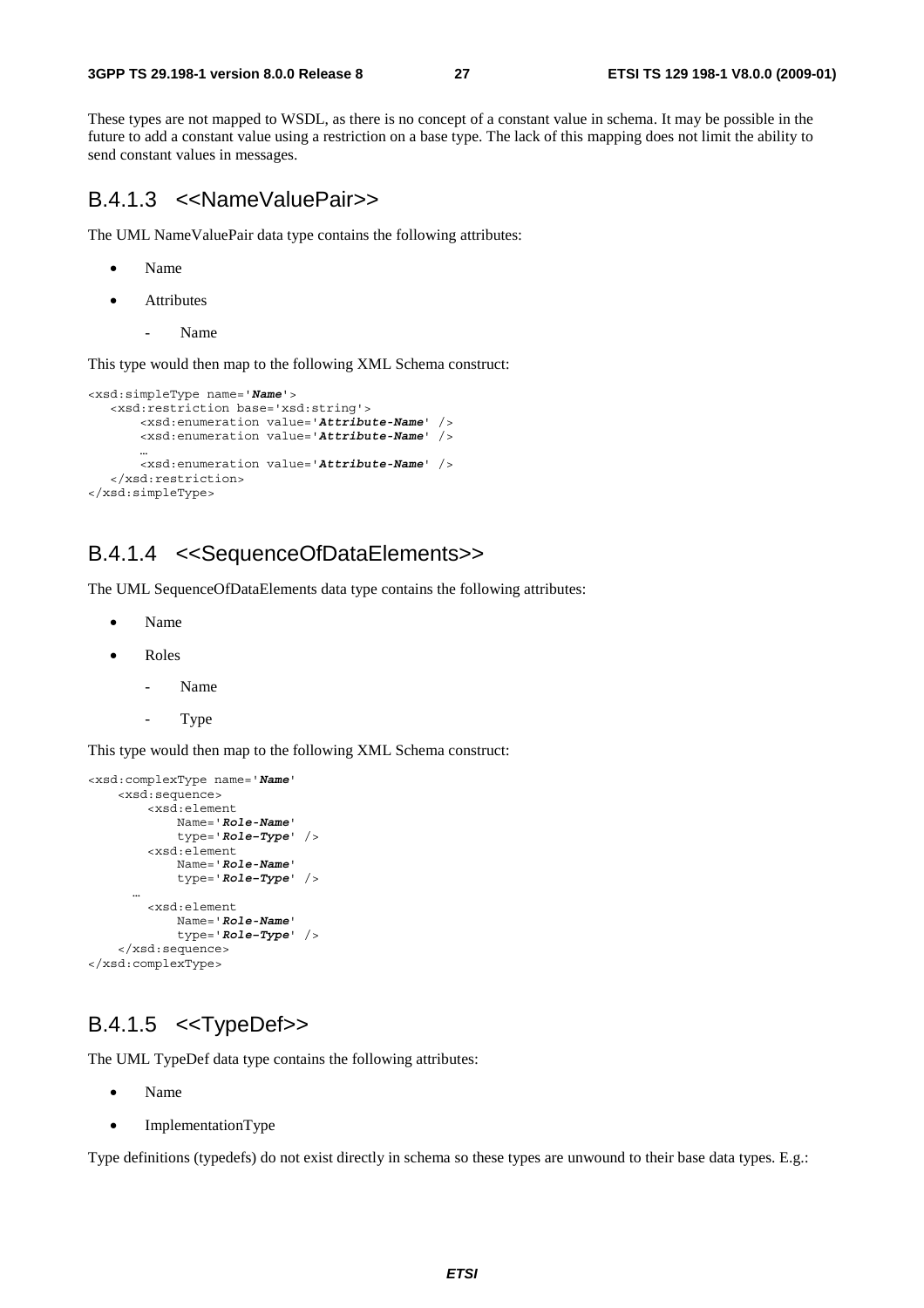| <b>UML</b>              | <b>Schema Realisation</b> |
|-------------------------|---------------------------|
| TpCallAlertingMechanism | xsd:int                   |
| TpAccessType            | xsd:string                |

This support could be added in the future using restriction on a base type.

#### B.4.1.6 <<NumberedSetOfDataElements>>

The UML NumberedSetOfDataElements data type for sequences types contains the following attributes:

- Name
- ImplementationType

This type would then map to the following XML Schema construct:

```
<xsd:complexType name='Name'> 
    <xsd:sequence> 
        <xsd:element 
             name='item' 
             type='ImplementationType' 
             minOccurs='0' 
             maxOccurs='unbounded' /> 
    </xsd:sequence> 
</xsd:complexType>
```
#### B.4.1.7 <<TaggedChoiceOfDataElements>>

The UML TaggedChoiceOfDataElements data type contains the following attributes:

- Name
- SwitchType
- Roles
	- Name
	- Type

This type would then map to the following XML Schema construct:

```
<xsd:complexType name='Name'> 
     <xsd:sequence> 
         <xsd:choice> 
             <xsd:element name='Role-Name' type='Role-Type' /> 
             <xsd:element name='Role-Name' type='Role-Type' /> 
 … 
             <xsd:element name='Role-Name' type='Role-Type' /> 
         </xsd:choice> 
     </xsd:sequence> 
</complexType>
```
## B.5 Mapping of UML Interfaces to WSDL

#### B.5.1 Mapping of UML Operations to WSDL *message* element

An UML Operation contains the following attributes:

**Interface**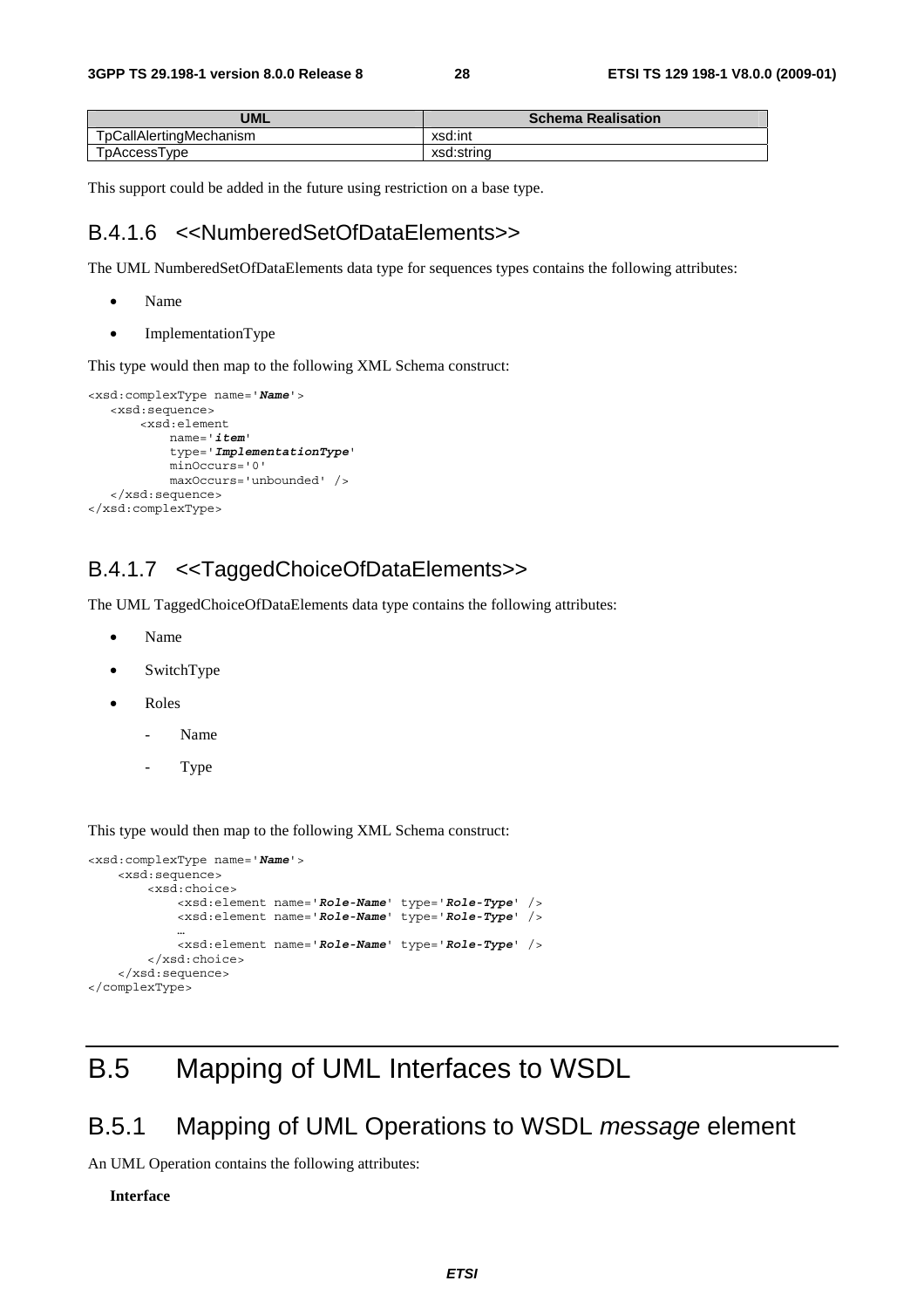**Operation Name Module Name Return Type** 

#### **Parameter**

Name

Type

This type would then map to the following WSDL message construct:

```
<message name="Module_Name.Interface_Name.OperationName"> 
     <part name="parameters" 
          element="xsd1:Module_Name.Interface_Name.OperationName"/> 
</message> 
<message name="Module_Name.Interface_Name.OperationNameResponse"> 
     <part name="parameters" 
           element="xsd1:Module_Name.Interface_Name.OperationNameResult"/> 
</message>
```
This approach is conformant with the *wrapped document literal* style recommended by the WS-I ([http://www.ws](http://www.ws-i.org/)[i.org/](http://www.ws-i.org/)).

### B.5.2 Mapping of Exception to WSDL *message* element

An UML Exception has the following attributes:

- Module
- Name

This type would then map to the following XML Schema Construct:

```
<message name='Module_Name.Exception_Name'> 
     <part name='exception' 
            element='xsd1: Module Name.Exception Name'/>
</message>
```
### B.5.4 Mapping of Interface Class to WSDL *portType* and *binding* elements

A UML Interface contains the following attributes:

**Interface Name** 

**Module (i.e. component)** 

**Operations** 

Name

#### **Parameters**

- **Name**
- Exceptions<br>Nam
	- Name

This type would then map to the following WSDL portType element:

<portType name="ModuleName.InterfaceName">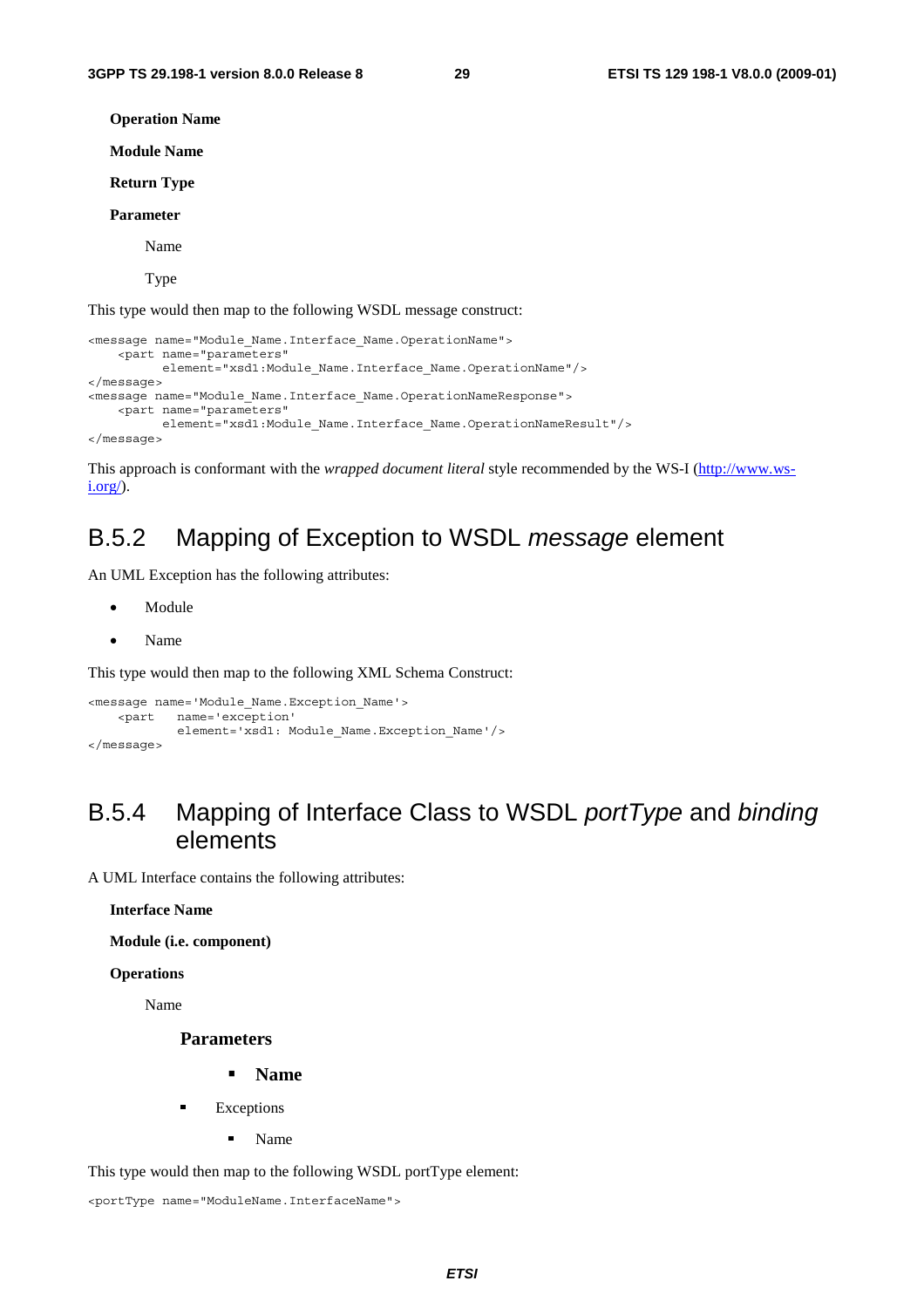```
 <operation 
         name="Operation-Name" 
         <input message="Operation-Name"/> 
         <output message="Operation-NameResponse"/> 
         <fault name=' Module.Operation-Exception-Name' 
                message=' Module.Operation–Exception–Name' /> 
     </operation> 
</portType>
```
This type would also then map into the following WSDL binding element:

```
<binding 
     name="Module.Interface-NameSOAPBinding" 
     type="Module.Interface-Name"> 
     <soap:binding style="document" transport="http://schemas.xmlsoap.org/soap/http"/> 
     <operation name="Operation-Name"> 
         <soap:operation style='document'"/> 
         <input> 
             <soap:body use="literal"/> 
         </input> 
         <output> 
             <soap:body use="literal"/> 
         </output> 
         <fault name='Module.Exception-Name> 
             <soap:fault name='Module.Operation-Exception-Name' use="literal"/> 
         </fault> 
       … additional fault elements 
     </operation> 
    … additional operation elements
</binding>
```
### B.5.5 Mapping of UML Interfaces to WSDL *service* element

A UML Interface contains the following attributes:

#### **Interface Name**

**Module** 

This type would then map to the following WSDL service element:

```
<service name="InterfaceName"> 
     <port binding="Module.InterfaceNameSOAPBinding" name="InterfaceName"> 
        <soap:address location="http://{Service Address}"/> 
     </port> 
    … additional port elements
</service> 
</definitions>
```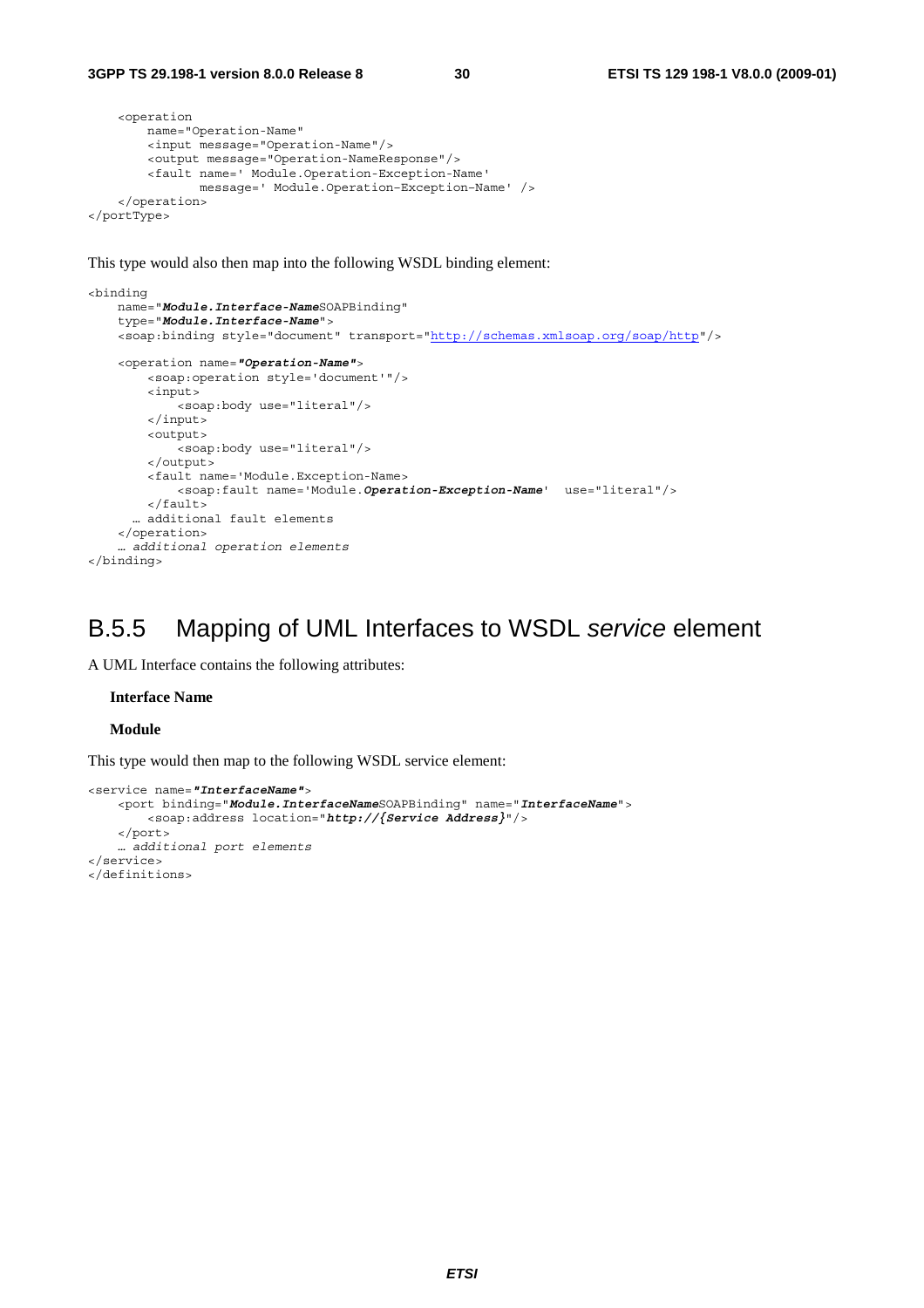## Annex C (informative): Java™ Realisation API

## C.1 Java™ Realisation Overview

The Parlay/OSA UML specifications are defined in a technology neutral manner. This annex aims to deliver for Java™, a developer API, provided as a realisation, supporting a Java™ API that represents the UML specifications.

#### C.1.1 J2SE™ API

The J2SE™ API supports a J2SE™ development environment that

- provides an abstraction of the Parlay/OSA APIs that provides a local API for J2SE™ developers
- supports a listener based API for SCFs and a callback API for the Framework
- uses local object references as correlation mechanisms as Java™ developers are familiar with object correlation
- is a local API without visibility to the underlying transport

## C.1.2 J2EE™ API

The J2EE™ API supports a development environment which allows the creation of J2EE™ and Java™ RMI interfaces for both the server and client, ensuring consistent interfaces for interoperability. These interfaces may be used for Java™ RMI on either JRMP or IIOP (RMI/IIOP), allowing use in J2EE™ environments. The interfaces may also be used as a thin layer on other transports, similar to other Java™ technologies that provide a RMI programming interface.

The J2EE™ API is a suitable base for Java™ across Java™ platforms, allowing creation of implementations that:

- may be a thin layer on transport protocols
- may support J2EE<sup>TM</sup> remote interfaces
- may support J2EE<sup>TM</sup> local interfaces

The Java™ files created with the realisation will be made available with the Parlay/OSA specifications.

The remaining sections of this annex deal with the following areas:

- section C.2 covers the tools and languages used to produce and define the Java™ Realisation
- section C.3 covers the mappings that are common across both Java™ Realisation APIs
- section C.4 covers the mappings specific to the J2SE<sup>TM</sup> API
- section C.5 covers the mappings specific to the J2EE<sup>TM</sup> API

#### C 1.3 Javadoc™

The Javadoc™ that accompanies the J2SE™ realisation of the Parlay/OSA API specification is provided as archive 2919801V800J2SE.ZIP that accompanies the present document.

The Javadoc™ that accompanies the J2EE™ realisation of the Parlay/OSA API specification is provided as archive 2919801V800J2EE.ZIP that accompanies the present document.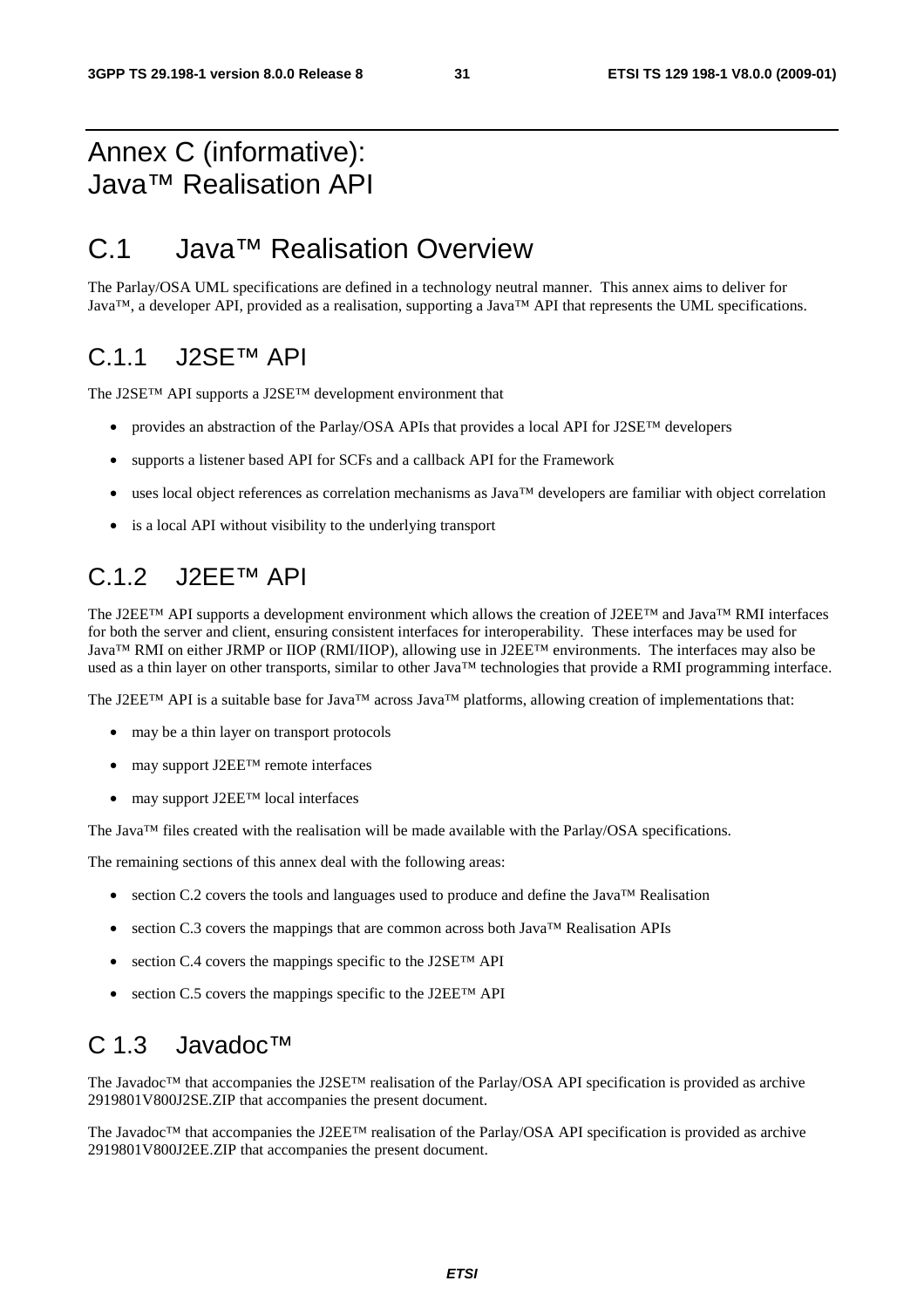## C.2 Tools and languages

The Java™ language is used as a means to programmatically define the interfaces. Java™ source files are generated automatically from UML. The Java<sup>TM</sup> source files are created in accordance with the mappings defined within this annex.

The generated Java™ source files are verified syntactically using Java™ compilers such as javac. The Java™ API comprises

- J2SE<sup>™</sup> API designed to be compatible with the Java<sup>™</sup> 2 SDK, Standard Edition, version 1.3  $(http://java.sun.com/j2se/1.3/)$  $(http://java.sun.com/j2se/1.3/)$  or later and a
- J2EE<sup>TM</sup> API compatible with the Java<sup>TM</sup> 2 Enterprise Edition [\(http://java.sun.com/j2ee/\).](http://java.sun.com/j2ee/)

The J2SE™ API, developed in accordance to the conventions defined in section C.3 and C.4 will enable:

- portable Java™ applications, as far as the Java™ API is concerned
- independence of distribution mechanism technology (e.g. CORBA, SOAP, RMI)

## C.3 Generic mappings (Elements common to J2SE™ and J2EE™)

NOTE: All Java™ code examples given in this section are taken from the J2SE™ Java™ Realisation API. See the appropriate Java™ files for examples for J2EE™ classes.

## C.3.1 Namespace

The UML namespace org.csapi is represented by the Java™ package org.csapi.jr.

Packages under the org.csapi.jr package will contain "se" packages for J2SE™ specific Java™ artefacts and "ee" and 'eelocal' packages for J2EE™ specific Java™ artefacts.

For example, the User Location Camel Service package structure would appear as follows:

org.csapi.jr.se.mm.ulc containing J2SE™ API Java™ artefacts

org.csapi.jr.eelocal.mm.ulc containing J2EE™ local API Java™ artefacts

org.csapi.jr.ee.mm.ulc containing the J2EE™ remote/RMI API Java™ artefacts

### C.3.2 Package Naming Conventions

UML packages will be represented by Java™ packages. The sub-namespaces below the root namespaces described above will follow the naming used for the UML namespaces.

### C.3.3 Object References

In Java™ there is no need to explicitly indicate a reference to an object as in Java™ objects are passed by value and not by reference. Where the specifications explicitly indicate a reference to an object by adding 'Ref' to the object type, this addition is removed in the Java™ realisation.

Example 1:

| <b>UML</b>             | Java <sup>™</sup> Realisation |
|------------------------|-------------------------------|
| IpUserLocationCameIRef | UserLocationCamel             |
| lpCallRef              | Call                          |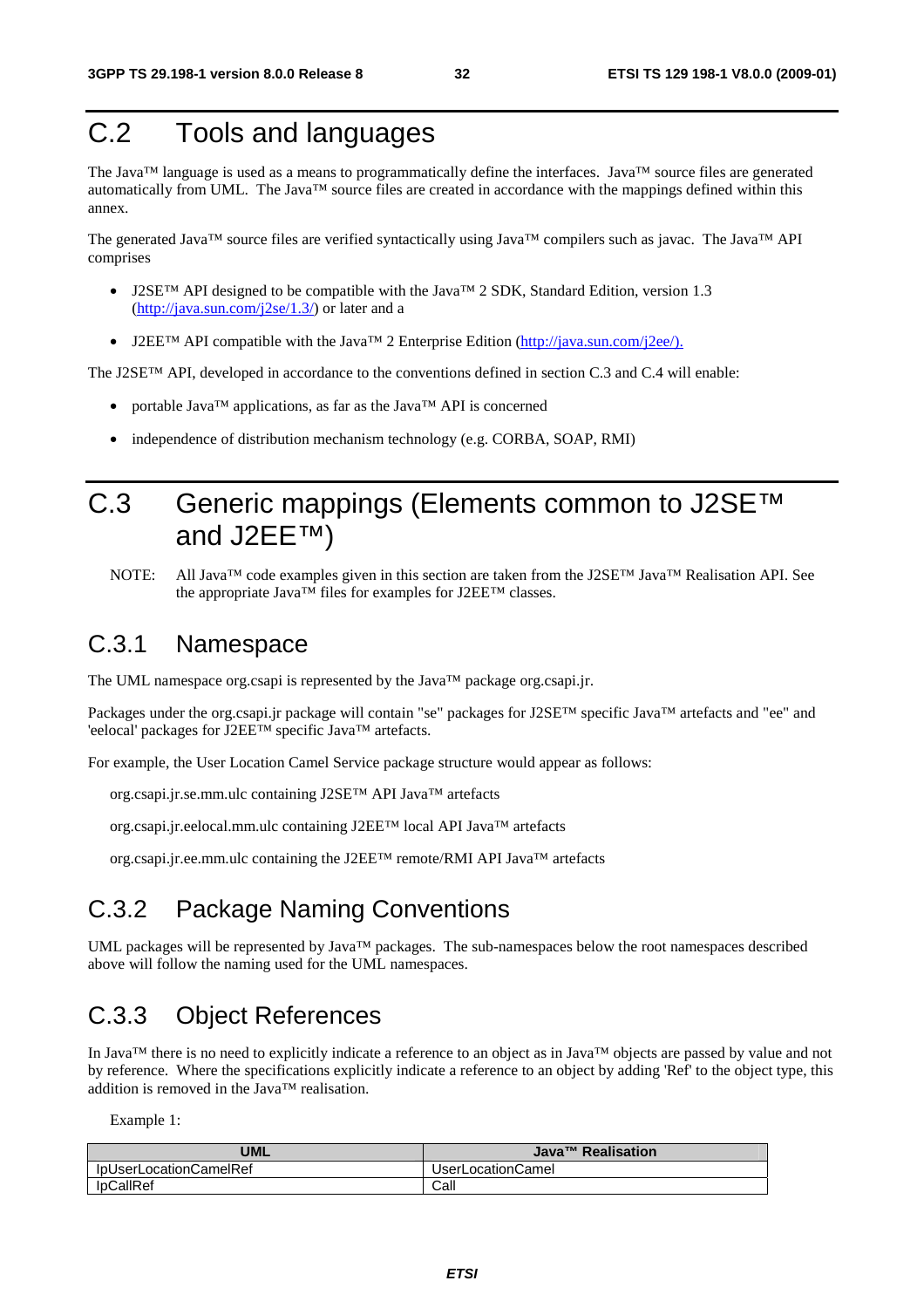## C.3.4 Element Naming

The UML element names that begin with an uppercase will follow the Java™ naming conventions of with a leading lower case letter and mixed case names. The UML elements are equivalent to Java™ field names.

Example 2:

| <b>UML</b>  | Java <sup>™</sup> Realisation |
|-------------|-------------------------------|
| AddressPlan | addressPlan                   |

## C.3.5 Element Naming Collisions

If an element name collides with a Java™ keyword, the element name will be prefixed with an underscore.

Example 3:

| <b>UML</b> | <b>Ilisation</b><br>TM Doo<br>Java <sup>-</sup> |
|------------|-------------------------------------------------|
| Final      | final<br>_                                      |

### C.3.6 Data Type Definitions

#### C.3.6.1 Basic Data Types

Java™ does not support type definitions (typedefs); therefore types are unwound to their basic data types e.g.:

Example 4:

| <b>UML</b>              | Java <sup>™</sup> Realisation |
|-------------------------|-------------------------------|
| TpCallAlertingMechanism | int                           |
| TpAccessType            | iava.lang.String              |

The following mappings apply to the basic data types:

| <b>UML</b>          | Java <sup>™</sup> Realisation |
|---------------------|-------------------------------|
| TpBoolean           | boolean                       |
| TpInt32             | int                           |
| TpInt <sub>64</sub> | long                          |
| TpFloat             | float                         |
| <b>TpOctet</b>      | byte                          |
| <b>TpString</b>     | java.lang.String              |
| TpLongString        | java.lang.String              |
| TpAny               | java.lang.Object              |

#### C.3.6.2 Constants

Constants are associated with a type definition or as a standalone entity. In both cases, the constant itself will be defined as a "public final static" field using its name and value.

When defined associated with a type definition, an interface using the name of the type definition will be defined enclosing all constants associated with the type definition.

Standalone constants within a package are defined within a Java™ interface with the name "Constants" within that package.

Example 5:

```
package org.csapi.jr.se; 
public interface Constants {
```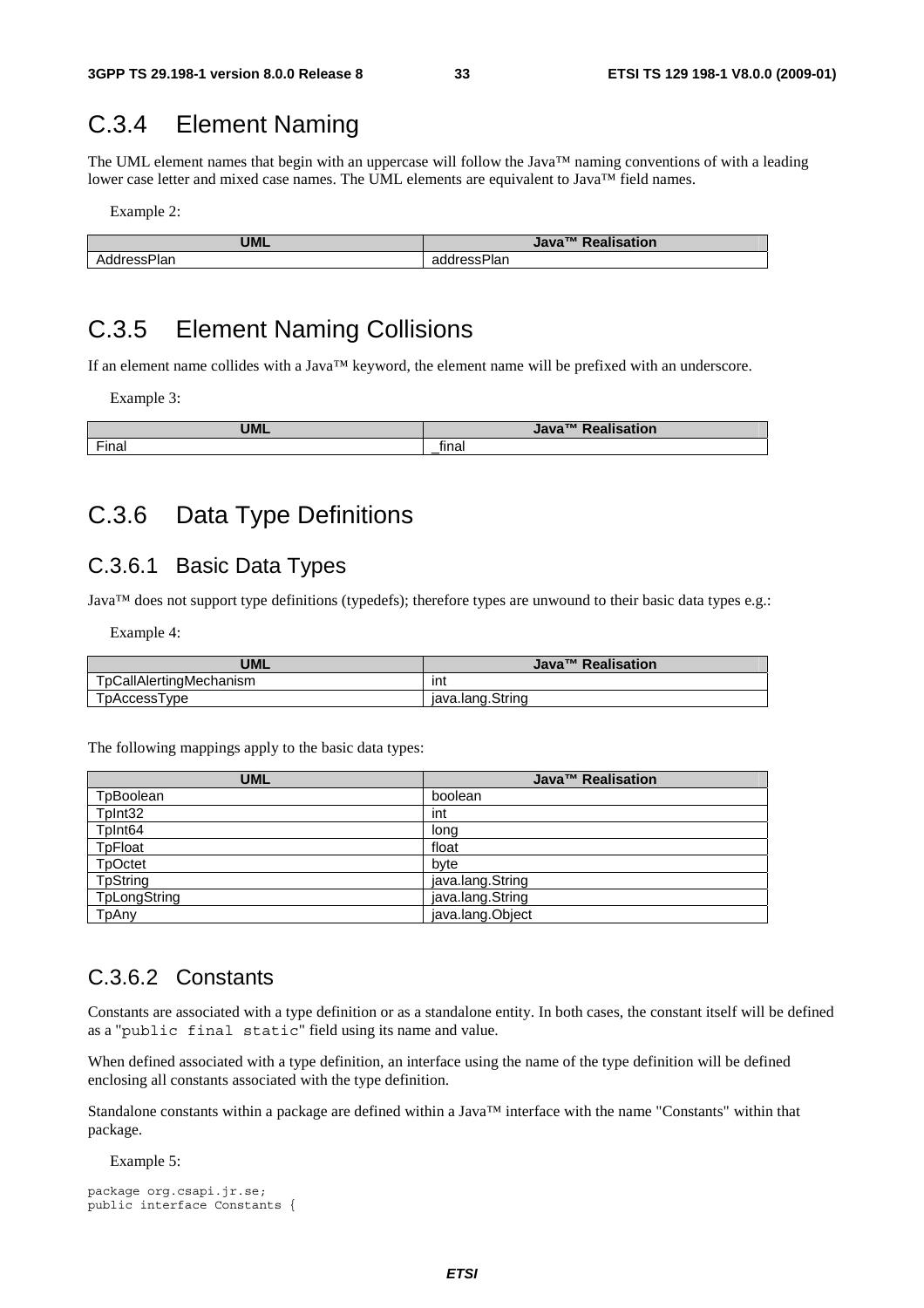```
public static final int METHOD NOT SUPPORTED = 22;
        public static final int NO CALLBACK ADDRESS SET = 17;
        public static final int RESOURCES UNAVAILABLE = 13;
         public static final int TASK_CANCELLED = 15; 
        public static final int TASK REFUSED = 14;
       public static final int INVALID STATE = 744;
}
```
Example 6:

```
package org.csapi.jr.se.cc; 
public interface CallSuperviseReport { 
         public static final int CALL_SUPERVISE_TIMEOUT = 1; 
        public static final int CALL SUPERVISE CALL ENDED = 2;
        public static final int CALL SUPERVISE TONE APPLIED = 4;
}
```
#### C.3.6.3 NumberedSetsOfDataElements (Collections)

In Java™, Numbered Set and Numbered List are realised as an array of the data type.

Example 7:

| UML           | $TM$ $Da2$<br><b>Realisation</b><br>Java |
|---------------|------------------------------------------|
| l pAddressSet | --<br>Addressi                           |

#### C.3.6.4 SequenceOfDataElements (Structures)

Struct data types are represented in Java™ as public final classes that implement java.io.Serializable, and have:

- each data element made available as a private variable in the class
- a default constructor and a constructor for all values are provided
- accessor and mutator methods are given for each variable
- the first letter of each sequence element name is changed to lower case
- an equals method is provided determining the equality of objects by their content
- a hashCode method is provided supporting the rules for hashCode relative to equals

Example 8:

```
package org.csapi.jr.se; 
public final class Address implements java.io.Serializable { 
         private AddressPlan plan; 
         private String addrString = ''; 
         private String name = ''; 
         private AddressPresentation presentation; 
         private AddressScreening screening; 
         private String subAddressString = ''; 
         public Address () { 
 } 
         public Address (AddressPlan plan, String addrString, 
                  String name, AddressPresentation presentation, 
                 AddressScreening screening, String subAddressString) { 
             this.plan = plan; 
             this.addrString = addrString; 
            this.name = name;
             this.presentation = presentation; 
             this.screening = screening; 
             this.subAddressString = subAddressString; 
         } 
         public TpAddressPlan getPlan () {
```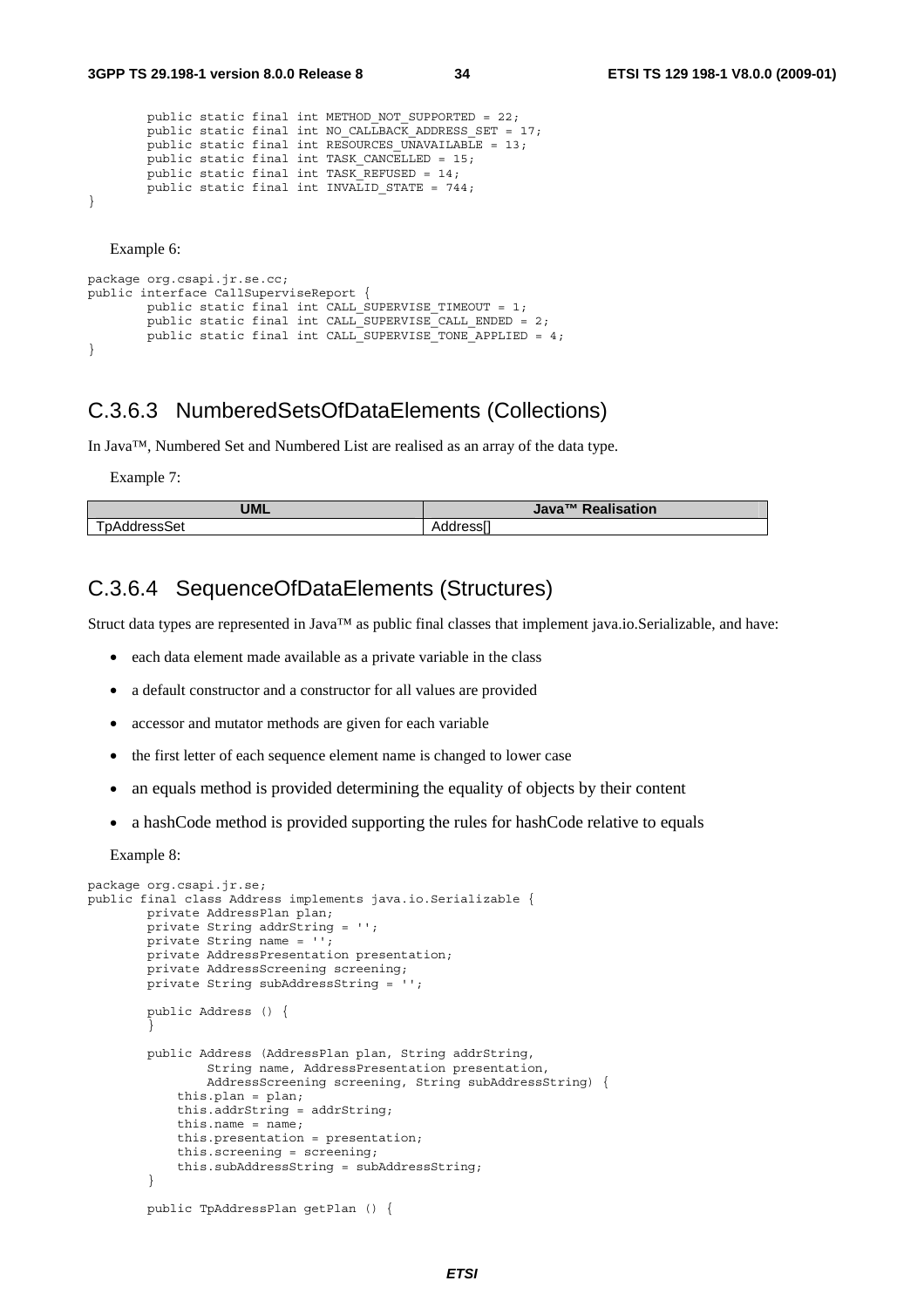```
 return (plan); 
 } 
        public void setPlan (TpAddressPlan plan) { 
            this.plan = plan; 
 } 
        public String getAddrString () { 
            return (addrString); 
 } 
        public void setAddrString (String addrString) { 
            this.addrString = addrString; 
 } 
        … other get and set methods … 
        public boolean equals (Object object) { 
        // equality logic 
 } 
        public int hashcode () { 
        // hash code calculation 
 }
```
#### C.3.6.5 NameValuePair (Enumerations)

NameValuePair data types are represented in Java™ as public final classes that implement java.io.Serializable, and have:

- two static final data members per name-value pair
- a value returning method, named getValue()
- a name returning method, named getValueText()
- an integer conversion method, named getObject()
- a private constructor
- readResolve(), hashCode and equals implementations

AddressScreening( ADDRESS SCREENING USER NOT VERIFIED);

No default constructor is provided. One of the data members per name-value pair has the same name as the name-value pair name. The other has an underscore '\_' prepended and is intended for use in switch statements. Values are assigned sequentially, starting with 0.

The getObject() method returns the name-value pair class with the specified value if the specified value corresponds to an element of the name-value pair data type. If the specified value is out of range, an InvalidEnumValueException exception is raised.

Example 9:

}

```
package org.csapi.jr.se; 
public final class AddressScreening implements java.io.Serializable { 
         private int _value; 
        private static int size = 5; private static AddressScreening[] _array = new AddressScreening[_size]; 
         public static final int _ADDRESS_SCREENING_UNDEFINED = 0; 
         public static final AddressScreening ADDRESS_SCREENING_UNDEFINED = new 
AddressScreening( ADDRESS SCREENING UNDEFINED);
        public static final int _ADDRESS SCREENING USER VERIFIED PASSED = 1;
         public static final AddressScreening ADDRESS_SCREENING_USER_VERIFIED_PASSED = new 
AddressScreening(_ADDRESS_SCREENING_USER_VERIFIED_PASSED); 
         public static final int _ADDRESS_SCREENING_USER_NOT_VERIFIED = 2; 
         public static final AddressScreening ADDRESS_SCREENING_USER_NOT_VERIFIED = new
```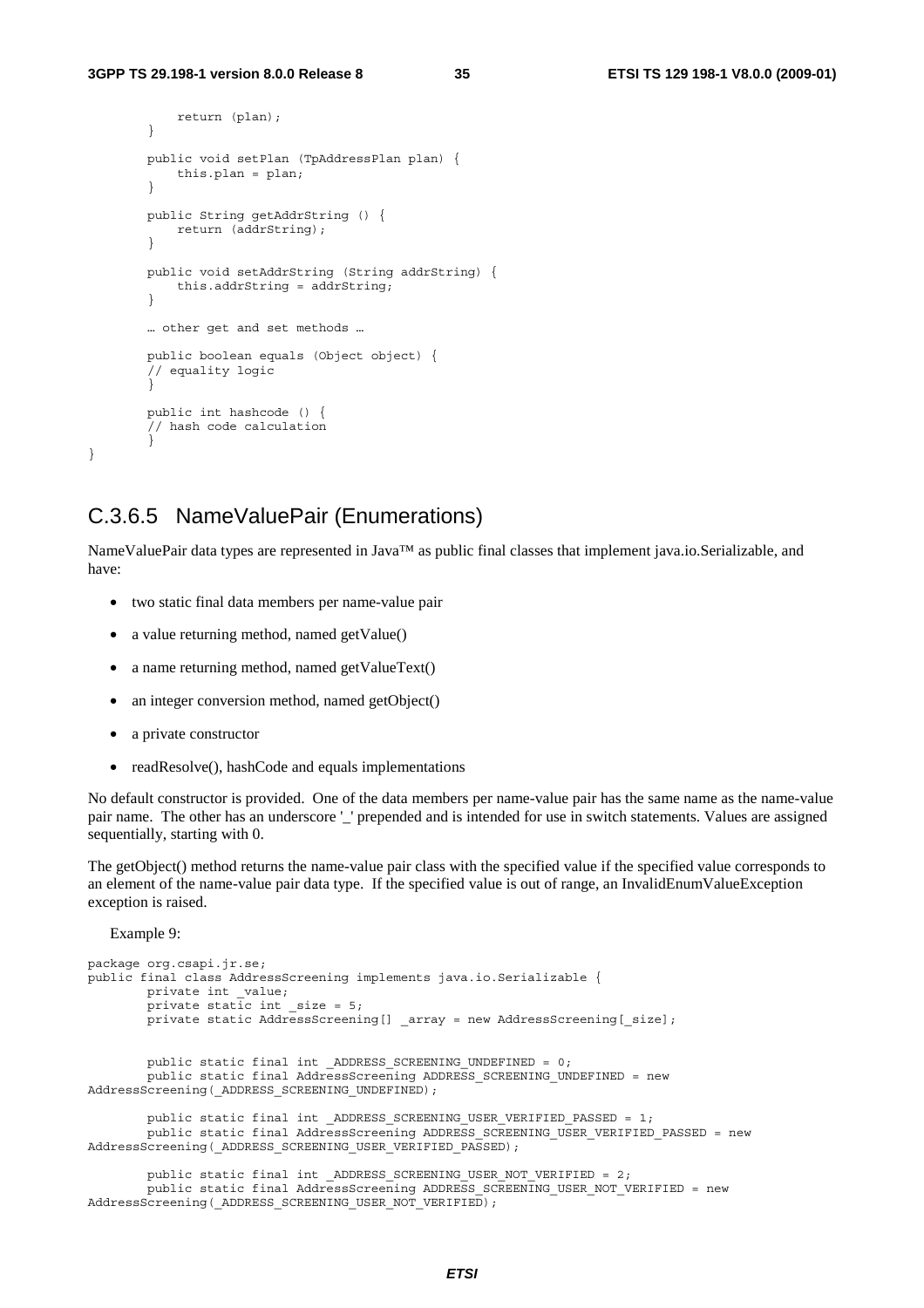```
public static final int ADDRESS SCREENING USER VERIFIED FAILED = 3;
 public static final AddressScreening ADDRESS_SCREENING_USER_VERIFIED_FAILED = new 
AddressScreening(_ADDRESS_SCREENING_USER_VERIFIED_FAILED); 
       public static final int ADDRESS SCREENING NETWORK = 4;public static final AddressScreening ADDRESS SCREENING NETWORK = new
AddressScreening( ADDRESS SCREENING NETWORK);
        private AddressScreening(int value) { 
            this._value = value; 
            this._array[this._value] = this; 
         } 
        private Object readResolve() throws java.io.ObjectStreamException { 
        return _array[_value];
 } 
        public int getValue() { 
        return _value;
 } 
        public String getValueText() { 
           switch (_value) {
           case ADDRESS SCREENING UNDEFINED:
                return "ADDRESS_SCREENING_UNDEFINED"; 
           case _ADDRESS_SCREENING_USER_VERIFIED_PASSED:
                return "ADDRESS_SCREENING_USER_VERIFIED_PASSED"; 
           case ADDRESS SCREENING USER NOT VERIFIED:
               return "ADDRESS SCREENING USER NOT VERIFIED";
           case ADDRESS SCREENING USER VERIFIED FAILED:
               return "ADDRESS SCREENING USER VERIFIED FAILED";
           case ADDRESS SCREENING NETWORK:
                return "ADDRESS_SCREENING_NETWORK"; 
            default: 
                return "ERROR"; 
 } 
         } 
        public static AddressScreening getObject(int value) throws 
org.csapi.jr.se.InvalidEnumValueException { 
           if(value >= 0 & & value < _size) return _array[value]; 
            } else { 
                throw new org.csapi.jr.se.InvalidEnumValueException(); 
 } 
         } 
         public boolean equals(Object o) { 
         //equality logic 
 } 
         public int hashCode() { 
        //hash code calculation<br>}
 } 
}
```
#### C.3.6.6 TaggedChoiceOfDataElements (Unions)

Union data types are represented in Java™ as public final classes that implement java.io.Serializable, and have:

- a default constructor
- a discriminator field
- a discriminator accessor method, named getDiscriminator()
- an accessor and modifier method for each data element, the names of which are derived from choice element name
- hashCode and equals implementations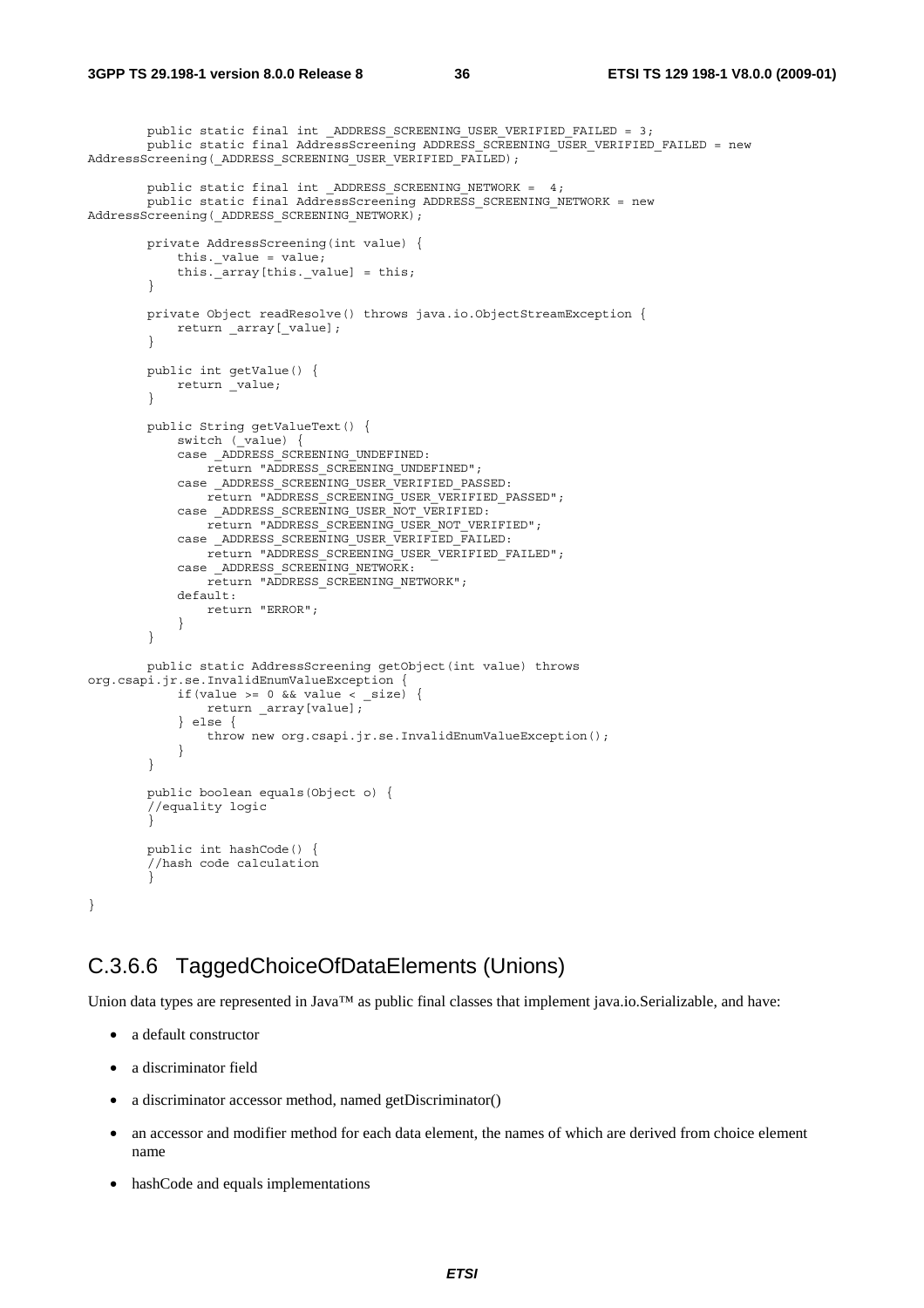Conflicting names should be resolved by prefixing the field name with an underscore for getDiscriminator if there is a name clash with the mapped data type name or any of the data element names.

Where choice element type and choice element name are 'NULL' and 'Undefined', respectively, a Java™ Object set as null replaces the NULL. If multiple NULL/Undefined combinations occur in the tagged choice of data elements, the method, setUndefined, will receive the discriminator as a parameter and set \_object to null.

Accessor methods shall raise an InvalidUnionAccessorException exception if the expected data element has not been set.

#### Example 10:

```
package org.csapi.jr.se; 
public final class AoCOrder implements java.io.Serializable { 
        private CallAoCOrderCategory _discriminator = null; 
         private java.lang.Object _object; 
         public AoCOrder() { 
 } 
         public CallAoCOrderCategory getDiscriminator() throws 
org.csapi.jr.se.InvalidUnionAccessorException { 
            if(discription = null) {
            Throw new org.csapi.jr.se.InvalidUnionAccessorException();
 } 
             return _discriminator; 
 } 
        public org.csapi.jr.se.ChargeAdviceInfo getChargeAdviceInfo() throws 
org.csapi.jr.se.InvalidUnionAccessorException { 
             if (_discriminator != CallAoCOrderCategory.CHARGE_ADVICE_INFO) { 
                 throw new org.csapi.jr.se.InvalidUnionAccessorException(); 
 } 
             return ((org.csapi.jr.se.ChargeAdviceInfo) _object); 
         } 
         public void setChargeAdviceInfo(org.csapi.jr.se.ChargeAdviceInfo value) { 
             _discriminator = CallAoCOrderCategory.CHARGE_ADVICE_INFO; 
        \overline{\phantom{a}}-object = value;
 } 
        public org.csapi.jr.se.ChargePerTime getChargePerTime() throws 
org.csapi.jr.se.InvalidUnionAccessorException { 
            if ( discriminator != CallAoCOrderCategory.CHARGE PER TIME) {
                 throw new org.csapi.jr.se.InvalidUnionAccessorException(); 
 } 
            return ((org.csapi.jr.se.ChargePerTime) object);
         } 
         public void setChargePerTime(org.csapi.jr.se.ChargePerTime value) { 
             _discriminator = CallAoCOrderCategory.CHARGE_PER_TIME; 
             _object = value; 
 } 
        public java.lang.String getNetworkCharge() throws 
org.csapi.jr.se.InvalidUnionAccessorException { 
            if ( discriminator != CallAoCOrderCategory.CHARGE NETWORK) {
                 throw new org.csapi.jr.se.InvalidUnionAccessorException(); 
 } 
            return ((java.lang.String) object);
         } 
         public void setNetworkCharge(java.lang.String value) { 
             _discriminator = CallAoCOrderCategory.CHARGE_NETWORK; 
            \overline{\phantom{a}}object = value;
 } 
         public void setUndefined(CallAocOrderCategory discriminator) { 
             __discriminator = discriminator; 
        \frac{1}{\sqrt{2\pi}} } 
         public boolean equals(Object o) { 
         //equality logic 
 }
```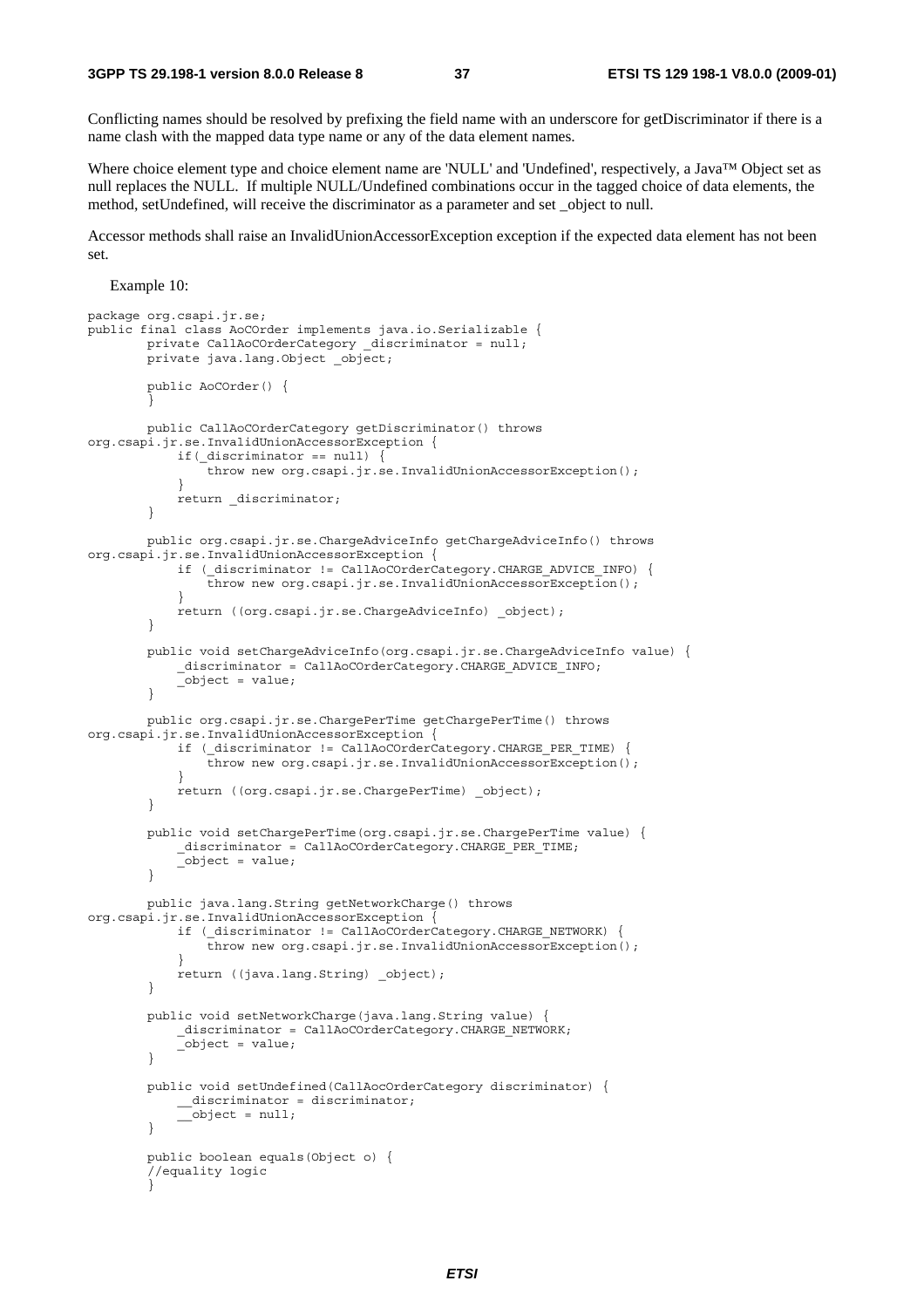```
 public int hashCode() { 
         //hash code calculation 
 }
```
#### C.3.6.7 Exceptions

}

An exception maps to a constructed exception, providing appropriate constructors and accessor methods for the data contained within the exception. Each exception is defined as a public class extending java.lang.Exception, and containing a private field for each information element contained within the exception.

A default constructor is provided, along with a constructor containing only an embedded exception, a constructor containing a list of the fields in the exception and a constructor that contains the fields plus an embedded exception.

An accessor method is provided for each field, and for the embedded exception.

The following Java™ Realisations apply to mapping of exceptions:

- PlatformException
- P\_XXX\_XXX Exceptions
- TpCommonExceptions
- TpCommonExceptions' associated exceptions
- Additional abstract exceptions
- InvalidUnionAccessorException
- InvalidEnumValueException

#### C.3.6.7.1 PlatformException

PlatformException exception handles local platform and communication problem exceptions.

Example 11:

```
package org.csapi.jr.se; 
public class PlatformException extends java.lang.RuntimeException { 
        private Throwable _cause = null; 
        public PlatformException () { 
        super();<br>}
 } 
        public PlatformException (String message) { 
        super(message);
 } 
         public PlatformException (String message, Throwable cause) { 
            super(message); 
             _cause = cause; 
 } 
        public PlatformException (Throwable cause) { 
           _ cause = cause;
         } 
        public Throwable getCause() { 
        return _cause;
 } 
}
```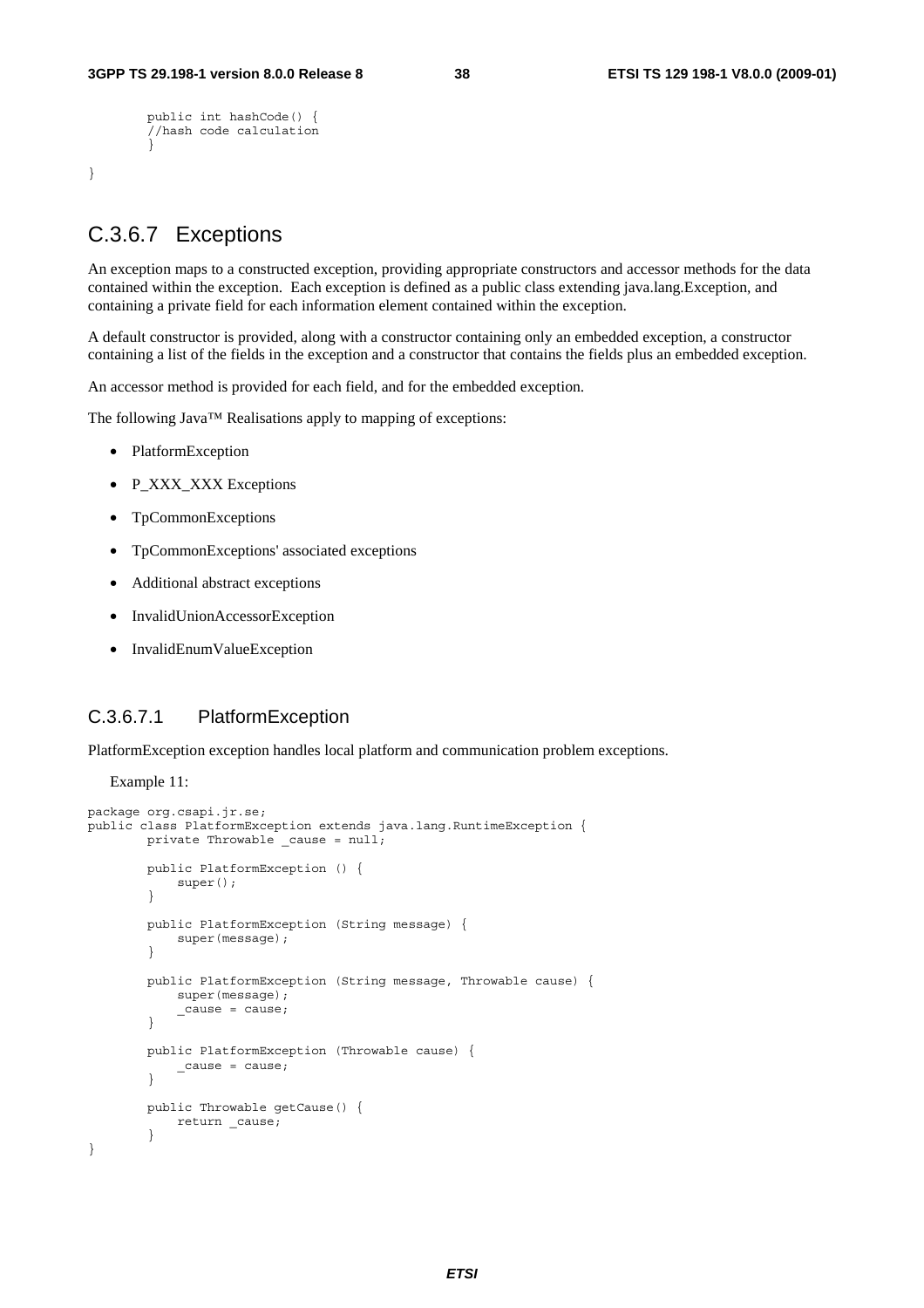#### C.3.6.7.2 P\_XXX\_XXX Exceptions

P\_XXX\_XXX exceptions follow the XxxXxxException naming pattern, and inherit from java.lang.Exception.

#### Example 12:

```
package org.csapi.jr.se; 
public class InvalidInterfaceTypeException extends java.lang.Exception { 
        private Throwable cause = null; public InvalidInterfaceTypeException() { 
             super();
         } 
         public InvalidInterfaceTypeException(String message) { 
              super(message); 
          } 
         public InvalidInterfaceTypeException(String message,Throwable cause) { 
              super(message); 
             _ cause = cause;
 } 
         public InvalidInterfaceTypeException(Throwable cause) { 
         \begin{cases} \text{cause} = \text{cause}; \\ \end{cases} } 
         public Throwable getCause() { 
             return _cause; 
 } 
}
```
#### C.3.6.7.3 TpCommonExceptions

The name for TpCommonExceptions exception is made singular, i.e. CommonException, and inherits from java.lang.Exception.

Example 13:

```
package org.csapi.jr.se; 
public class CommonException extends java.lang.Exception { 
        private Throwable cause = null; private int _exceptionType; 
         private String _extraInformation; 
         public CommonException () { 
            super();
         } 
         public CommonException (String message) { 
             super(message);
 } 
         public CommonException (String message, Throwable cause) { 
             super(message); 
             \_cause = cause; } 
         public CommonException (Throwable cause) { 
         \begin{cases} \text{cause} = \text{cause}; \\ \end{cases} } 
         public Throwable getCause() { 
             return _cause; 
 } 
         public int getExceptionType() { 
             return _exceptionType; 
         } 
         public void setExceptionType(int exceptionType) { 
              _exceptionType = exceptionType; 
          }
```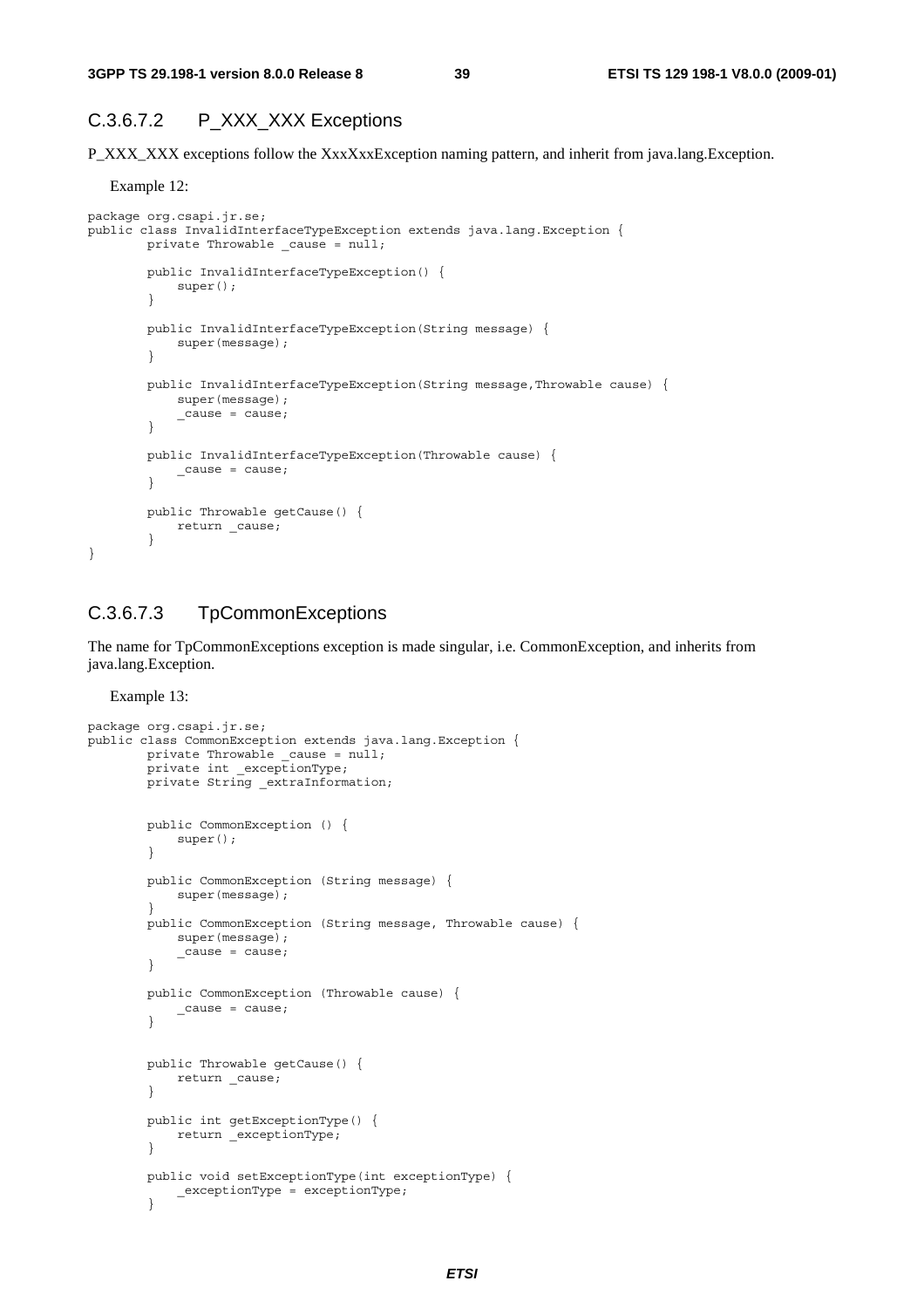```
 public String getExtraInformation() { 
            return _extraInformation; 
 } 
        public void setExtraInformation(String extraInformation) { 
        -<br>
extraInformation = extraInformation;
 } 
}
```
#### C.3.6.7.4 TpCommonException's associated exceptions

P\_XXX\_XXX exception types (constants) associated with TpCommonExceptions follow the XxxXxxException naming pattern and inherit from CommonException.

Example 14:

```
package org.csapi.jr.se; 
public class ResourcesUnavailableException extends org.csapi.jr.se.CommonException { 
       private Throwable cause = null; public ResourcesUnavailableException () { 
           super();
 } 
        public ResourcesUnavailableException (String message) { 
       super(message);
 } 
        public ResourcesUnavailableException (String message, Throwable cause) { 
       super(message, cause);
 } 
        public ResourcesUnavailableException (Throwable cause) { 
       _1 _cause = cause;
 } 
}
```
#### C.3.6.7.5 Additional abstract exceptions

Additional abstract exceptions (See ETSI ES 202 915-2, Annex D) have been defined which are TpInvalidArgumentException, TpFrameworkException, TpMobilityException, TpDataSessionException, TpMessagingException, TpConnectivityException, TpAccountException, TpPAMException and TpPolicyException and are mapped as follows:

Example 15:

```
package org.csapi.jr.se; 
public class InvalidArgumentException extends java.lang.Exception { 
         private Throwable cause = null; public InvalidArgumentException () { 
         super();
 } 
          public InvalidArgumentException (String message) { 
              super(message); 
 } 
          public InvalidArgumentException (String message, Throwable cause) { 
              super(message); 
         \begin{cases} \text{cause} = \text{cause}; \\ \end{cases} } 
          public InvalidArgumentException (Throwable cause) { 
         \begin{cases} \text{cause} = \text{cause}; \\ \end{cases} }
```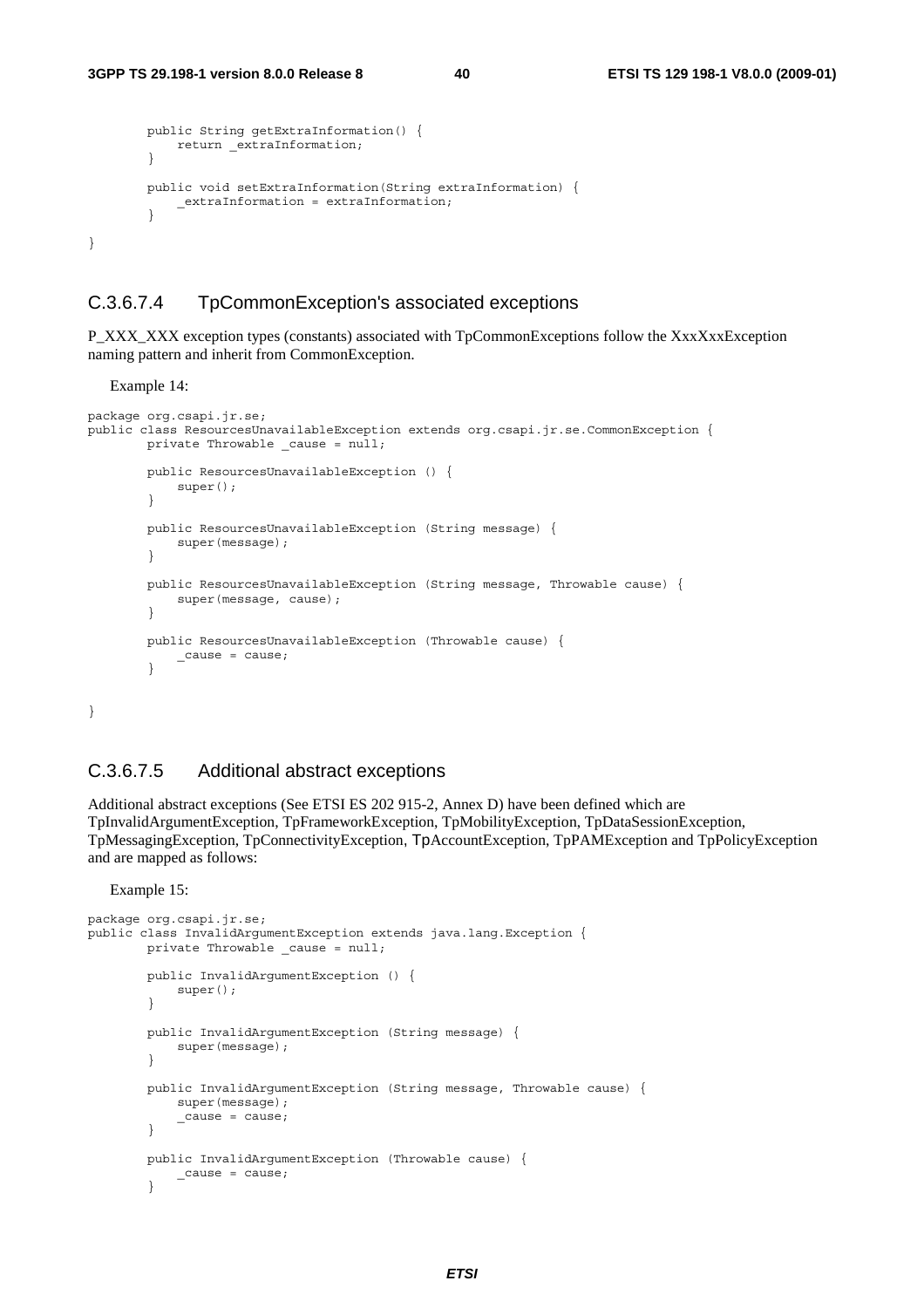```
 public Throwable getCause() { 
              return _cause; 
          } 
}
```
#### C.3.6.7.6 InvalidUnionAccessorException

An additional exception, InvalidUnionAccessorException, is defined which indicates that the expected data element has not been set.

Example 16:

```
package org.csapi.jr.se; 
public class InvalidUnionAccessorException extends org.csapi.jr.se.InvalidArgumentException { 
         private Throwable _cause = null; 
         public InvalidUnionAccessorException (){ 
             super (); 
         } 
         public InvalidUnionAccessorException (String message){ 
             super (message); 
         } 
         public InvalidUnionAccessorException (String message, Throwable cause){ 
            super (message, cause);
         } 
         public InvalidUnionAccessorException (Throwable cause) { 
         _cause = cause; 
 } 
}
```
#### C.3.6.7.7 InvalidEnumValueException

An additional exception, InvalidEnumValueException, is defined which indicates that an enum data type was accessed with an invalid request value.

Example 17:

```
package org.csapi.jr.se; 
public class InvalidEnumValueException extends org.csapi.jr.se.InvalidArgumentException { 
         private Throwable _cause = null; 
         public InvalidEnumValueException () { 
        super ();
 } 
         public InvalidEnumValueExceptions (String message) { 
             super (message); 
         } 
         public InvalidEnumValueException (String message, Throwable cause) { 
            super (message, cause);
         } 
         public InvalidEnumValueException (Throwable cause) { 
            _cause = cause; 
 } 
}
```
#### C.3.6.8 Deprecation

Java™ source can evolve between one version and the next. Three causes of evolution are identified:

• Through applying changes to the UML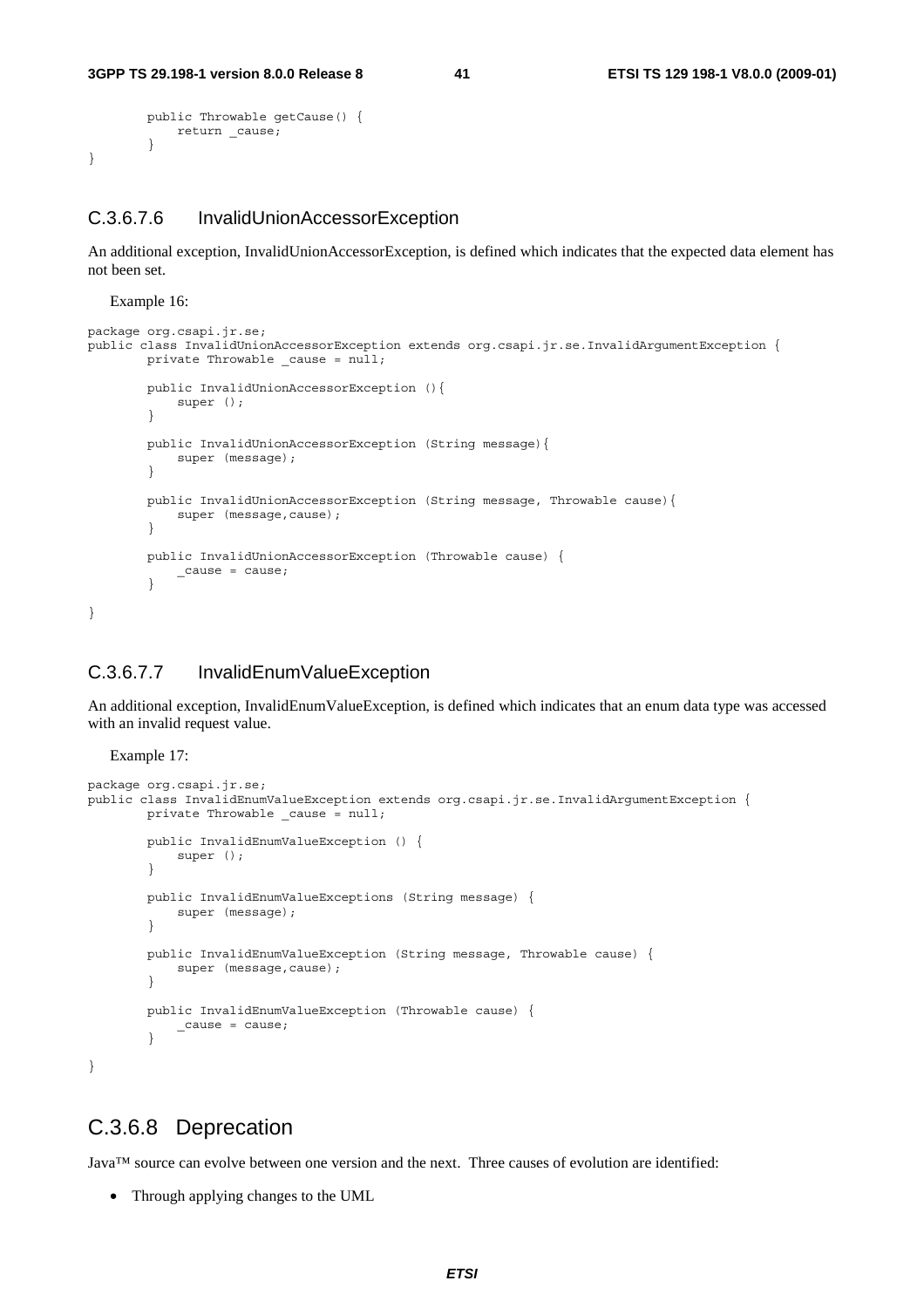- Through applying changes to the rulebook
- Through improving the Java<sup>TM</sup> production process

In order to maintain backward compatibility, the Java<sup>™</sup> community applies the /\*\* @deprecated \*/ tag. Java™ source shall maintain backward compatibility. Changes between subsequent versions shall be indicated through applying the deprecated tag.

Deprecated Java™ source remains deprecated for as long as UML deprecation history is remained.

## C.4 J2SE™ Specific Conventions

The UML interfaces are represented by Java™ public interfaces; those interfaces that inherit from other interfaces are represented in Java™ as extending that interface. The Java™ realisations of OSA/Parlay SCFs use an Event Listener design pattern while the Framework uses the Callback pattern.

This annex provides the information on realisation of the Java™ developer API including:

- How Java™ APIs are realised from Parlay UML
- Where the listener pattern is used, new classes to be generated from the UML
- Changes required to data types and methods to support correlation using object references
- Use of hierarchical exceptions

## C.4.1 Removal of "Tp" Prefix

The UML data types labelled with the prefix 'Tp' are represented in Java<sup>™</sup> without this prefix.

Example 18:

| <b>UML</b>              | <b>Realisation</b><br>$J$ ava <sup>TM</sup> |
|-------------------------|---------------------------------------------|
| $\sim$<br>ГрCallAppInfo | $ -$<br>m<br>טוווטנ<br>∪dli∕<br>ົ           |

In the case of name collisions between data types and interfaces as with IpTerminalCapabilities and IpService the UML data types labelled with the prefix 'Tp' are represented in Java™ with an alternative prefix 'Type'.

Example 19:

| <b>UML</b>                    | Java™ Realisation        |
|-------------------------------|--------------------------|
| <b>IpTerminalCapabilities</b> | TerminalCapabilities     |
| TpTerminalCapabilities        | TypeTerminalCapabilities |

The above example is based in conjunction with C.4.3 Removal of "Ip" Prefix.

### C.4.2 Constants

The UML constants labelled with the prefix 'P\_' are represented in Java<sup>™</sup> without this prefix.

Example 20:

| <b>UML Constant</b>       | Java <sup>™</sup> Constant |
|---------------------------|----------------------------|
| P NO CALLBACK ADDRESS SET | NO CALLBACK ADDRESS SET    |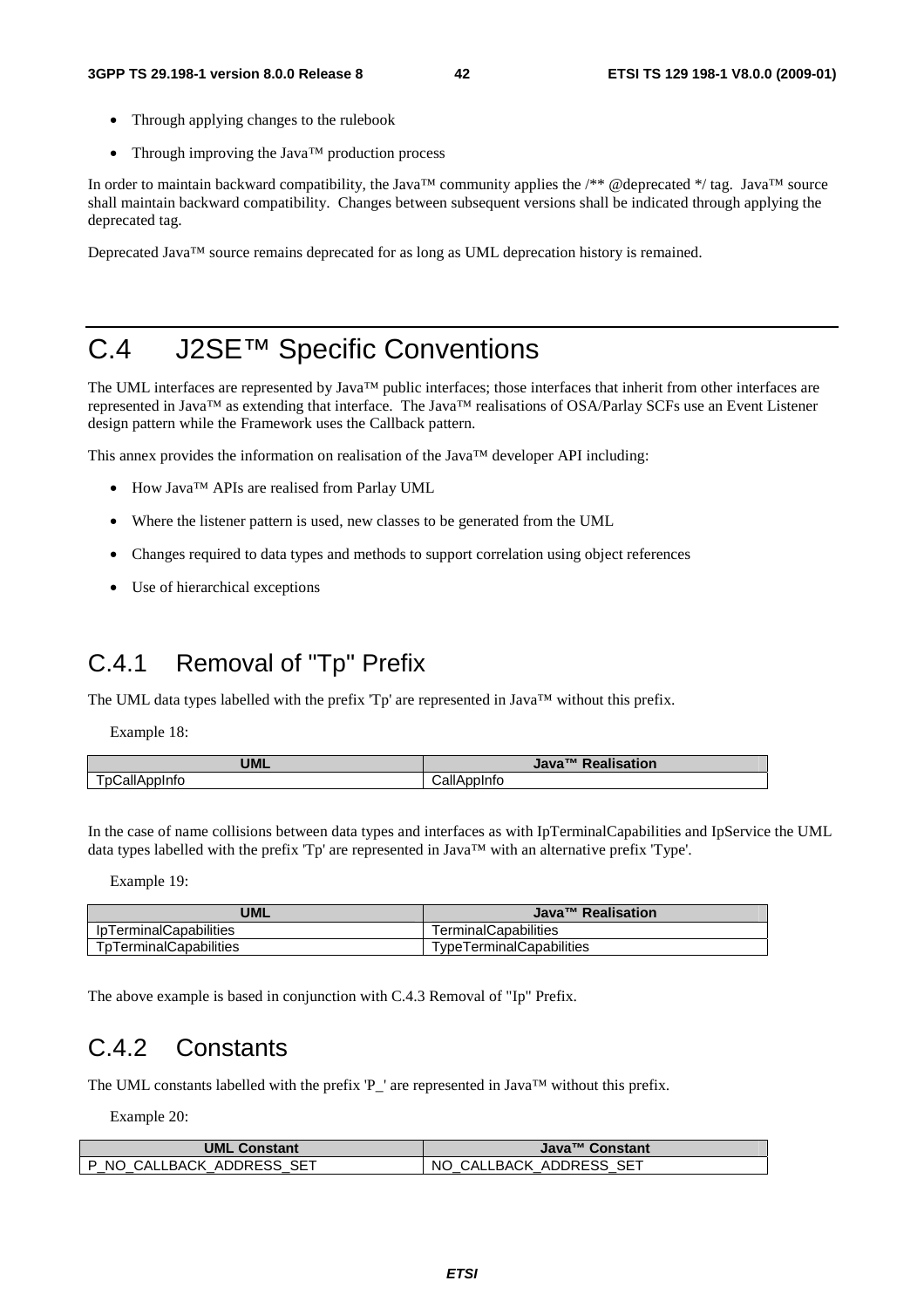### C.4.3 Removal of "Ip" prefix

The "Ip" prefix is removed in the Java™ realisation of UML interfaces.

Example 21:

| <b>UML</b>           | $J$ ava <sup>TM</sup> |
|----------------------|-----------------------|
| IpCallControlManager | CallControlManager    |

### C.4.4 Mapping of IpInterface

IpInterface interface is represented by the CsapiInterface interface. This is a "marker" interface, in that it contains no methods, but provides a common interface for related interfaces to inherit from. All interfaces to be serializable; this can be done by CsapiInterface extending Serializable.

Example 22:

```
package org.csapi.jr.se; 
        public interface CsapiInterface extends Serializable{ 
 }
```
## C.4.5 Mapping of IpService

IpService interface is represented by the Java™ Service interface. This provides a common interface for related interfaces to inherit from.

Example 23:

**Service Interface:** 

```
package org.csapi.jr.se; 
public interface Service extends CsapiInterface {
         public final static int IN_SERVICE_STATE=0 ; 
        public final static int OUT OF SERVICE STATE=1;
         void addServiceStateChangeListener(ServiceStateChangeListener listener) 
         int getServiceState(); 
         void removeServiceStateChangeListener( ServiceStateChangeListener listener) ; 
}
```
#### **Listener interface:**

```
package org.csapi.jr.se; 
public interface ServiceStateChangeListener extends java.util.EventListener {
         void onOutOfService(OutOfServiceEvent event); 
}
```
#### **Event class:**

```
package org.csapi.jr.se; 
public class OutOfServiceEvent extends jav.util.EventObject { 
     public OutOfServiceEvent(java.lang.Object source){ 
         super(source) 
 } 
}
```
### C.4.6 Mapping of UML Operations

The UML operations are represented in Java™ as methods.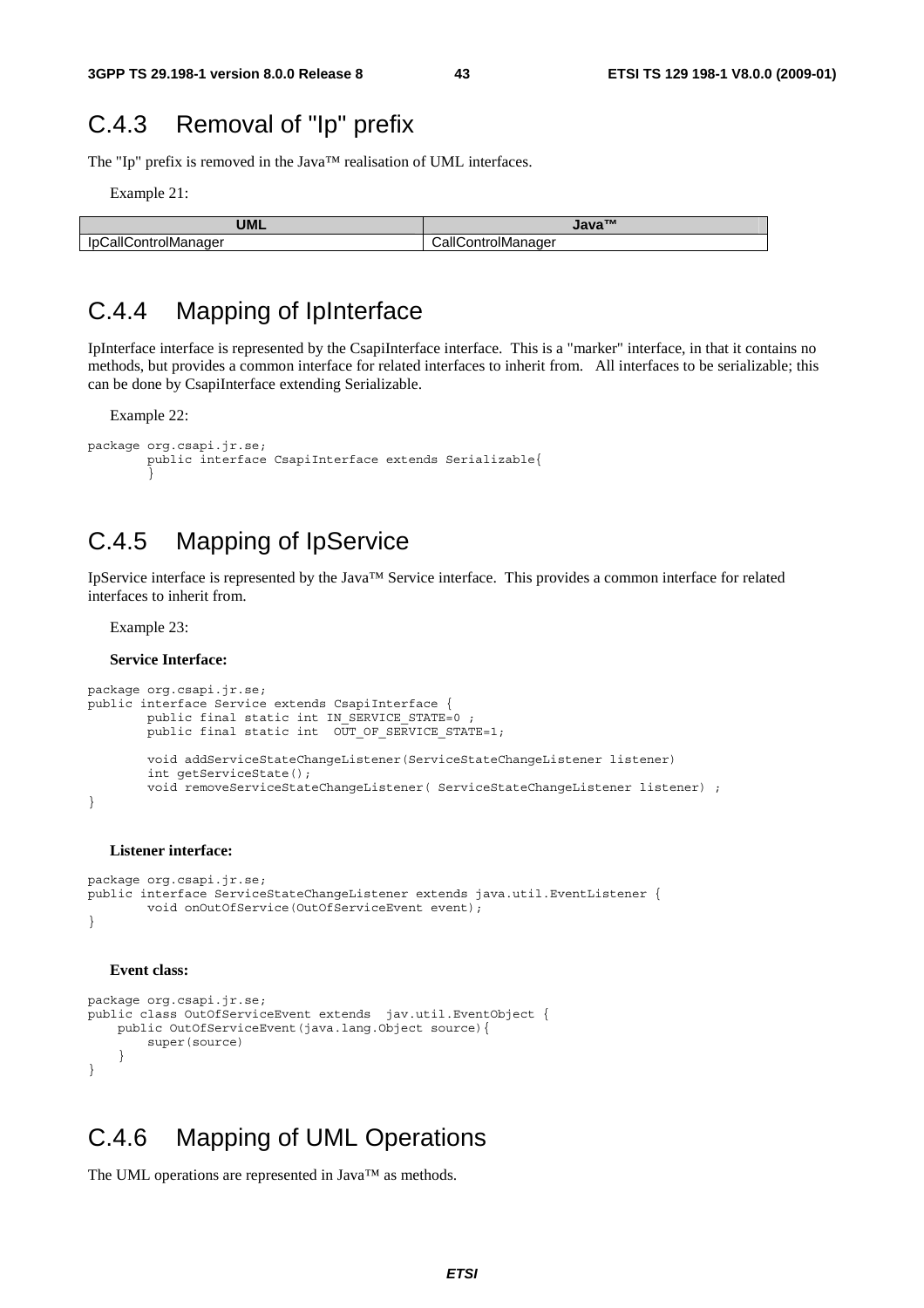Exceptions that can be raised by UML operations are represented in Java<sup>TM</sup> with the throws clause and the Java<sup>TM</sup> Realisation of the UML Exceptions.

UML 'in' parameters, represented by 'in ' preceding the parameter type are represented in Java<sup>TM</sup> without this clause.

Example 24:

public void managerResumed ();

public CsapiInterface obtainInterface (InterfaceName interfaceName) throws InvalidInterfaceNameException;

public Service createServiceManager (ClientAppID application, ServicePropertyList serviceProperties, ServiceInstanceID serviceInstanceID);

The above example method signatures are based on generic mapping of interfaces, exceptions and data types.

## C.4.7 Mapping of TpSessionID

The UML TpSessionID data types will be hidden in the J2SE™ APIs (and optionally supported by the underlying Java™ implementation). Consequently, the TpSessionIDSet data type and IpService.setCallbackWithSessionID() method are superfluous. Also, structures with only TpSessionID and interface references (e.g. TpCallIdentifier) are no longer necessary and references to these structures should be replaced by just the reference to the interface. For data types that contain TpSessionID the Java™ API Realisation object replaces theTpSessionID.

The following figure shows how Java™ API Realisation objects relate to Parlay UML objects and sessions. How this is realised in the adaptors is implementation dependent.



### C.4.8 Mapping of TpAssignmentID to the creation of an Activity object

The UML TpAssignmentID data types, which differentiate between multiple parallel asynchronous method invocations (activities) on the same ('parent') interface, are deleted and replaced with createXxx methods (one for each parallel asynchronous activity) that create ('child') activity interfaces. Where this would result in method names of the pattern createCreateXxx, this should be changed to method names with the pattern createXxx. Associated listeners would then remove the Create prefix from their name. These activity interfaces, in addition to possibly supporting other methods, will support one of the previously mentioned multiple parallel asynchronous method invocations. Hence, the Java™ API realisation creates multiple (activity) objects and invokes a single request per object rather than creating a single object and invoking multiple requests on that object, each request being differentiated using the TpAssignmentID value. The results of the asynchronous method invocation will be handled by the activity interface"s listener interface. To create the activity interface, the original IpXxx interface (to be named Xxx) will replace its parallel supporting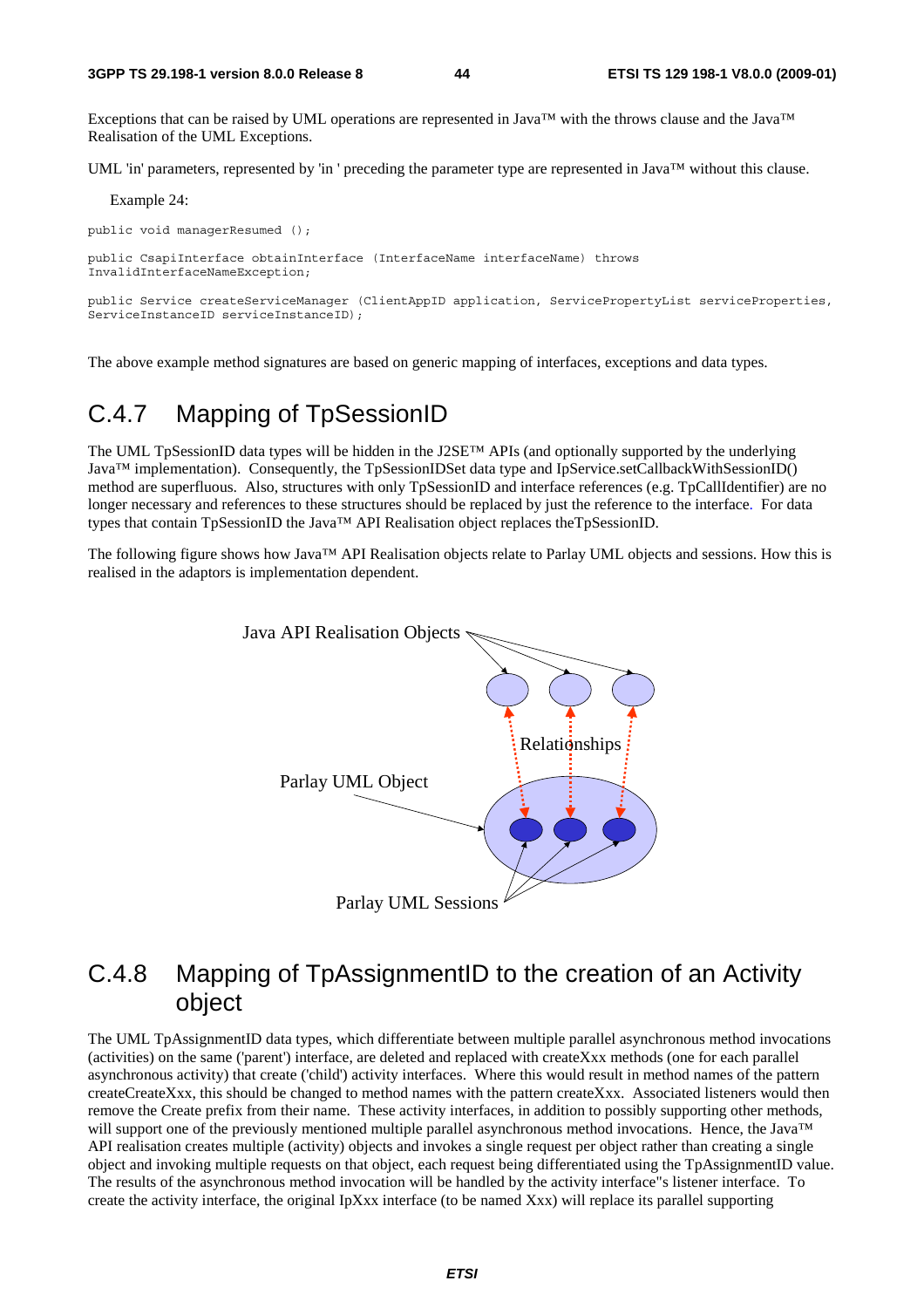asynchronous method invocations, yyyYyyReq, with createYyyYyy methods that take no parameters but returns the activity interface, YyyYyy. Where this would result in method names of the pattern createCreateXxx, this should be changed to method names with the pattern createXxx. Associated listeners would then remove the Create prefix from their name. The activity interface will extend Activity interface (see next rule), have a simple FSM, the addYyyYyyListener, removeYyyYyyListener and the asynchronous method that previously supported a parallel capability (typically named yyyYyyReq, but also yyyYyyStop).

An Activity interface, packaged in org.csapi.jr.se, is added as a parent to all activity interfaces. An application may add listeners of type ActivityStateChangeListener to an Activity if it wishes be explicitly informed when the activity becomes invalid.

The YyyYyyListener activity listener interfaces will extend java.util.EventListener. The asynchronous methods of previously named IpAppXxx, typically labelled yyyYyyRes and yyyYyyErr but also yyyYyy, will be renamed onYyyYyyRes and onYyyYyyErr but also onYyyYyy. Each method will have an event parameter, typically labelled YyyYyyResEvent and YyyYyyErrEvent, but also YyyYyyEvent. Events will be classes that extend java.util.EventObject and contain a public constructor (with multiple parameters – one per class carried by the event) and a number of public getter methods (one per 'gettable' class carried by the event). As a result of adding activity listener interfaces, this may cause the requirement for the original IpAppXxx to disappear, since the yyyYyyRes and yyyYyyErr methods will effectively be ported to the activity listener interfaces.

For data types that contain TpAssignmentID the activity object replaces the TpAssignmentID.

Example 25:

#### **Activity Interface:**

```
package org.csapi.jr.se; 
public interface Activity extends CsapiInterface { 
         public final static int IDLE_STATE = 0; 
        public final static int ACTIVE STATE = 1;
        public final static int INVALID STATE = 2;
         public int getState(); 
         public void addActivityStateChangeListener(ActivityStateChangeListener listener); 
        public void removeActivityStateChageListener(ActivityStateChangeListener listener);
}
```
#### **Activity Listener Interface and Event class:**

```
package org.csapi.jr.se; 
public interface ActivityStateChangeListener { 
         onInvalidStateEvent (InvalidActivityEvent event) 
} 
public class InvalidActivityEvent extends java.util.EventObject { 
     public InvalidActivityEvent(java.lang.Object source){ 
         super(source) 
 } 
}
```
#### **Parent interface:**

```
package org.csapi.jr.se.mmm.ul; 
public interface UserLocation extends org.csapi.jr.se.Service { 
         public LocationReport createLocationReport(); 
         public ExtendedLocationReport createExtendedLocationReport(); 
         public PeriodicLocationReporting createPeriodicLocationReporting(); 
}
```
#### **Child Interface:**

```
package org.csapi.jr.se.mm.ul; 
public interface LocationReport extends org.csapi.jr.se.Activity { 
         public void addLocationReportListener(LocationReportListener listener) 
         public void removeLocationReportListener(LocationReportListener listener) 
         public void locationReportReq(Address[] users) throws … 
}
```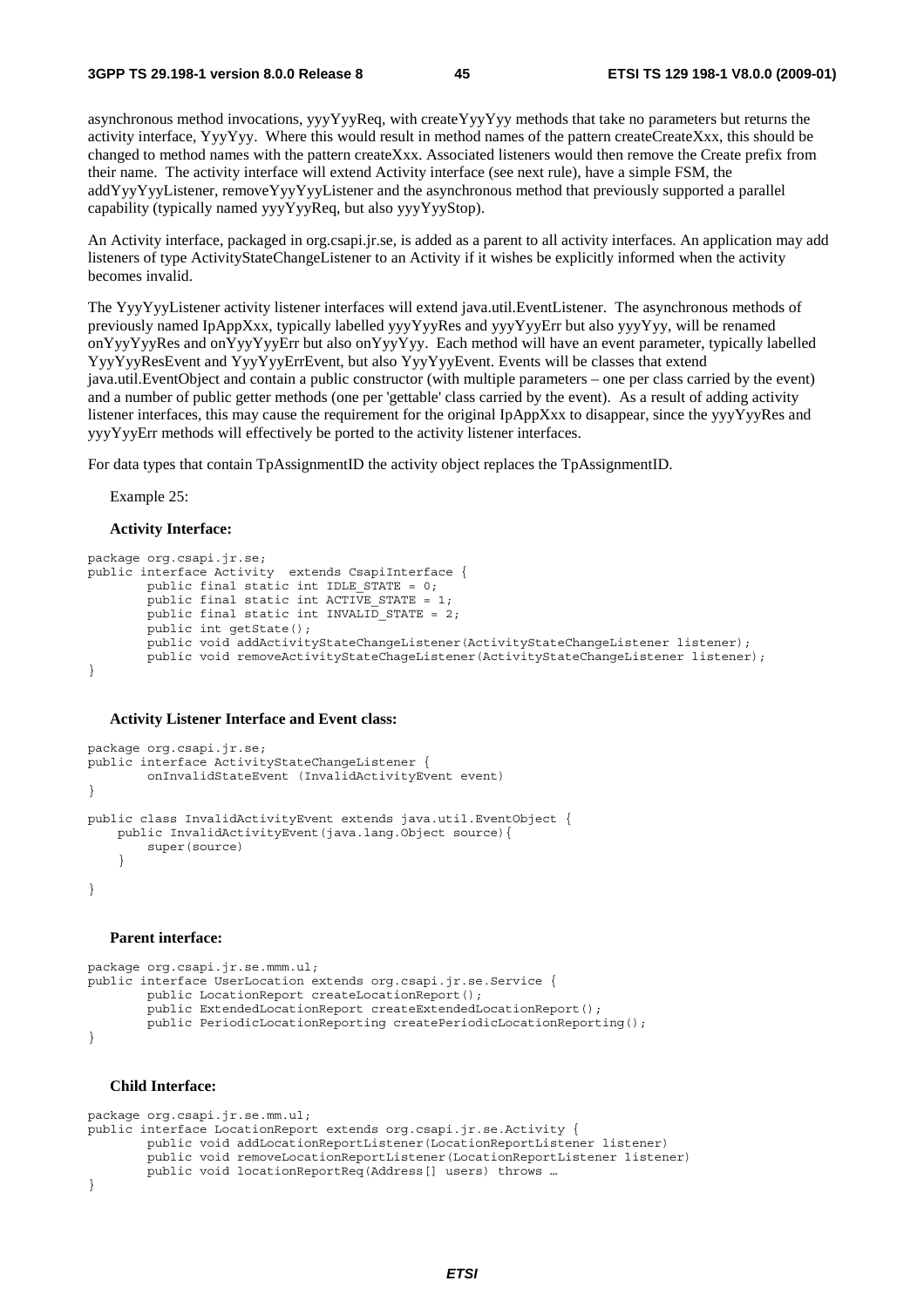#### **Listener Interface:**

```
package org.csapi.jr.se.mm.ul; 
public interface LocationReportListener extends java.util.EventListener { 
        public void onLocationReportResEvent(LocationReportResEvent event);
        public void onLocationReportErrEvent(LocationReportErrEvent event);
}
```
#### **Event classes:**

```
package org.csapi.jr.se.mmm.ul; 
public class LocationReportResEvent extends java.util.EventObject{ 
         // with a public UserLocation[] constructor and a public getter 
         // method for the parameter of the event 
} 
public classLocationReportErrEvent extends java.util.EventObject { 
         // with a public MobilityError and MobilityDiagnostic constructor 
         // and two public getter methods, one for each of the parameters 
         // of the event 
}
```
The Finite State Model for the Activity interface is given below:



This interface specifies an activity, which might be provided by a service. An activity has three states: "idle", "active" and "invalid". The initial state is "idle" and here the listeners should be registered. It performs in the "active" state. It enters the "invalid" state when it has fulfilled its task or a fatal error occurred. In special cases state transition from "idle" to "invalid" is possible.

An example activity interface FSM is given below for a single activity request with a single response: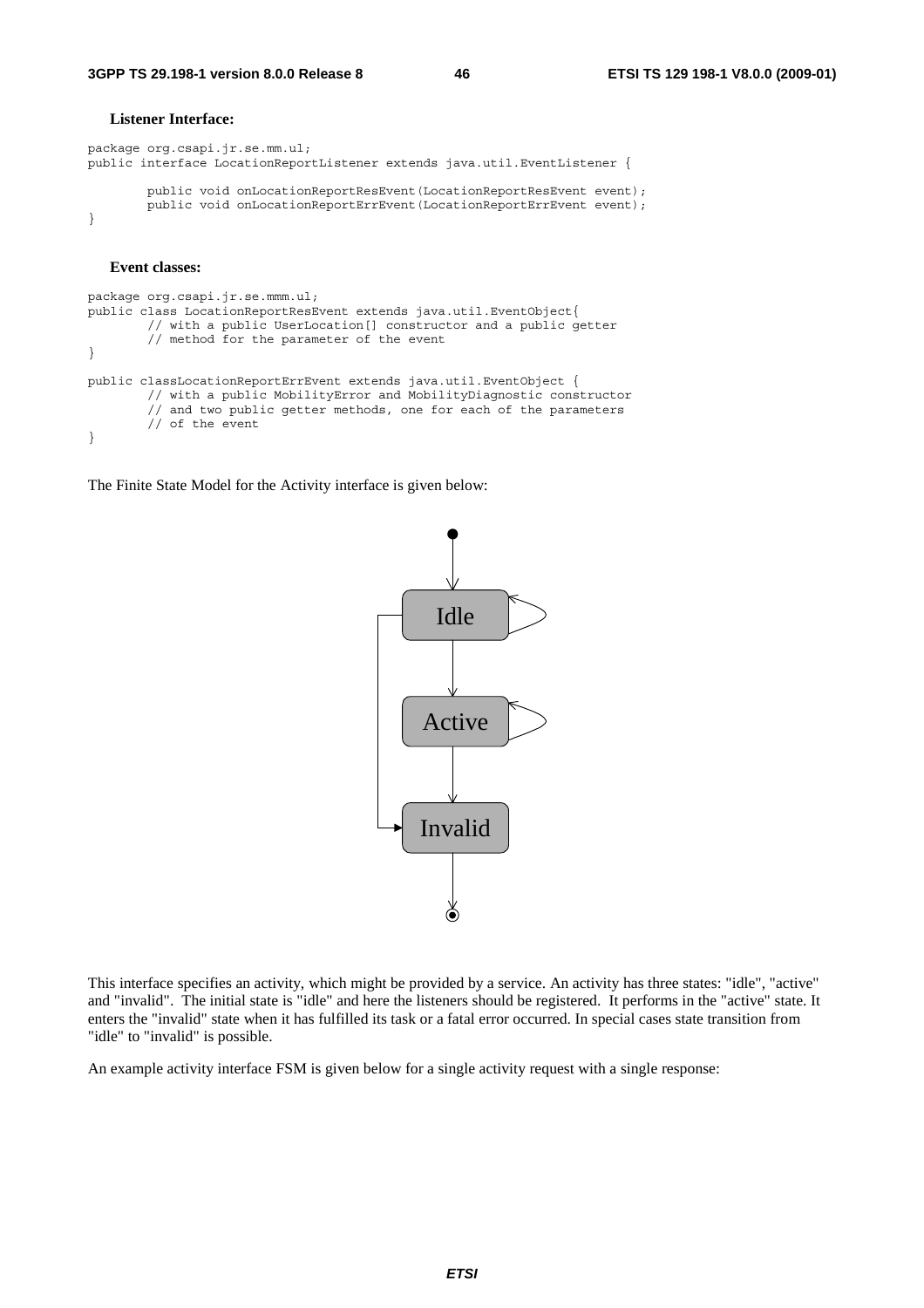

An example activity interface FSM is given below for a single activity request with repeating responses:



### C.4.9 Callback Rule

The UML callback design pattern for all callbacks that return a type is represented in Java<sup>TM</sup> with the callback design pattern. The UML callback design pattern for all callbacks that return void is represented in Java™ with the event listener design pattern.

The UML client-to-service interfaces with the IpAppXxxx naming convention are represented in Java™ with the XxxxListener naming convention.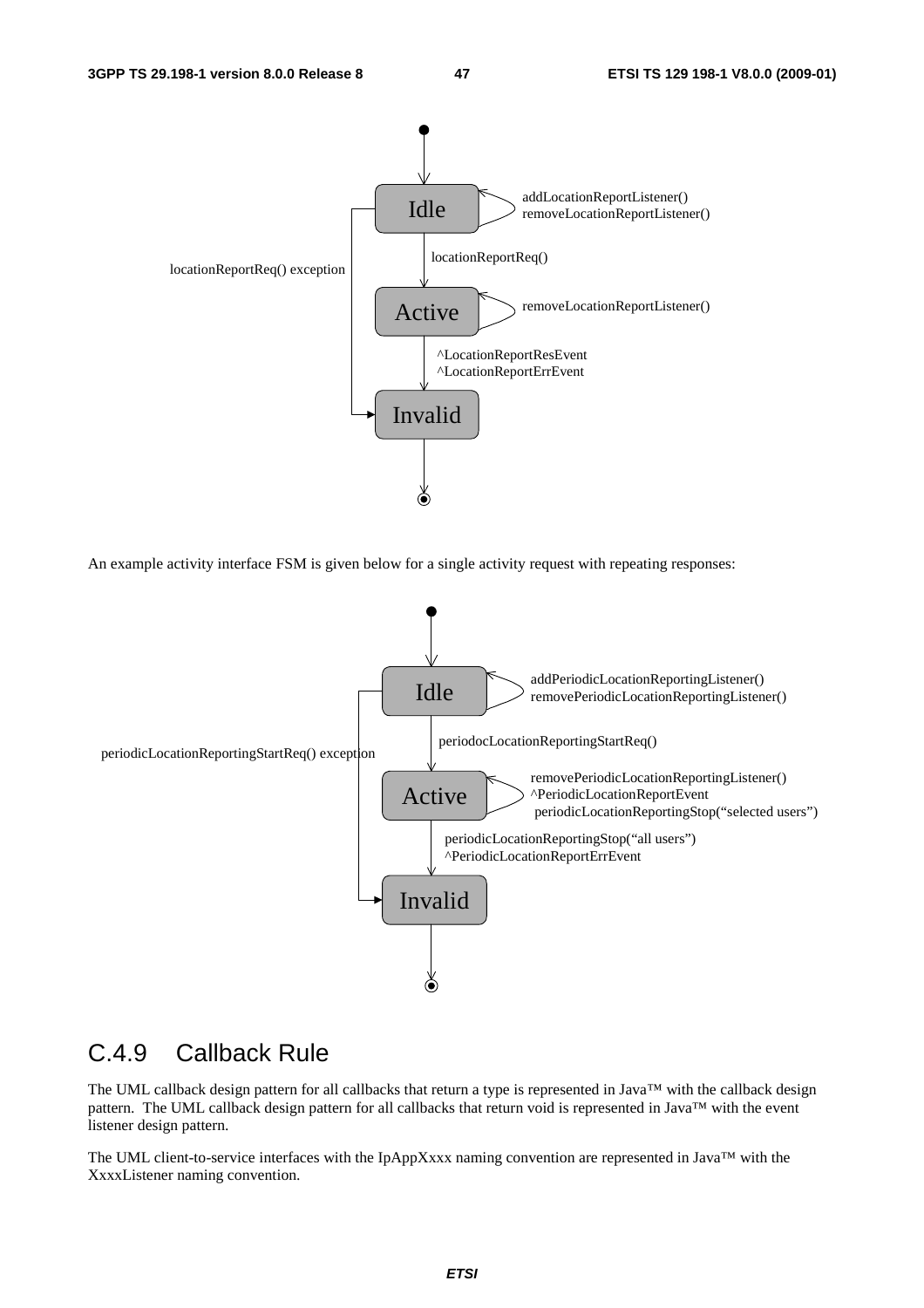The IpService.setCallback method can be deleted; the interfaces that inherited the setCallback method now have associated addXxxxListener and removeXxxxListener methods. According to the *TpSessionID* mapping, IpService.setCallbackWithSessionID() method is deleted.

The XxxxListener listener interfaces will extend java.util.EventListener. The asynchronous methods of previously named IpAppXxxx, typically labelled yyyyYyyyRes and yyyyYyyyyErr but also yyyyYyyy, will be renamed onYyyyYyyyRes and onYyyyYyyyErr but also onYyyyYyyy. Each method will have an event parameter, typically labelled YyyyYyyyResEvent and YyyyYyyyErrEvent, but also YyyyYyyyEvent. Events will be classes that extend java.util.EventObject and contain a private constructor (with multiple parameters – one per class carried by the event) and a number of public getter methods (one per 'gettable' class carried by the event). Events are read-only and serializable.

Example 26:

**Listener Interface:** 

```
package org.csapi.jr.se.cc.mpccs; 
MultiPartyCallListener extends java.util.EventListener{
public void onGetInfoResEvent(GetInfoResEvent event) 
public void onGetInfoErrEvent(GetInfoErrEvent event) 
public void onSuperviseResEvent(SuperviseResEvent event)
public void onSuperviseErrEvent(SuperviseErrEvent event) 
public void onCallEndedEvent(CallEndedEvent event) 
public void onCreateAndRouteCallLegErrEvent(CreateAndRouteCallLegErrEvent event) 
}
```
#### **MultiPartyCall Interface additional methods:**

```
public void addMultiPartyCallListener(MultiPartyCallListener multiPartyCallListener); 
public void removeMultiPartyCallListener(MultiPartyCallListener multiPartyCallListener);
```
### C.4.10 Factory Rule

The following Factory class allows applications to obtain proprietary peer API objects. The term "peer" is Java™ nomenclature for a particular platform-specific implementation of a Java™ interface.

Example 27:

```
package org.csapi.jr.se.fw; 
import org.csapi.jr.se.PeerUnavailableException; 
import org.csapi.jr.se.InvalidArgumentException; 
import org.csapi.jr.se.ResourcesUnavailableException; 
import org.csapi.jr.se.fw.access.tsm.Initial; 
import java.util.*; 
public class InitialFactory { 
         private static InitialFactory myFactory; 
        private static String className = null;<br>private static String lang = "en";
        private static String lang
        private static String cntry = "US"; private InitialFactory() { 
 } 
         public synchronized Initial createInitial(String initialPeerReference) throws 
PeerUnavailableException, ResourcesUnavailableException, InvalidArgumentException { 
             Locale currentLocale; 
             ResourceBundle messages; 
             String tryMessage; 
             try { 
                  currentLocale = new Locale(lang, cntry); 
                  messages = ResourceBundle.getBundle("InitialFactoryBundle", currentLocale); 
                  // Validate all used values before using them later 
                  // avoiding error text exception to hide the real exception 
                  tryMessage = messages.getString("InitialPeerReferenceNull");
```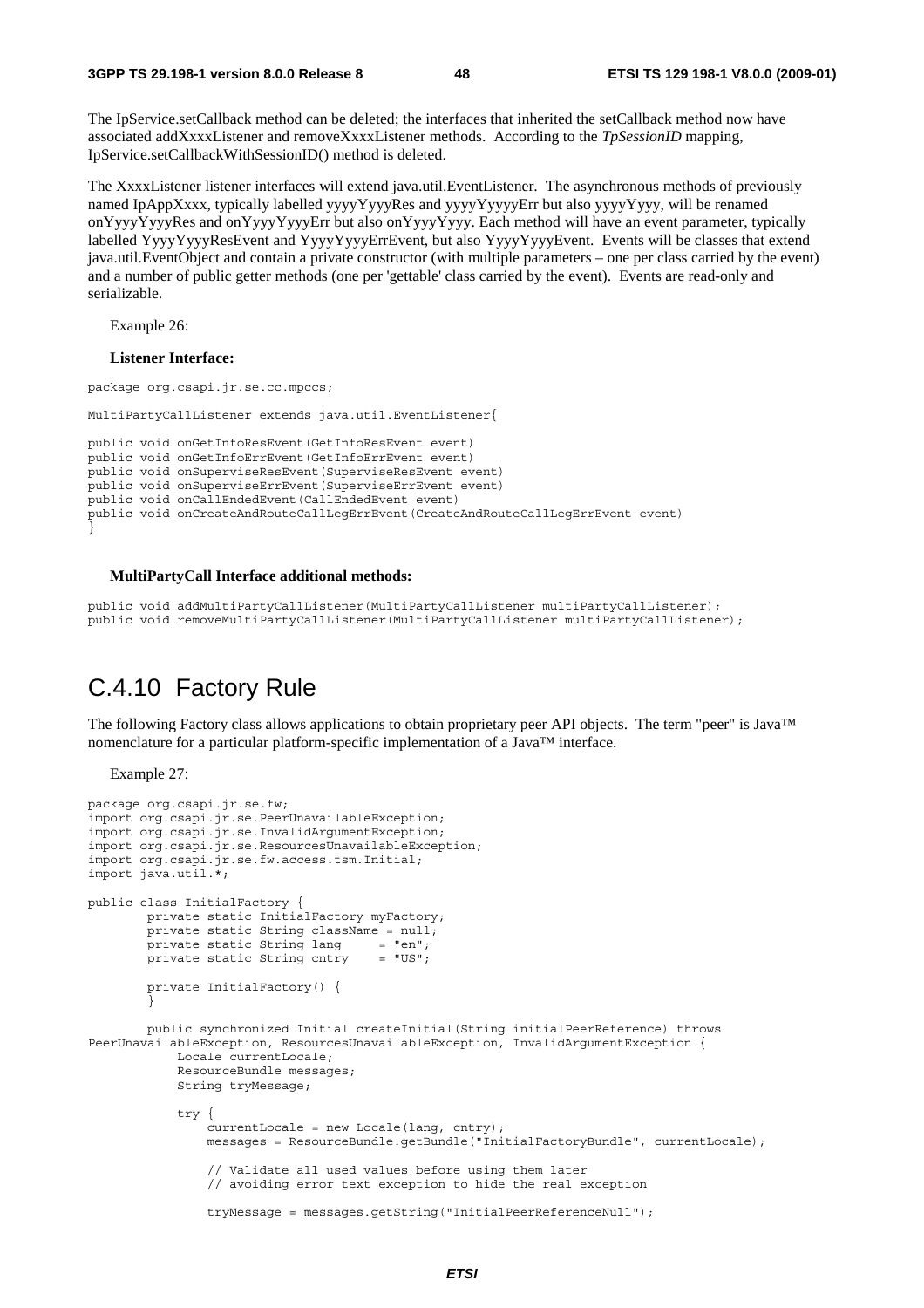}

```
 tryMessage = messages.getString("InitialInstFailure"); 
                tryMessage = message.getString("DestroyInitialFailure"); 
 } 
            catch (Exception e) { 
            throw new ResourcesUnavailableException ("Localisation failed to be initialized");<br>}
 } 
            if (initialPeerReference == null) { 
                String errmsg = messages.getString("InitialPeerReferenceNull"); 
                throw new InvalidArgumentException (errmsg); 
 } 
            try { 
                Class c = Class.forName (getImplementationClassName ()); 
                if(initialPeerReference.equals('')){ 
                    // Creates a new instance of the Object class 
                    // using default constructor 
               return (Initial)c.newInstance ();<br>}
 } 
               Class[] paramTypes = \{initialPerReference.getClass() \};
                java.lang.reflect.Constructor ctor = 
                c.getConstructor(paramTypes); 
               Object [] params = \{initialPerReference\}; return (Initial) ctor.newInstance(params); 
            } catch (Exception e) { 
                String errmsg = messages.getString("InitialInstFailure"); 
                throw new PeerUnavailableException (errmsg); 
            } 
        } 
        public synchronized static InitialFactory getInstance() { 
           if (myFactory == null) {
                myFactory = new InitialFactory (); 
 } 
            return myFactory; 
        } 
        public String getImplementationClassName () { 
       return className;
 } 
        public static void setImplementationClassName (String className) { 
            this.className = className; 
 } 
        public synchronized static void setLocale(String language, String country) { 
           if (language == null) {
               lang = "en";
            } 
            else { 
           lang = language;
 } 
           if (country == null) {
               entry = "US"; } 
            else { 
               entry = country; } 
        } 
        public void destroyInitial(Initial initialInstance) { 
            if (initialInstance == null) { 
           return;
 } 
            try { 
                delete initialInstance; 
             } catch (Exception e) { 
                String errmsg = messages.getString("DestroyInitialFailure"); 
                throw new RuntimeException(errmsg); 
            } 
        }
```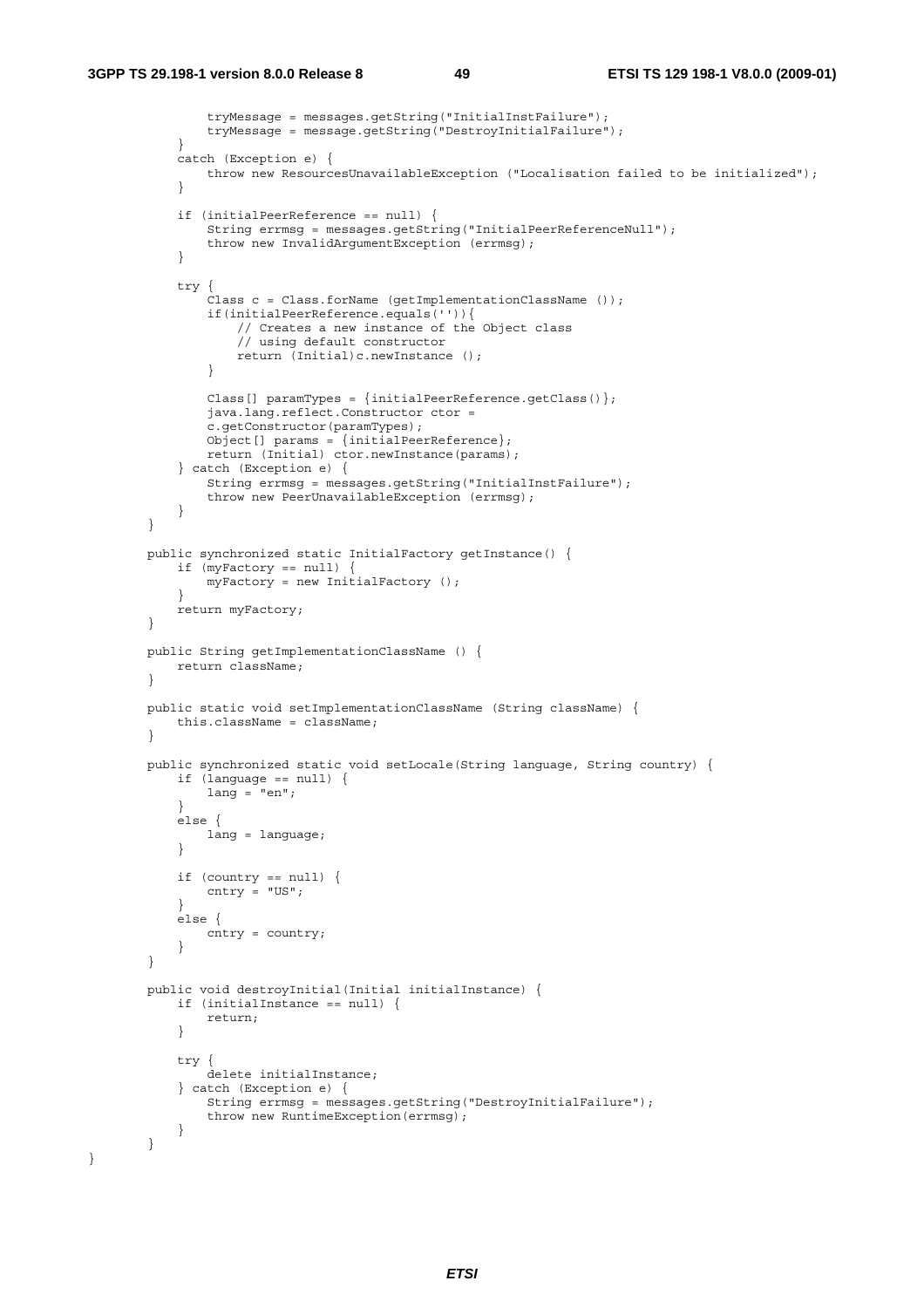### C.4.11 J2SE™ Specific Exceptions

Exceptions in this section are only applicable within a J2SE™ environment.

#### C.4.11.1 PeerUnavailableException

PeerUnavailableException indicates failure to access an implementation of the Initial interface.

Example 28:

```
public class PeerUnavailableException extends java.lang.Exception { 
        private Throwable cause = null; public PeerUnavailableException () { 
        super();<br>}
 } 
         public PeerUnavailableException (String message) { 
            super(message);
         } 
         public PeerUnavailableException (String message, Throwable cause) { 
            super(message); 
            _ cause = cause;
 } 
         public PeerUnavailableException (Throwable cause) { 
             _cause = cause; 
         } 
         public Throwable getCause() { 
            return cause;
         } 
}
```
#### C.4.11.2 IllegalStateException

IllegalStateException exception signals that a method has been invoked at an illegal or inappropriate time.

Example 29:

```
package org.csapi.jr.se; 
public class IllegalStateException extends java.lang.Exception { 
          private int _state; 
         private java.lang.Object object;
          public IllegalStateException(Object object, int state) { 
               super(); 
              \overline{\phantom{a}}object = object;
          \int<sub>2</sub> state = state;
 } 
           public Illegal StateException(Object object, int state, String s) { 
               super(s); 
              \overline{\text{object}} = object;
              _ state = state;
           } 
          public Object getObject() { 
          return _object;
 } 
          public int getState() { 
          \begin{bmatrix} 1 \\ 1 \end{bmatrix} return \begin{bmatrix} 1 \\ -1 \end{bmatrix} } 
}
```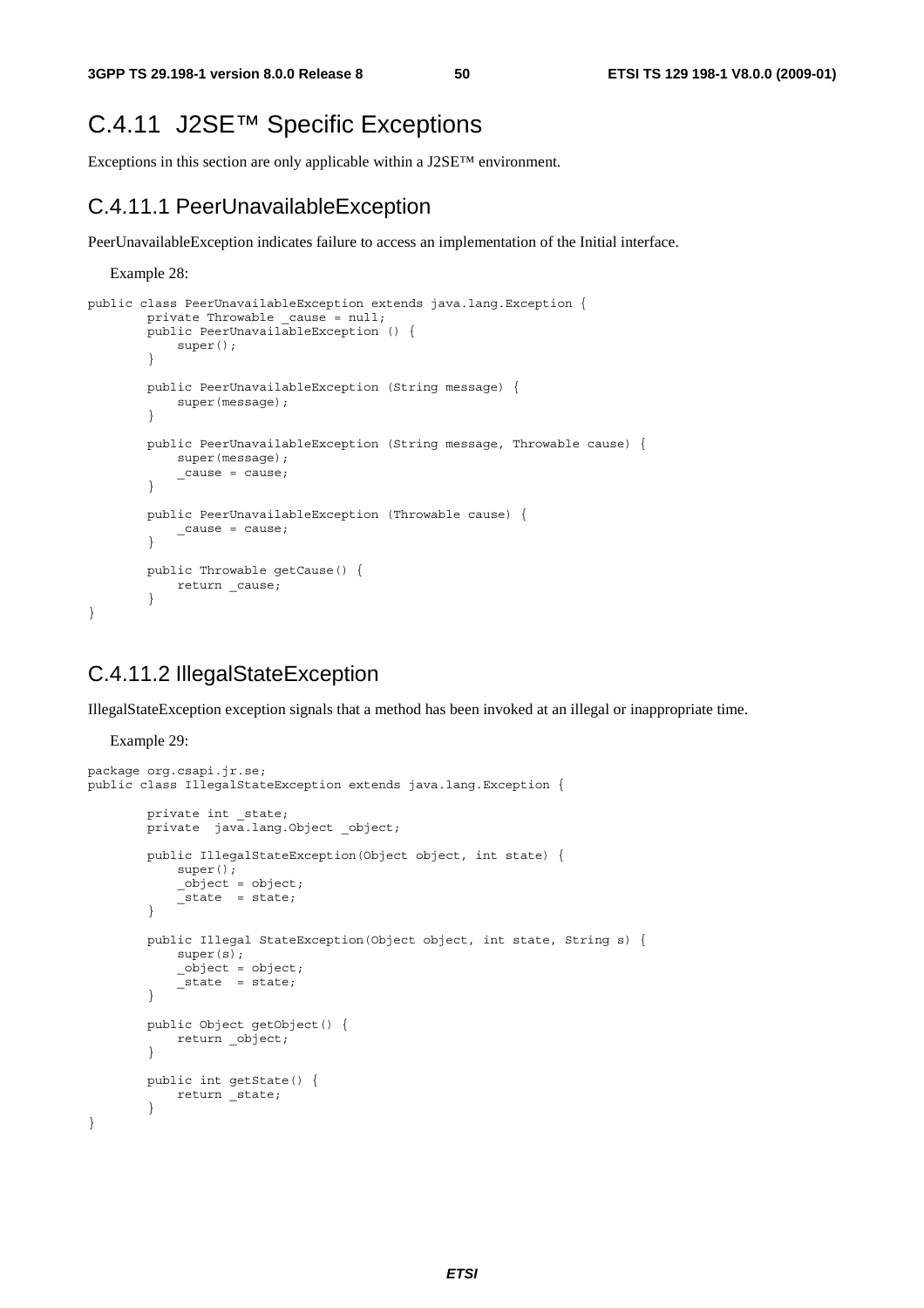### C.4.12 User Interaction Specific Rules

#### C.4.12.1 Interfaces representing UML IpUI and IpUICall Rule

The following mappings take account of the fact that when the TpAssignmentID rule is applied the Java™ interfaces representing UML IpUICall does not extend the Java™ interfaces representing UML IpUI.

Java™ UIGeneric replaces the UML IpUI. Methods common to both the Java™ UIGeneric and Java™ UICall are pulled up into a super-interface called UI. UML IpAppUI and IpAppUiCall interfaces are replaced by a UIListener interface.

#### C.4.12.2 Naming Collisions of IpUI and IpUICall Rule

Naming collisions that arise through IpUI and IpUICall methods e.g. XXX, having the same name will be dealt with by prefixing the Call Related UI activities by 'CallRelated'. Methods to create the activity will become createCallRelatedXXX() and events will become CallRelatedXXXEvent.

#### C.4.12.3 Naming Collisions of IpUICall and IpUIAdminManager Rule

Naming collisions that arise through IpUICall and IpUIAdminManager methods, e.g. XXX, having the same name will be dealt with by prefixing the UI Admin activities by 'AdminRelated'. Methods to create the activity will become createAdminRelatedXXX() and events will become AdminRelatedXXXEvent.

## C.5 J2EE™ Specific Conventions

J2EE™ supports both remote and local interfaces.

### C.5.1 Void

#### C.5.2 Remote Interface Definitions

#### C.5.2.1 IpInterface

This interface implements java.io.Serializable. Since it is the root interface for all other interfaces, this makes all defined interfaces serializable.

Example 30:

public interface IpInterface extends java.io.Serializable

#### C.5.2.2 Methods for Remote Interfaces

A public method is defined within a remote interface for each method defined in the specification, with zero or one output specified as the return value, and all other parameters listed without any input marker. Each method will return java.rmi.RemoteException in addition to other exceptions, if any.

Example 31:

public void deassignCall (int callSessionID) throws java.rmi.RemoteException, org.csapi.jr.ee.TpCommonException, org.csapi.jr.ee.InvalidSessionIdException;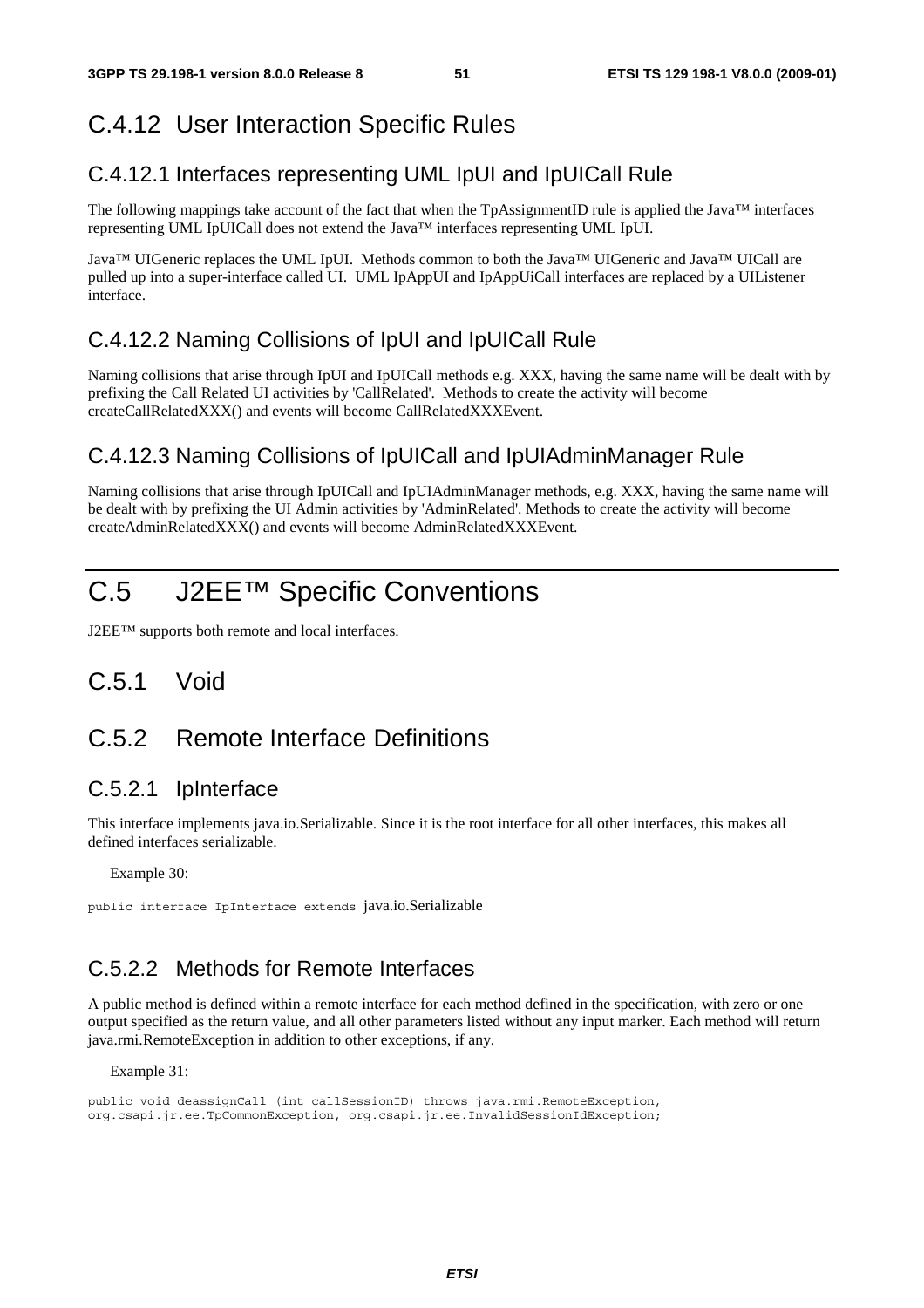### C.5.3 Local Interface Definitions

#### C.5.3.1 Methods for Local Interfaces

A public method is defined within a local interface for each method defined in the specification, with zero or one output specified as the return value, and all other parameters listed without any input marker.

Example 32:

```
public void deassignCall (int callSessionID) throws org.csapi.jr.ee.TpCommonExceptions, 
org.csapi.jr.ee.InvalidSessionIdException;
```
### C.5.4 Multi Party Call Control Specific Rules

The Multi Party Call Control Manager interface has specific Java™ Realisation considerations.

#### C.5.4.1 IpCallLeg and IpAppCallLeg method name conflicts

Some method names within the IpAppCallLeg interface have the same names as methods in the IpAppMultiPartyCall interface. These method names conflict when both interfaces are implemented on the same object within an RMI/IIOP or CORBA environment.

For the method names that are the same in both IpMultiPartyCall and IpCallLeg interfaces or IpAppMultiPartyCall and IpAppCallLeg, the call leg related method names are modified to include 'CallLeg' as part of the method name to avoid name conflicts. The following method names result:

| <b>IpCallLeg Method Name</b>                    | <b>Realisation Method Name</b> |  |
|-------------------------------------------------|--------------------------------|--|
| aetInfoRea                                      | aetCallLegInfoReg              |  |
| superviseRea                                    | superviseCallLegReg            |  |
| Tekla di luCalli se methani nama menificational |                                |  |

#### **Table 1: IpCallLeg method name modifications**

| <b>IpAppCallLeg Method Name</b> | <b>Realisation Method Name</b> |
|---------------------------------|--------------------------------|
| getInfoRes                      | getCallLegInfoRes              |
| qetInfoErr                      | qetCallLegInfoErr              |
| superviseRes                    | superviseCallLegRes            |
| superviseErr                    | superviseCallLegErr            |

**Table 2: IpAppCallLeg method name modifications**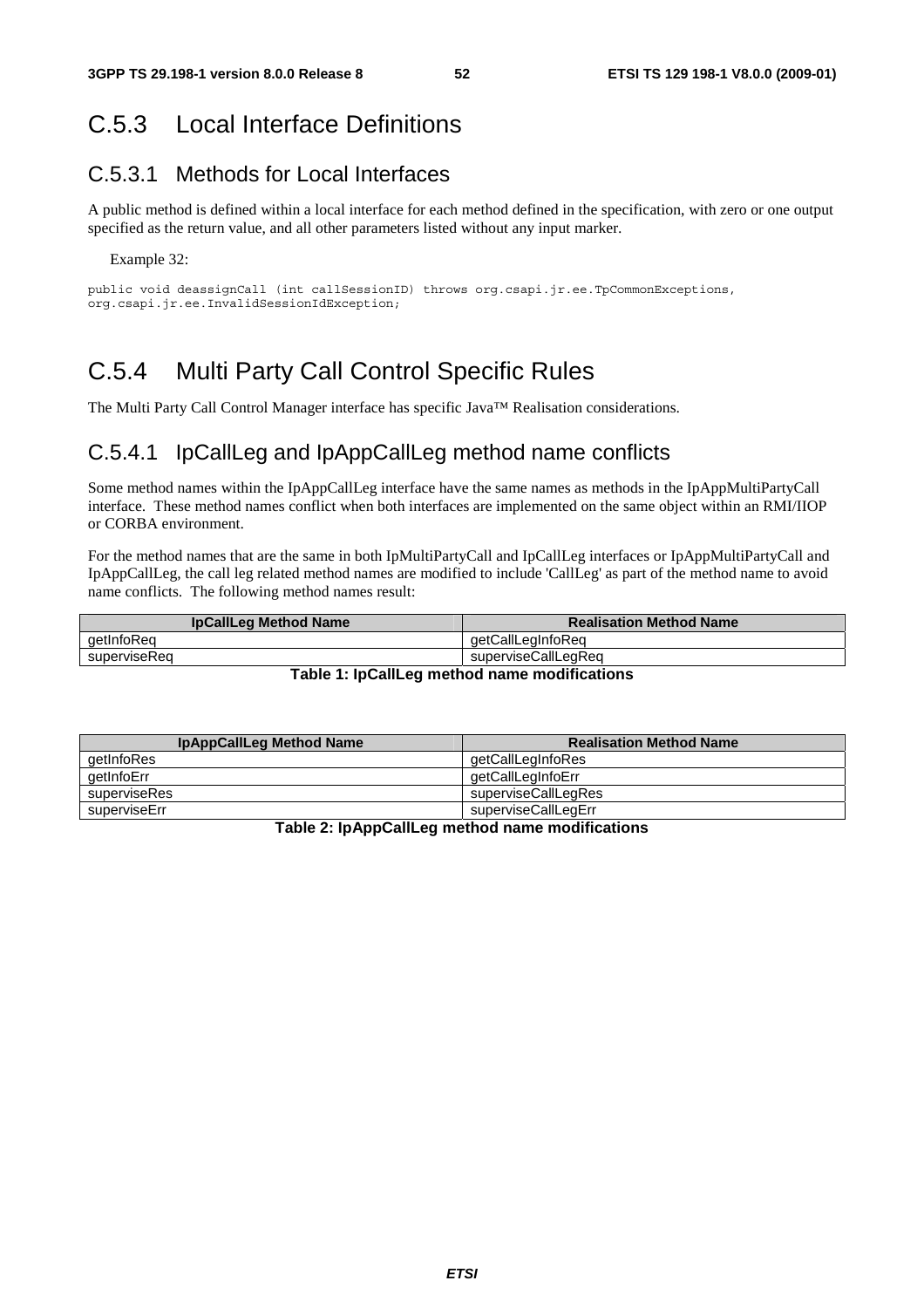## Annex D (informative): Description of Overview for 3GPP2 cdma2000 networks

This annex is intended to define the OSA API Stage 3 interface definitions and it provides the complete OSA specifications. It is an extension of OSA API specifications capabilities to enable operation in cdma2000 systems environment. They are in alignment with 3GPP2 Stage 1 requirements and Stage 2 architecture defined in:

- [1] 3GPP2 P.S0001-B: "Wireless IP Network Standard", Version 1.0, September 2000. [2] 3GPP2 S.R0037-0: "IP Network Architecture Model for cdma2000 Spread Spectrum Systems", Version 2.0, May 14, 2002.
- [3] 3GPP2 X.S0013: "All-IP Core Network Multimedia Domain", December 2003.

These requirements are expressed as additions to and/or exclusions from the 3GPP specification. The information given here is to be used by developers in 3GPP2 cdma2000 network architecture to interpret the 3GPP OSA specifications.

## D.1 General Exceptions

The terms 3GPP and UMTS are not applicable for the cdma2000 family of standards. Nevertheless these terms are used (3GPP TR 21.905 [1]) mostly in the broader sense of "3G Wireless System". If not stated otherwise there are no additions or exclusions required.

CAMEL and CAP mappings are not applicable for cdma2000 systems.

## D.2 Specific Exceptions

### D.2.1 Clause 1: Scope

There are no additions or exclusions.

### D2.2 Clause 2: References

Normative references on 3GPP TS 23.078 and on 3GPP TS 29.078 [8] are not applicable for cdma2000 systems.

## D<sub>2.3</sub> Clause 3: Definitions and abbreviations

There are no additions or exclusions.

## D2.4 Clause 4: Open Service Access APIs

There are no additions or exclusions.

### D2.5 Clause 5: Structure of the OSA API (29.198) and Mapping (29.998) documents

There are no additions or exclusions.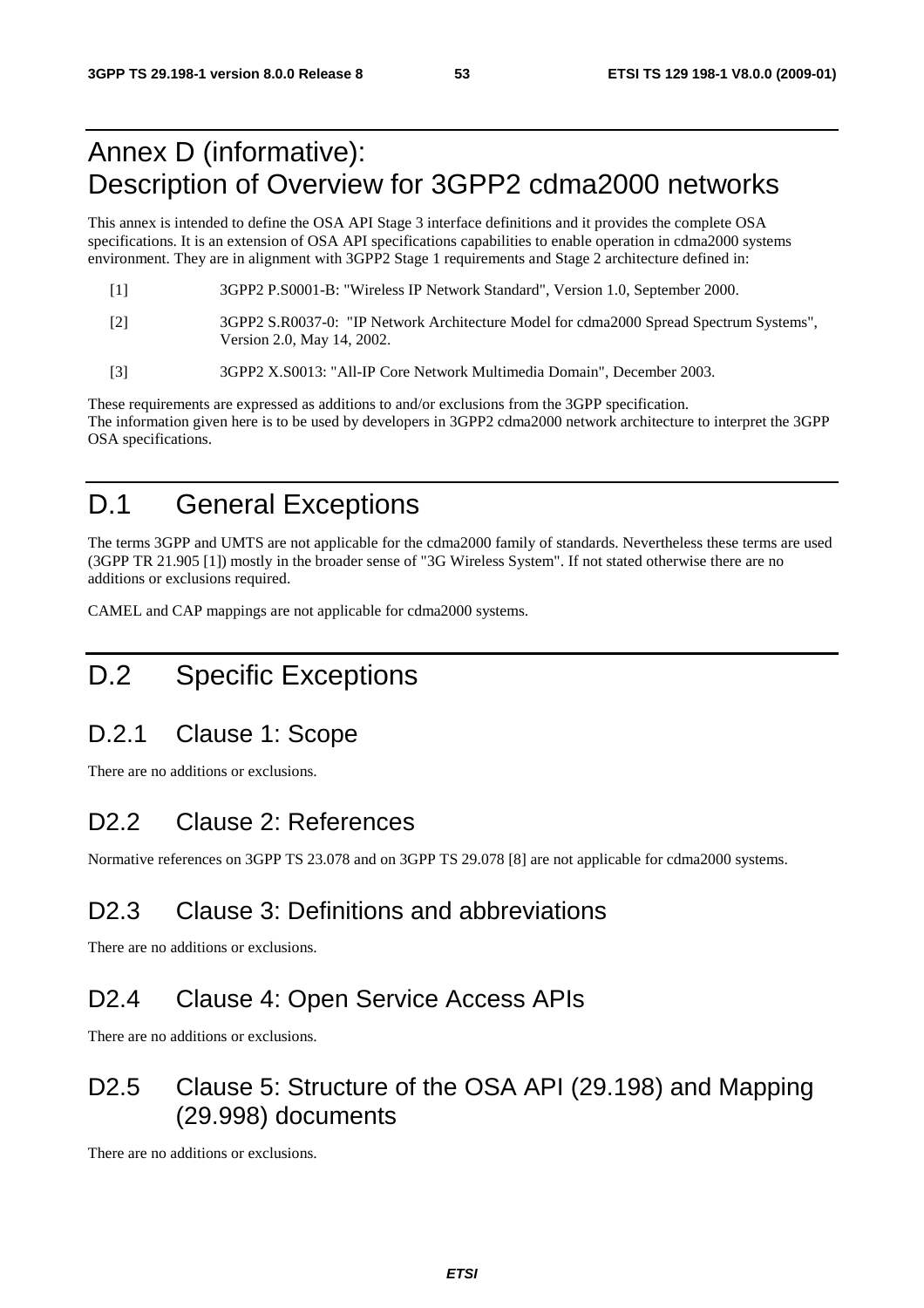### D.2.6 Clause 6: Methodology

There are no additions or exclusions.

## D.2.7 Clause 7: Introduction to OSA APIs

There are no additions or exclusions.

## D.2.8 Annex A (normative): OMG IDL

There are no additions or exclusions.

## D.2.9 Annex B (informative): W3C WSDL

There are no additions or exclusions.

## D.2.10 Annex C (informative): Java™ API

There are no additions or exclusions.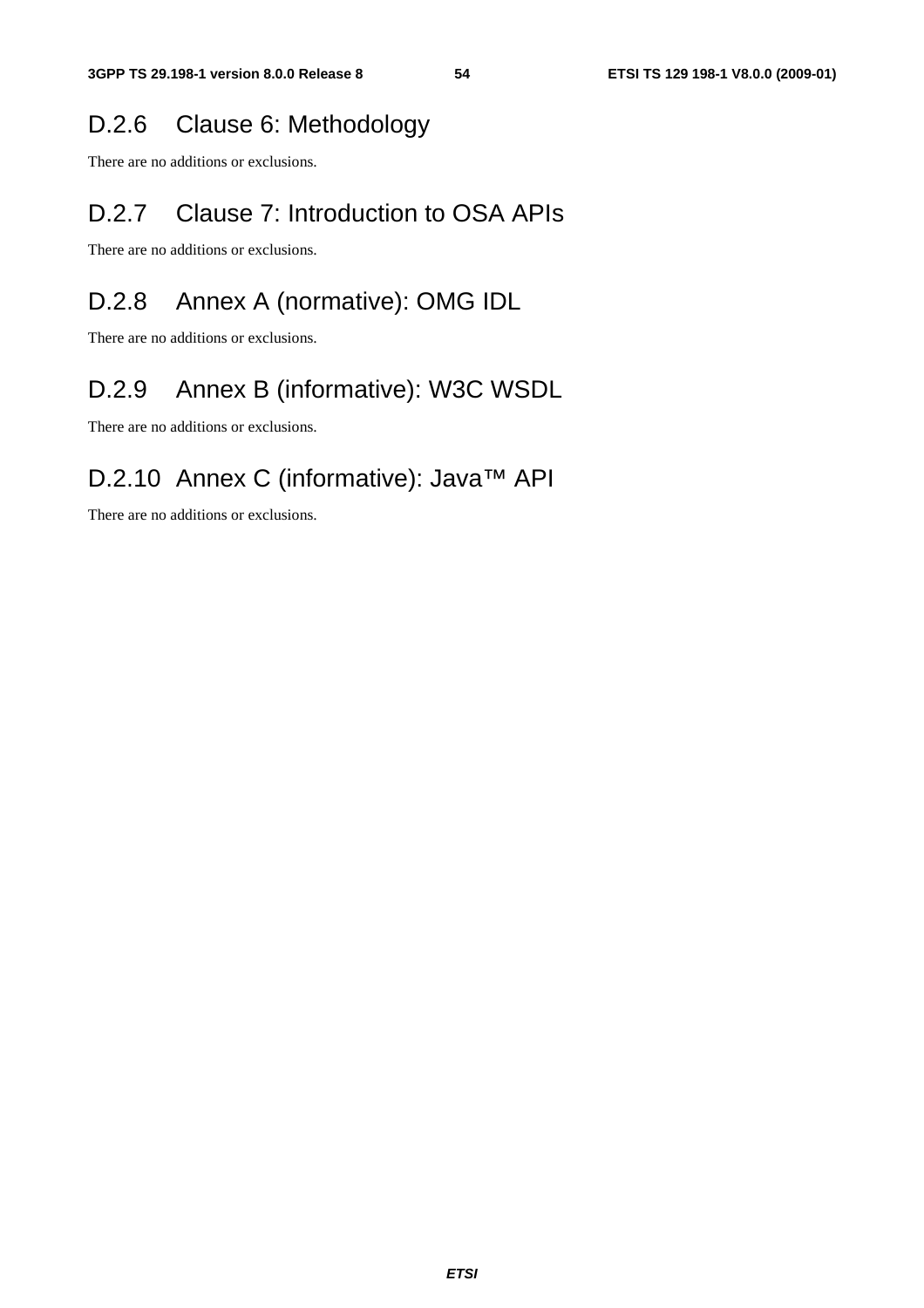## Annex E (informative): Change history

| <b>Change history</b> |       |                  |            |                          |                                                                   |       |            |
|-----------------------|-------|------------------|------------|--------------------------|-------------------------------------------------------------------|-------|------------|
| Date                  | TSG # | TSG Doc.         | <b>CR</b>  | <b>Rev</b>               | <b>Subject/Comment</b>                                            | Old   | <b>New</b> |
| Dec 2003              | CN 22 | NP-030553        | 0027       | $\sim$                   | Add OSA API support for 3GPP2 networks                            | 5.4.0 | 6.0.0      |
| Feb 2004              | --    |                  |            | --                       | Added Java code attachment 2919801J2EE.zip which was delivered    | 6.0.0 | 6.0.1      |
|                       |       |                  |            |                          | late by outside developers. See Annex C; clause C 1.3 Javadoc     |       |            |
| Jun 2004              | CN 24 | NP-040263        | $0030$ $-$ |                          | Correct Java Rulebook to introduce UI service naming rule         | 6.0.1 | 6.1.0      |
| Jun 2004              |       | CN 24 INP-040260 | 0031       | <b>1-4</b>               | Correct Java Rulebook to support API design pattern introduced by | 6.0.1 | 6.1.0      |
|                       |       |                  |            |                          | <b>PAM SCS</b>                                                    |       |            |
| Jun 2004              | CN 24 | NP-040260        | $0033$ --  |                          | Correct Java Rulebook to conform to Java accepted standards       | 6.0.1 | 6.1.0      |
| Jun 2004              | CN 24 | NP-040262        | 0035       |                          | Correct Java Rulebook                                             | 6.0.1 | 6.1.0      |
| Sep 2004              |       | CN 25 INP-040355 | $0037$ --  |                          | Remove J2EE rule on generation of Serialization UID rule          | 6.1.0 | 6.2.0      |
| Sep 2004              | CN 25 | NP-040356        | $0038$ --  |                          | Add Description of Backwards Compatibility rules                  | 6.1.0 | 6.2.0      |
| Dec 2004              |       | CN 26 NP-040485  | $0040$ --  |                          | Removal of OSA API SCFs description in W3C WSDL                   | 6.2.0 | 6.3.0      |
| Dec 2004              | $- -$ |                  |            | --                       | Added missing code attachments                                    | 6.3.0 | 6.3.1      |
| Dec 2005              | --    |                  |            | --                       | Editorial update (new javadoc)                                    | 6.3.1 | 6.3.2      |
| Jun 2006              | CT 32 | CP-060194        | 0041       | $\sim$                   | Resubmission of OSA API SCFs description in W3C WSDL              | 6.3.2 | 6.4.0      |
| <b>Jul 2006</b>       | --    |                  |            | $\overline{\phantom{a}}$ | Added missing code attachments                                    | 6.4.0 | 6.4.1      |
| Dec 2006              | CT 34 | CP-060584        | $0042$ --  |                          | Add missing P_POLICY_VIOLATION in the TpCommonExceptions          | 6.4.1 | 6.5.0      |
| Mar 2007              | CT 35 | CP-070047        | $0043$ --  |                          | Update document for conversion to Release 7                       | 6.5.0 | 7.0.0      |
| Dec 2008              | CT 42 |                  | --         | --                       | Upgraded unchanged from Rel-7                                     | 7.0.0 | 8.0.0      |
|                       |       |                  |            |                          |                                                                   |       |            |